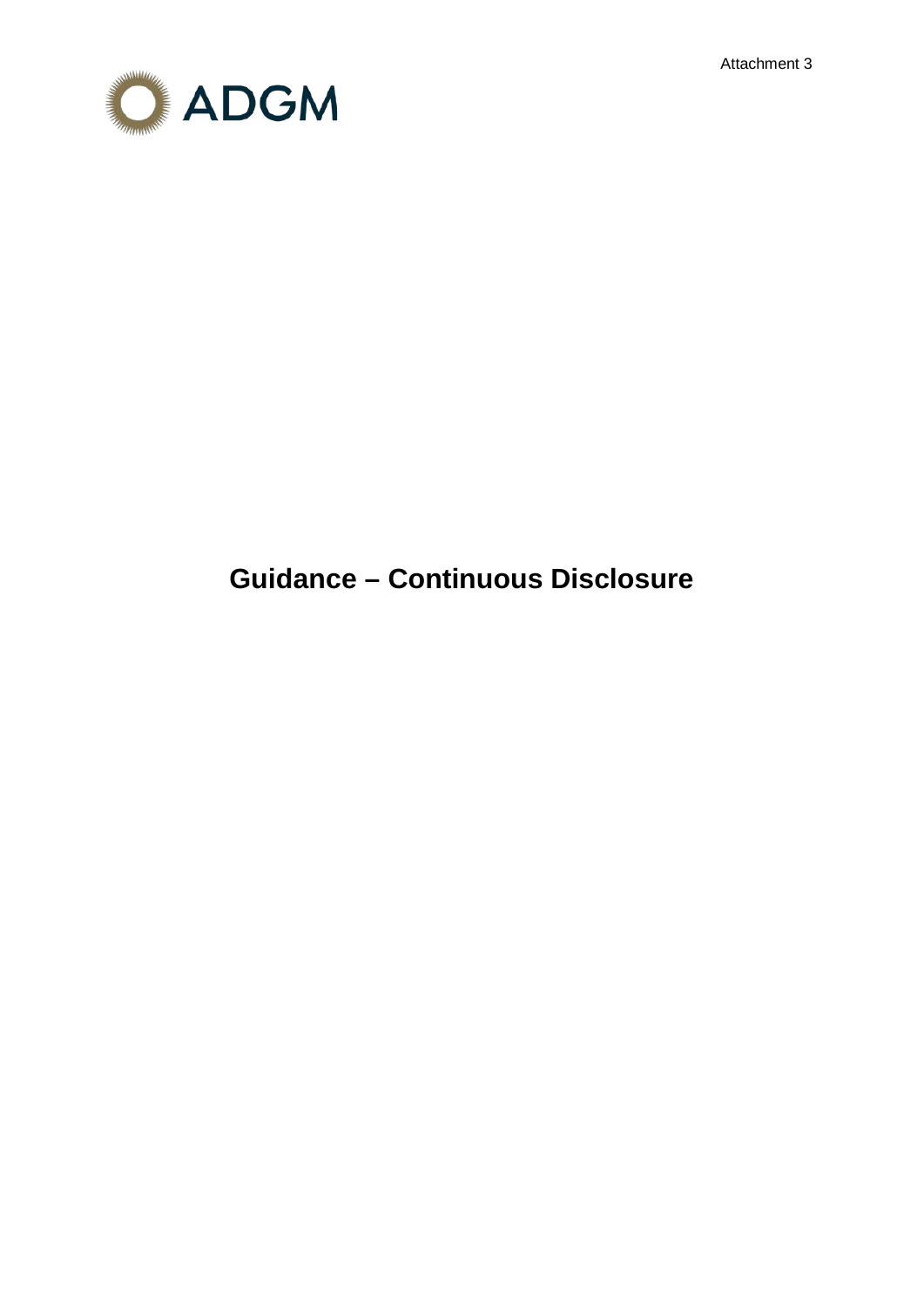# **TABLE OF CONTENTS**

| THE POLICY OBJECTIVE OF THE FSRA'S CONTINUOUS DISCLOSURE FRAMEWORK 4                 |  |
|--------------------------------------------------------------------------------------|--|
|                                                                                      |  |
|                                                                                      |  |
|                                                                                      |  |
| Examples of information that may be considered Inside Information 7                  |  |
|                                                                                      |  |
|                                                                                      |  |
|                                                                                      |  |
| Listing Authority process for granting a Trading Halt / Suspension  13               |  |
| EXEMPTIONS FROM DISCLOSURE OF INSIDE INFORMATION - RULE 7.2.2 14                     |  |
| TYPES OF INSIDE INFORMATION EXEMPT FROM DISCLOSURE (RULE 7.2.2(1)) 14                |  |
|                                                                                      |  |
|                                                                                      |  |
| Matters of supposition, or insufficiently certain or definite (Rule 7.2.2(1)(c))  15 |  |
| Information created for internal management purposes (Rule 7.2.2(1)(d)) 16           |  |
|                                                                                      |  |
|                                                                                      |  |
|                                                                                      |  |
|                                                                                      |  |
| Listing Authority Direction powers to correct or prevent a false market 22           |  |
|                                                                                      |  |
| HOW DOES RULE 7.2.1 INTERACT WITH OTHER DISCLOSURE OBLIGATIONS?  24                  |  |
| DISCLOSURES - SYSTEMS, CONTROLS & CONTENT.                                           |  |
|                                                                                      |  |
|                                                                                      |  |
|                                                                                      |  |
|                                                                                      |  |
|                                                                                      |  |
|                                                                                      |  |
|                                                                                      |  |
| Other Reporting Entity steps to assist with compliance with Rule 7.2.1  30           |  |
|                                                                                      |  |
|                                                                                      |  |
|                                                                                      |  |
|                                                                                      |  |
|                                                                                      |  |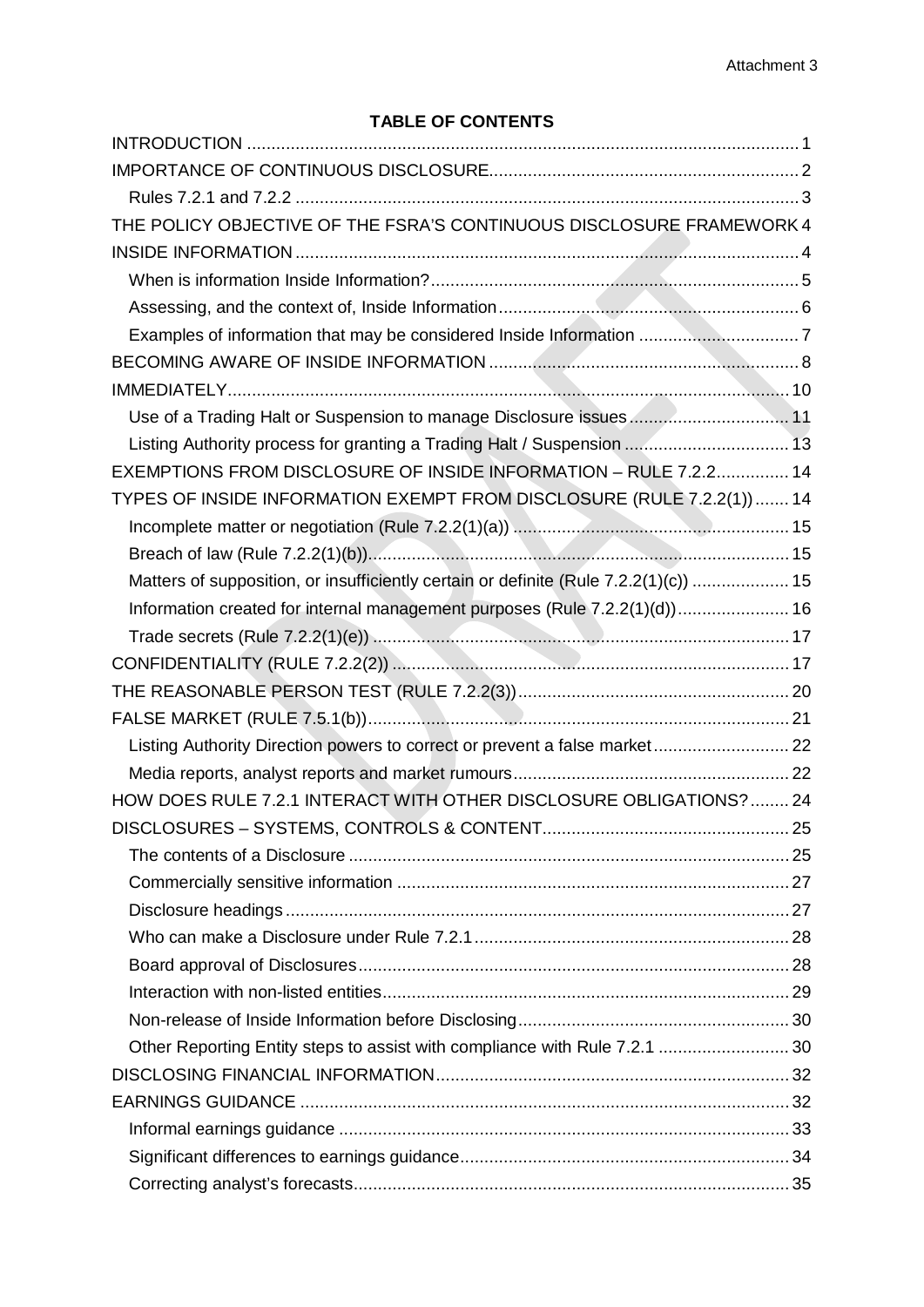| Complaints or allegations of non-compliance by Reporting Entities 41 |  |
|----------------------------------------------------------------------|--|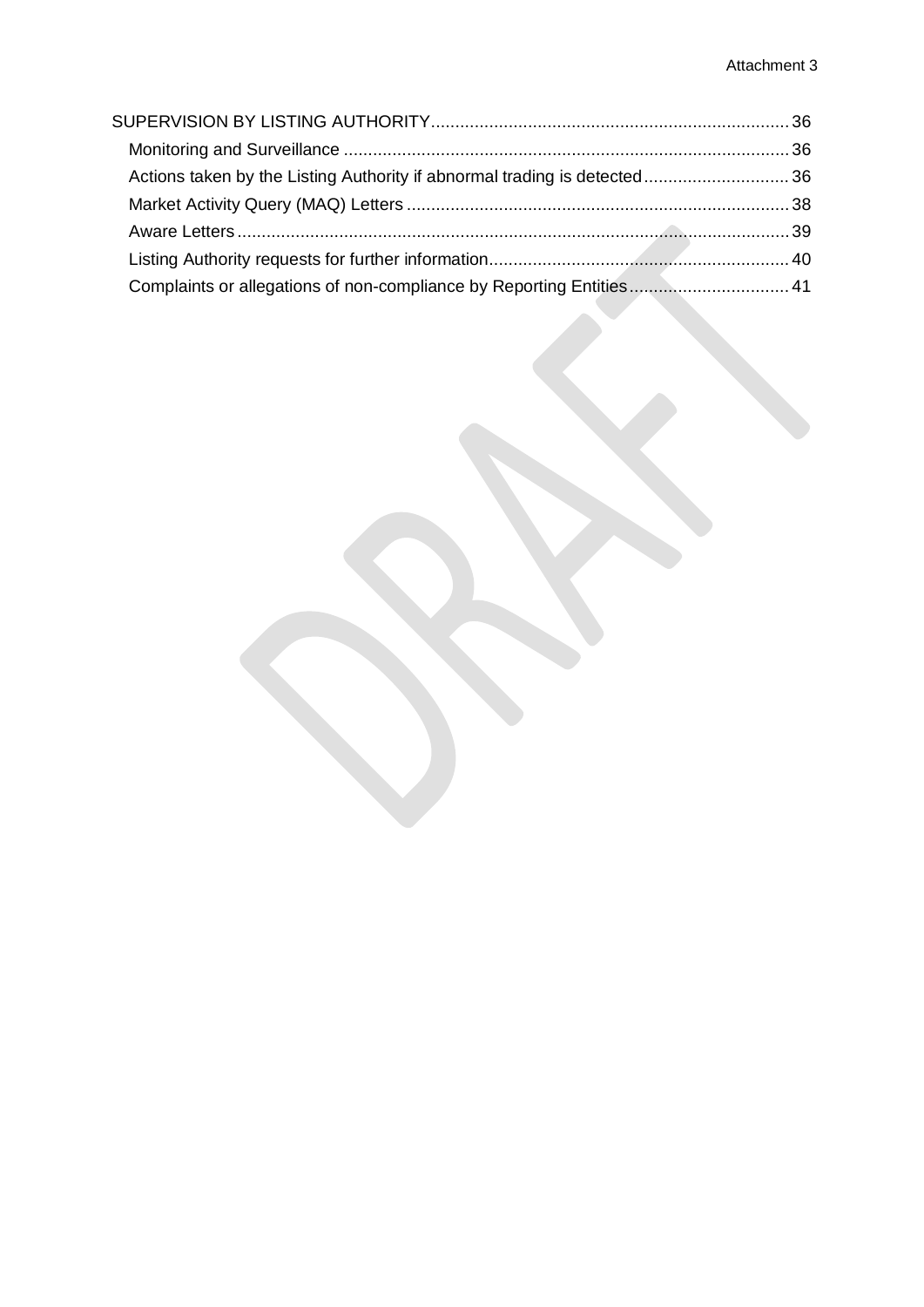## <span id="page-3-0"></span>**INTRODUCTION**

- 1) This Guidance is issued under section 15(2) of the Financial Services and Markets Regulations 2015 ("FSMR"). It should be read in conjunction with FSMR and the Markets Rules (MKT) of the Financial Services Regulatory Authority ("FSRA")*.*
- 2) Pursuant to section 50 of FSMR,<sup>[1](#page-3-1)</sup> the FSRA is required to maintain the Official List,<sup>[2](#page-3-2)</sup> and may admit to the Official List such Securities as it considers appropriate. It is important to note that pursuant to section 50 of FSMR, only the FSRA can maintain an Official List of Securities, and neither RIEs nor any other entity within ADGM are able to maintain their own 'Official List of Securities'. Section 50 of FSMR further provides that in maintaining the Official List, the FSRA may refer to itself as the Listing Authority. For this purpose, Chapter 7 of MKT sets out the Rules applicable to 'Market Disclosure' or otherwise known as its 'continuous disclosure' framework. This Guidance sets out the Listing Authority's expectations in relation to its continuous disclosure framework, and provides guidance to Reporting Entities to assist their decision making in relation to their continuous disclosure obligations.
- 3) It is important for Reporting Entities to ensure that they have suitable compliance systems and controls in place so that they can meet their continuous disclosure obligations, and respond to continuous disclosure events in a timely manner.
- 4) Consideration of continuous disclosure issues are often intensely time critical in nature, due to their market context, implications for price discovery and other 'real time' implications and basis. The opportunity, and time available, therefore, for consultation within a Reporting Entity, or between the Listing Authority and a Reporting Entity, is often very limited.
- 5) A transparent and pragmatic working relationship between the Listing Authority and Reporting Entities is therefore vital to the integrity and operation of ADGM's Securities markets. The Listing Authority encourages Reporting Entities to work closely with the Listing Authority to promote investor confidence and facilitate access to Disclosure information of a high and credible quality.
- 6) This Guidance is not an exhaustive source of the Listing Authority's, policy on the exercise of its regulatory functions and powers. The Listing Authority is not bound by the provisions set out in this Guidance and may:
	- a) impose additional requirements to address any specific risks posed by Digital Securities; and/or
	- b) waive or modify any of the Rules relevant to Digital Securities, at its discretion, where appropriate.
- 7) Nothing in this Guidance binds the Listing Authority, in relation to the application of FSMR or MKT to a particular Listed Entity/Reporting Entity, or in a particular situation.

<span id="page-3-1"></span><sup>1</sup> Included within Part 6 of FSMR (Official Listing and Offers).

<span id="page-3-2"></span><sup>&</sup>lt;sup>2</sup> It is important to note that pursuant to section 50 of FSMR, only the FSRA can maintain an Official List of Securities, and neither RIEs nor any other entity within ADGM are able to maintain their own 'Official List of Securities'. Section 50 of FSMR further provides that in maintaining the Official List, the FSRA may refer to itself as the Listing Authority.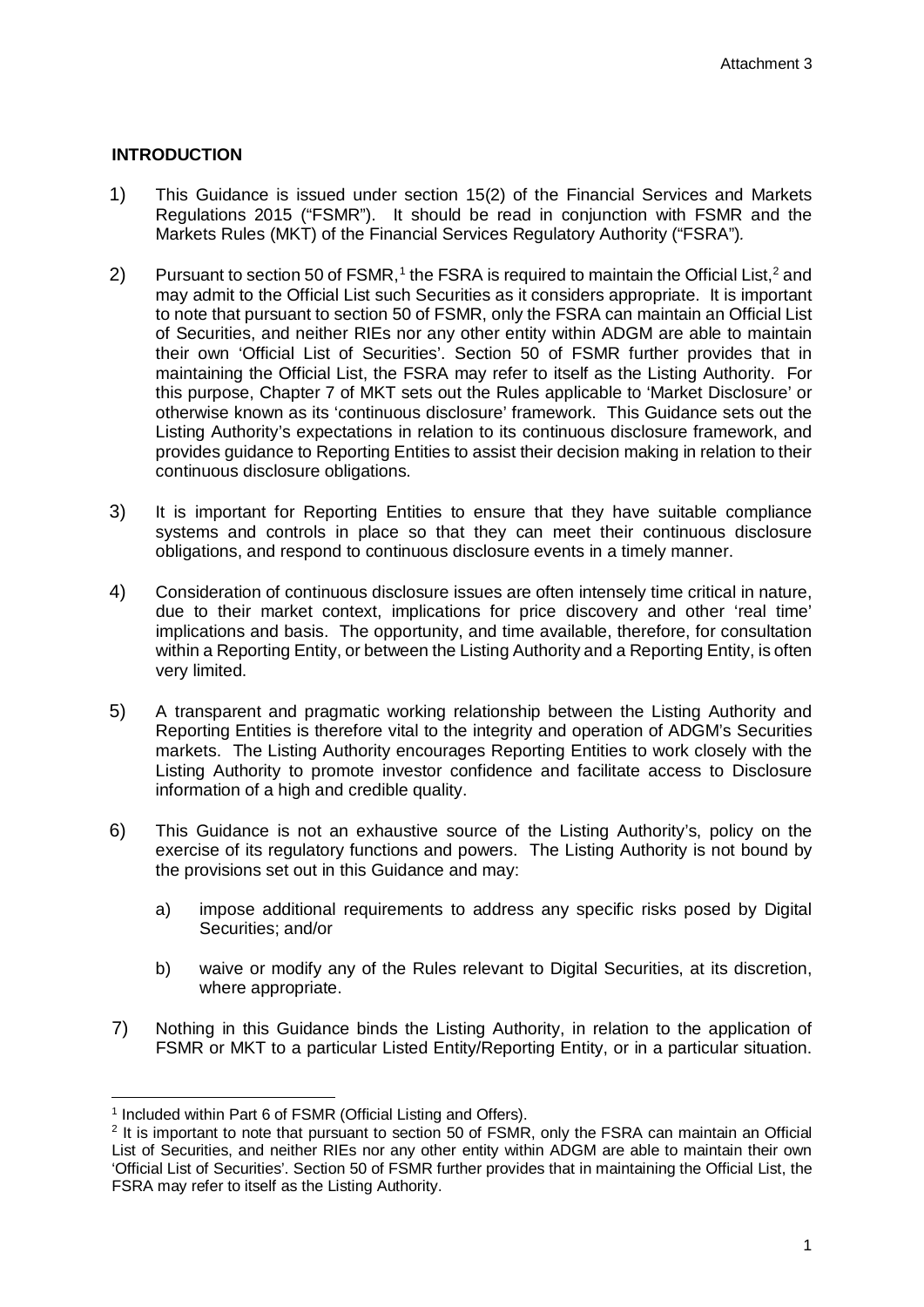Nothing in this Guidance is to be taken as legal advice, and the Listing Authority recommends that Reporting Entities obtain their own independent legal advice.

- 8) Unless otherwise defined, or the context otherwise requires, the terms contained in this Guidance have the same meaning as defined in FSMR or the FSRA Glossary Rulebook ("GLO"). Where a reference is made to a Rule, such reference is to be read as a reference to a Rule within MKT. In reading this Guidance, readers should be aware of the interchangeability, but difference in treatment, between the concepts of Listed Entity and Reporting Entity.<sup>[3](#page-4-1)</sup> This Guidance therefore may refer to Listed Entity or Reporting Entity on a singular basis, or to them collectively, as applicable. The information set out in this Guidance relates both to Securities and Units of a Listed Fund (Chapter 3 of the Rules), as applicable.
- 9) For more details on the requirements, and process, for making ensuring compliance with the Continuous Disclosure framework, please contact the Listing Authority at [LA@adgm.com.](mailto:LA@adgm.com)

# <span id="page-4-0"></span>**IMPORTANCE OF CONTINUOUS DISCLOSURE**

- 10) Compliance with Rule 7.2.1 is critical to the orderly conduct and integrity of the Official List and ADGM's Securities markets. Rule 7.2.1 is the cornerstone of the FSRA's continuous disclosure framework, and is based on the principle of ensuring the timely flow of Inside Information from a Reporting Entity that may have a significant effect on the price or value of a Listed Entity's Securities.
- 11) Rule 7.2.1 supports the operation of sections 75 and 95 of FSMR, and imposes obligations on Reporting Entities to Disclose information in accordance with these sections (via the relevant Rules within MKT).
- 12) Disclosures made, or required to be made, by a Reporting Entity are sent to the FSRA's disclosure platform[4](#page-4-2) by electronic means. Such Disclosure satisfies the requirements of section 74 of FSMR and Rule 7.7.1, being the FSRA's disclosure platform for the receipt, storage and dissemination of all Disclosures made by Reporting Entities.
- 13) Disclosures made via the FSRA's disclosure platform must be made in the English language. If an original document underpinning a Disclosure was prepared and executed in another language, the Listing Authority requires the original document to be

 $\overline{a}$ 

<span id="page-4-1"></span>**<sup>3</sup>** The Guidance in MKT Rule 1.1.3 sets out the following:

<sup>1.</sup> Where Securities (other than Units of a Fund) are admitted to the Official List, the Issuer of such Securities is a Listed Entity.

<sup>2.</sup> In the circumstance described in 1 above, a reference in MKT to the Reporting Entity may either refer to:

i) the Listed Entity itself; or,

ii) whichever entity is designated by the Regulator as the Reporting Entity of that Listed Entity.

<sup>3.</sup> An example of where the Regulator may designate an entity other than the Listed Entity to be the Reporting Entity is where "Company A" has issued a Debenture via a subsidiary securitisation vehicle "SPV X". Whilst the Debentures of SPV X may be admitted to the Official List, making it a Listed Entity, it is unlikely to have the operational capacity to be a Reporting Entity in its own right. In such circumstances the Regulator will designate Company A as the Reporting Entity for the Debentures admitted to the Official List.

<sup>4.</sup> Therefore any reference to a Reporting Entity in MKT should be read in the context applicable to a particular Listed Entity and any associated entities.

<sup>5.</sup> Similarly, references to the obligations of a Listed Entity (or its Management, Directors, Partners or Employees) should be read in the context of the relevant Reporting Entity as is applicable.

<span id="page-4-2"></span><sup>&</sup>lt;sup>4</sup> Or, in relation to the FSRA Disclosure Platform, as otherwise named by the FSRA.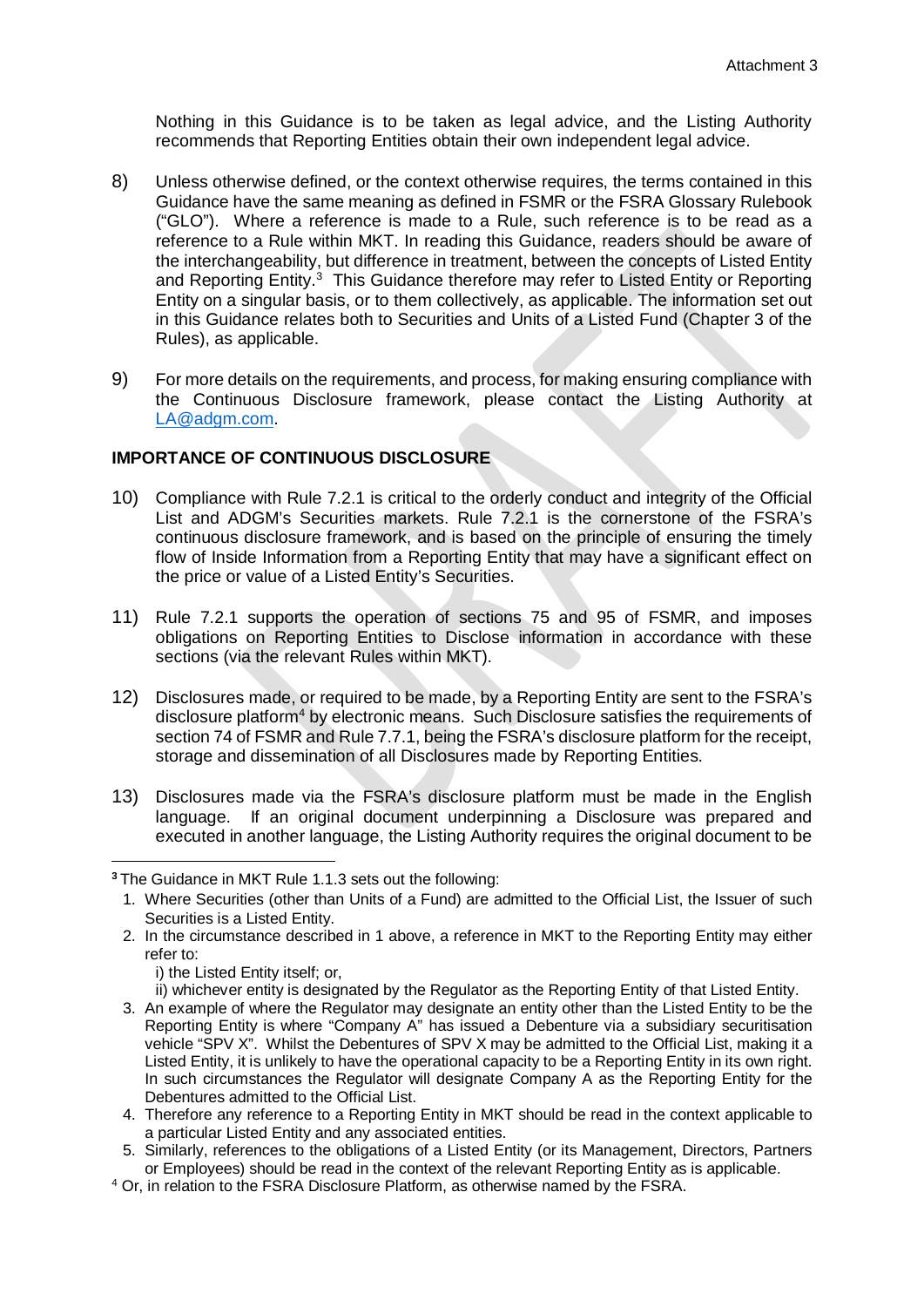accompanied by a full translation of that document in English. Should there be an inconsistency between the English and non-English versions of a Disclosure document, the Listing Authority will rely upon the English version of the document to prevail in relation to that inconsistency.

14) Disclosures are released to the market (Recognised Investment Exchanges, data vendors, etc) at no cost to the public, via ADGM's public website: [Link to be added]. The ADGM website is the primary publication mechanism for Disclosures.

## <span id="page-5-0"></span>**Rules 7.2.1 and 7.2.2**

15) Rules 7.2.1 and 7.2.2 apply to all Reporting Entities (including in relation to a Listed Fund), and for Listed Entities who have a Security admitted to the Official List. Rules 7.2.1 and 7.2.2 importantly state that:

## *"Immediate Disclosure of Inside Information*

*7.2.1 (1) Once a Reporting Entity is, or becomes, aware of Inside Information, it must immediately Disclose that Inside Information.*

*(2) A Reporting Entity must ensure that the Disclosure it makes pursuant to (1) is not false, misleading, or deceptive and does not omit anything likely to affect the import of the Inside Information.* 

*(3) For the purposes of complying with the requirement in (1), the Reporting Entity must, subject to Rule 7.2.4, immediately make its Disclosure, and in the manner specified in Rule 7.7.1.*

#### *Exceptions to Rule 7.2.1*

- *7.2.2 Rule 7.2.1 does not apply to specific information if and so long as all of the following are satisfied:*
	- *(1) Any one or more of the following applies:*
		- *(a) the information relates to an incomplete matter or negotiation;*
		- *(b) the Disclosure of the information would be in breach of a law or in contempt of court;*
		- *(c) the information comprises matters of supposition or is insufficiently certain or definite for it to be Disclosed;*
		- *(d) the information has been created for the internal management purposes of the Listed Entity; or*
		- *(e) the information is a trade secret; and*
	- *(2) the information is confidential and the Regulator is not of the opinion that the information is no longer confidential; and*
	- *(3) a reasonable person would not expect the information to be Disclosed."*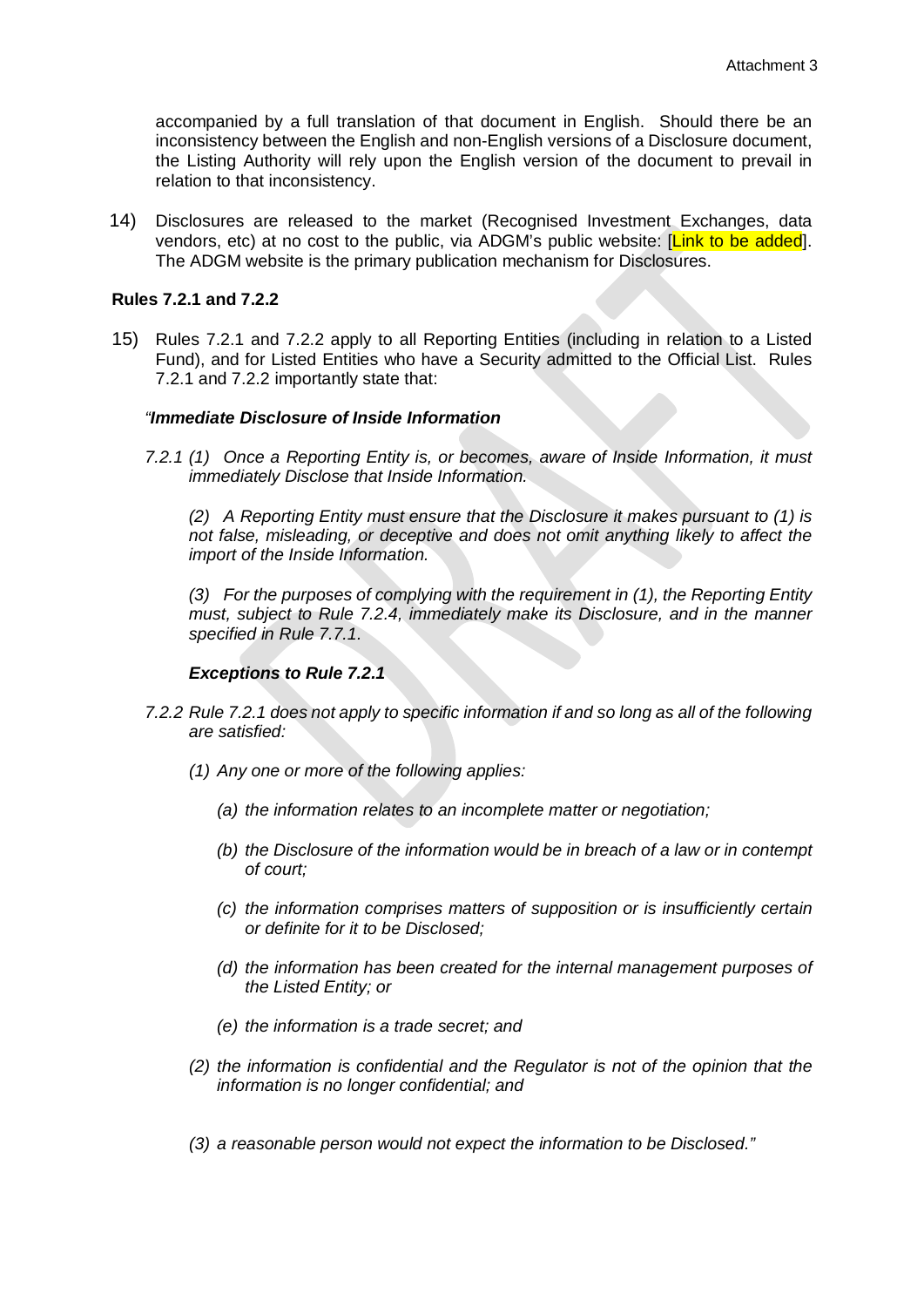# <span id="page-6-0"></span>**THE POLICY OBJECTIVE OF THE FSRA'S CONTINUOUS DISCLOSURE FRAMEWORK**

- 16) Rules 7.2.1 and 7.2.2 aim to balance the needs of investors to receive information that may have a significant effect on the price or value of a Listed Entity's Securities at the earliest reasonable time, and the interests of a Reporting Entity of not having to Disclose information prematurely or where it is inappropriate to do so.
- 17) If the Listing Authority forms the view that there is, or may be, a false market, the interests of investors will prevail and the Listing Authority may require the Disclosure of information considered necessary to correct or prevent a false market under Rules 2.2.4 and 7.5.1(b) (refer to paragraphs 100 to 115 below).
- 18) Other than in the context of a false market, the time at which Inside Information must be disclosed will be determined by the interaction between Rules 7.2.1 and 7.2.2, such that the obligation to Disclose Inside Information that falls:
	- a) outside Rule 7.2.2, will arise as soon as the Reporting Entity becomes aware of the Inside Information; and
	- b) within Rule 7.2.2, will not arise unless and until Rule 7.2.2 no longer applies.
- 19) In relation to both circumstances in paragraph 18 above, when the obligation to Disclose has been triggered, the Inside Information must be Disclosed immediately.

## <span id="page-6-1"></span>**INSIDE INFORMATION**

- 20) Section 95 of FSMR defines "Inside Information" for the purposes of FSMR and the FSRA Rulebook, including MKT. Sections 95(2), (5), (6) and (8) set out the following:
	- *'(2) Inside Information is information of Precise nature which –*
		- *(a) is not generally available;*
		- *(b) relates, directly or indirectly, to one or more Reporting Entities or Issuers of the Financial Instruments or to one or more of the Financial Instruments ….; and*
		- *(c) would, if generally available, be likely to have a significant effect on the price of the Financial Instruments, … or Related Instruments.*

*(5)Information is Precise if it -*

- *(a) indicates circumstances that exist or may reasonably be expected to come into existence or an event that has occurred or may reasonably be expected to occur; and*
- *(b) is specific enough to enable a conclusion to be drawn as to the possible effect of those circumstances or that event of the price of Financial Instruments, … or Related Instruments.*
- *(6) Information would be likely to have a significant effect on price if and only if it is information of a kind which a reasonable investor would be likely to use as part of the basis of his investment decisions.*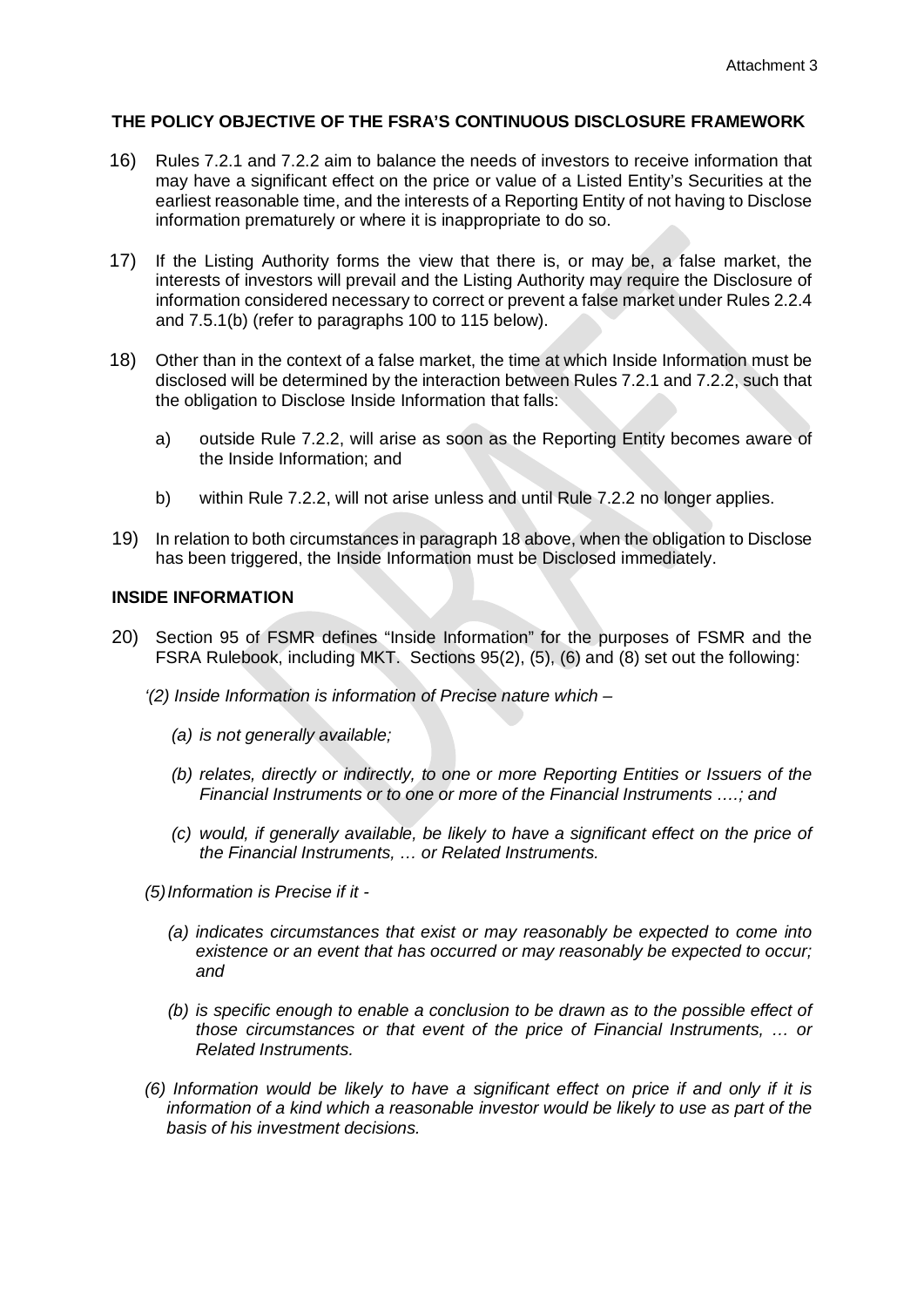- *(8) Information which can be obtained by research or analysis conducted by, or on behalf of, users of a market is to be regarded, for the purposes of this Part, as being generally available to them.'*
- 21) In the context of a Reporting Entity making a decision in relation to a continuous disclosure matter, consideration of whether information is Inside Information is the most important part of such a decision.
- 22) The information being considered by a Reporting Entity must relate to a particular Listed Entity and/or its Securities. Information that is publicly available and which relates either Securities or a Listed Entity generally, or that affects all Listed Entities in a market, or a particular sector, is not information which relates to a particular Listed Entity. For example, a Petroleum Production Reporting Entity should generally not be required to Disclose general changes in the price or value of Petroleum. It may, however, be obligated to Disclose the effect of general changes in the price or value of Petroleum if those changes affect its previously Disclosed financial forecast or earnings guidance.<sup>[5](#page-7-1)</sup>
- 23) Inside Information does not need to be generated by the Reporting Entity itself, and may be generated by a third party (such as from regulatory bodies like the FSRA, industry specific authorities bodies (e.g., telecommunications, transport, communication, competition) or from entities such as the ADGM Takeovers Panel), or relate to an external event. The obligation of a Reporting Entity is to Disclose such Inside Information immediately once it becomes aware of it. In the case of Inside Information that has originated from a third party, it may be necessary for the Reporting Entity to seek a Trading Halt, in order to allow time for the Reporting Entity to prepare and make the Disclosure.

#### <span id="page-7-0"></span>**When is information Inside Information?**

- 24) As set out above, section 95(2) of FSMR defines the concept of Inside Information, as including information that it is not generally available, relates to Securities (and Related Instruments) and would, if generally available, have a significant effect on the price of such Securities. Importantly, section 95(6) additionally provides that it is information that a reasonable investor would use as part of the basis of their investment decision.<sup>[6](#page-7-2)</sup>
- 25) It should be noted that the test in section 95 of FSMR of whether information is Inside Information is objective, and the fact that a Reporting Entity's officers may genuinely, and honestly, believe that information is not Inside Information, and that therefore it does not need to be Disclosed, will not avoid a breach of Rule 7.2.1, if that view is ultimately found to be incorrect.
- 26) The Listing Authority acknowledges that the various factors of the test for determining whether information is Inside Information may cause some difficulty for Reporting Entities to accurately make this assessment. In complying with Rule 7.2.1 a Reporting Entity must predict how investors may react to particular information when it is Disclosed. While in many circumstances this may be obvious, in others circumstances it may not be as clear. This potential challenge is inescapable, however, as it is the Reporting Entity, and only the Reporting Entity, that can and must form a view as to whether the

<span id="page-7-1"></span><sup>5</sup> This information may, for example, result in a Reporting Entity needing to consider paragraphs 150 to 160 below.

<span id="page-7-2"></span> $6$  The FSRA considers that a reasonable investor, in this context, does not include traders who seek to take advantage of short term (such as intraday/intra-hour or intra-minute) price fluctuations, and who trade into and out of Securities without reference to their inherent value, and without any intention to hold them for any meaningful period of time.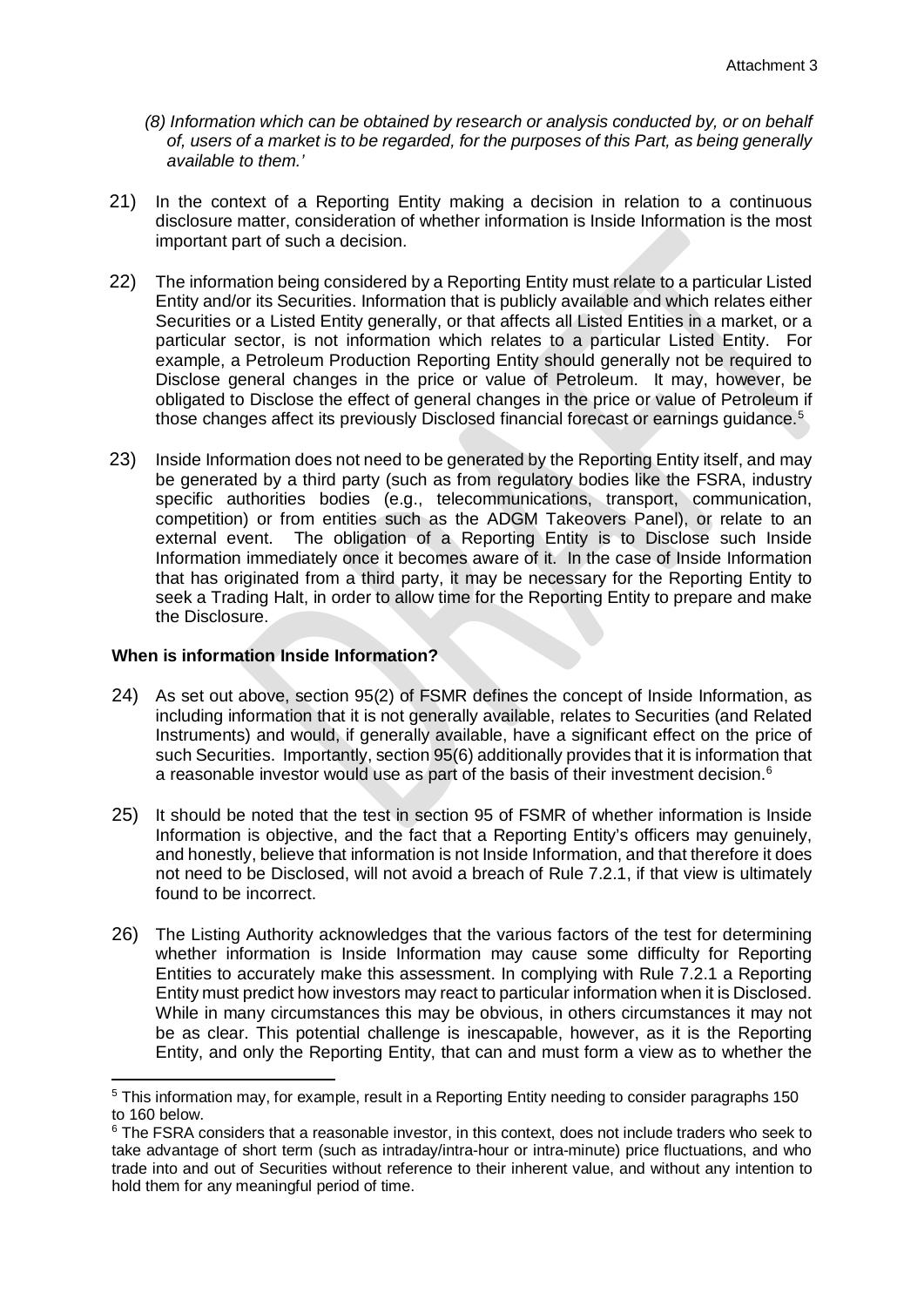information of which it is aware (and the rest of the market is not aware of) is Inside Information, and therefore needs to be Disclosed under Rule 7.2.1.

- 27) An officer of a Reporting Entity who is facing a decision on whether information is Inside Information that needs to be Disclosed under Rule 7.2.1 may find it helpful to consider the following three questions:
	- a) would this information influence my decision to buy or sell Securities in the Listed Entity at the current market price?
	- b) knowing that this information has not been Disclosed, would I feel exposed to an action for Insider Trading if I were to buy or sell Securities in the Listed Entity at their current market price?
	- c) if the information is not Disclosed and the price of the Listed Entity's Securities changes once the market becomes aware of the information, would I feel that that the Listed Entity would be exposed to adverse comment or market perception (including from investors, market commentators, litigation funders and other interested stakeholders)?
- 28) If the answer to any question in paragraph 27 above is 'yes', then that may offer an indication that the information is Inside Information and, if it does not fall within the exemption to immediate Disclosure provided by Rule 7.2.2, may need to be Disclosed immediately under Rule 7.2.1.
- 29) If a Reporting Entity decides not to Disclose particular information because in its opinion it is either:
	- a) not Inside Information; or
	- b) the information is Inside Information, but the Inside Information falls within the exemption to immediate Disclosure by Rule 7.2.2,

and there is a sudden and unexplained movement in the market price and/or traded volume of a Listed Entity's Securities, it may need to quickly revisit its decision on whether the information should be Disclosed. Such a movement in the market price and/or traded volume of a Listed Entity's Securities may indicate that the information is no longer confidential and/or that the Reporting Entity's initial decision on whether the information is Inside Information was, or is now, incorrect.

#### <span id="page-8-0"></span>**Assessing, and the context of, Inside Information**

- 30) In assessing whether or not information is Inside Information, and therefore needs to be disclosed under Rule 7.2.1, the information needs to be considered in context, rather than in isolation, against:
	- a) the circumstances affecting the Listed Entity at the time;
	- b) any external information that is publicly available at the time; and
	- c) any previous information that the Reporting Entity has Disclosed (e.g., in an Approved Prospectus, under its continuous or financial reporting disclosure obligations (including earnings guidance or financial forecasts)).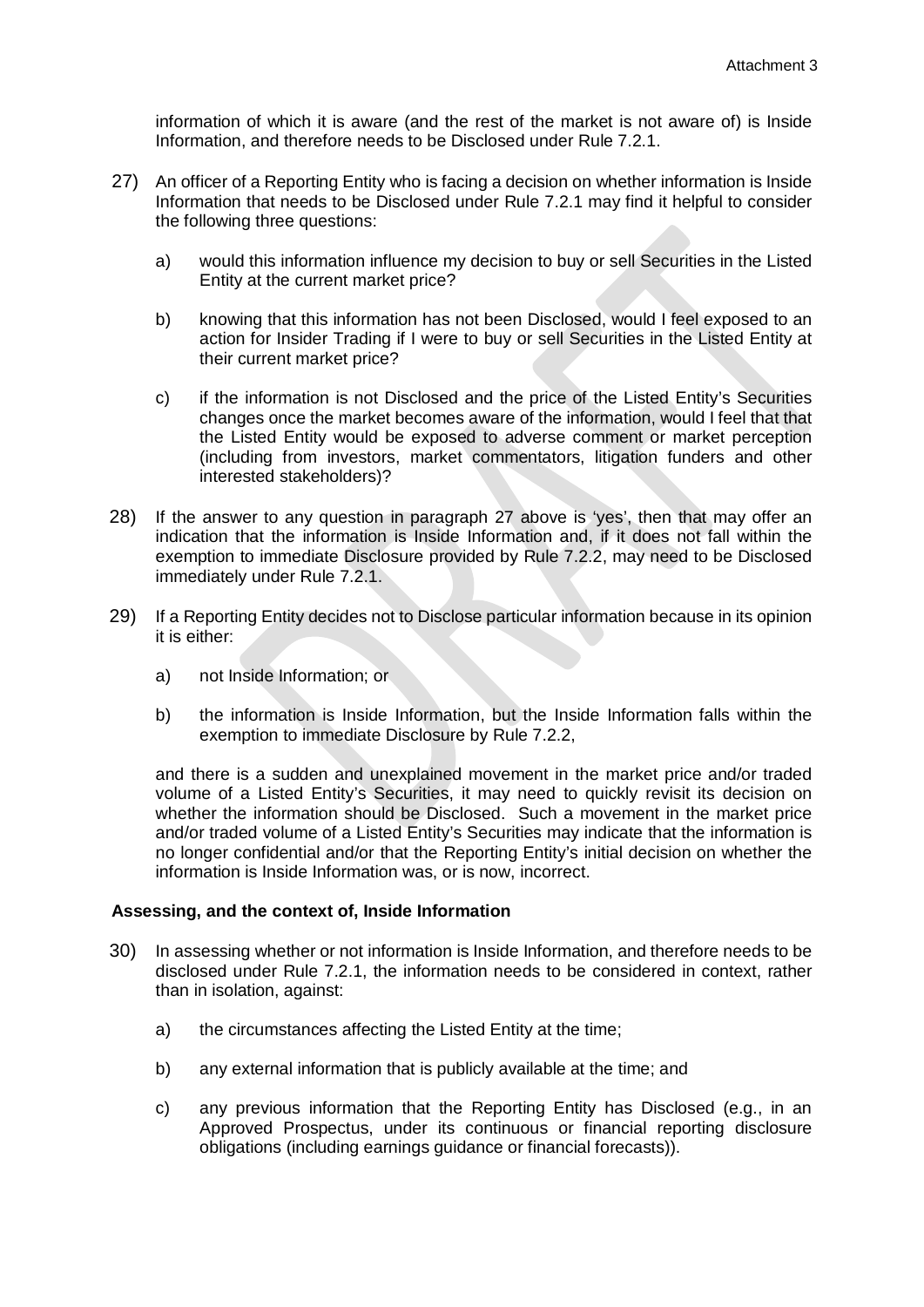- 31) The following example illustrates the importance of taking into account the context surrounding the information being considered for Disclosure. In isolation, a small decrease in the earnings of a Listed Entity may not be considered Inside Information. However, if that small decrease triggers a breach of certain financial covenants of that Listed Entity resulting in possible default under its Debenture/debt facilities, then this information considered in context may indeed be Inside Information.
- 32) Conversely, information that a Listed Entity has received a formal offer from another entity to purchase one of the Listed Entity's major assets at a significant premium would typically be considered Inside Information. However, if the Listed Entity has no intention of selling, or no capacity to sell, or the prospective purchaser does not have the ultimate ability to complete the purchase, the information may not necessarily be Inside Information.
- 33) The need to assess information in context also means that new Inside Information may need to be Disclosed due to its impact on Inside Information previously Disclosed. Information that a Listed Entity has, for example, investigated and decided not to pursue a particular business transaction may not be Inside Information, if there was no knowledge or expectation within the market that the Listed Entity was considering the transaction. If, however, the Reporting Entity has previously Disclosed that the Listed Entity was intending to undertake such a transaction, the fact that the Listed Entity has changed its mind may be Inside Information, and require Disclosure under Rule 7.2.1.
- 34) The Listing Authority considers that information that causes the price of a Listed Entity's Securities to remain at, or about, its current level can be Inside Information when the price would otherwise have been expected to move significantly in a particular direction in line with price movements in the market generally or in the particular Listed Entity's sector.

## <span id="page-9-0"></span>**Examples of information that may be considered Inside Information**

- 35) Set out below is a list (that is neither exhaustive nor definitive) of circumstances which would likely require a Reporting Entity to consider whether the information constitutes Inside Information that may require Disclosure under Rule 7.2.1:
	- a) A transaction for which the consideration payable, or receivable, is a significant proportion of the written down value of a Listed Entity's consolidated assets. The Listing Authority expects that normally an amount of 5% or more would be significant, but a smaller amount may be significant in a particular circumstance;
	- b) A transaction that will lead to a significant change in the nature or scale of a Listed Entity's activities;
	- c) A change in a Listed Entity's financial forecast or expectations, or the fact that the Listed Entity's earnings will be significantly different from market expectations;
	- d) The entry into, variation or termination of a material agreement;
	- e) The development, or key amendment to, significant Intellectual Property (IP) of the Listed Entity;
	- f) A significant capital raising (e.g., via Shares, Debentures, Sukuk);
	- g) Over or under subscription to an Offer of Securities;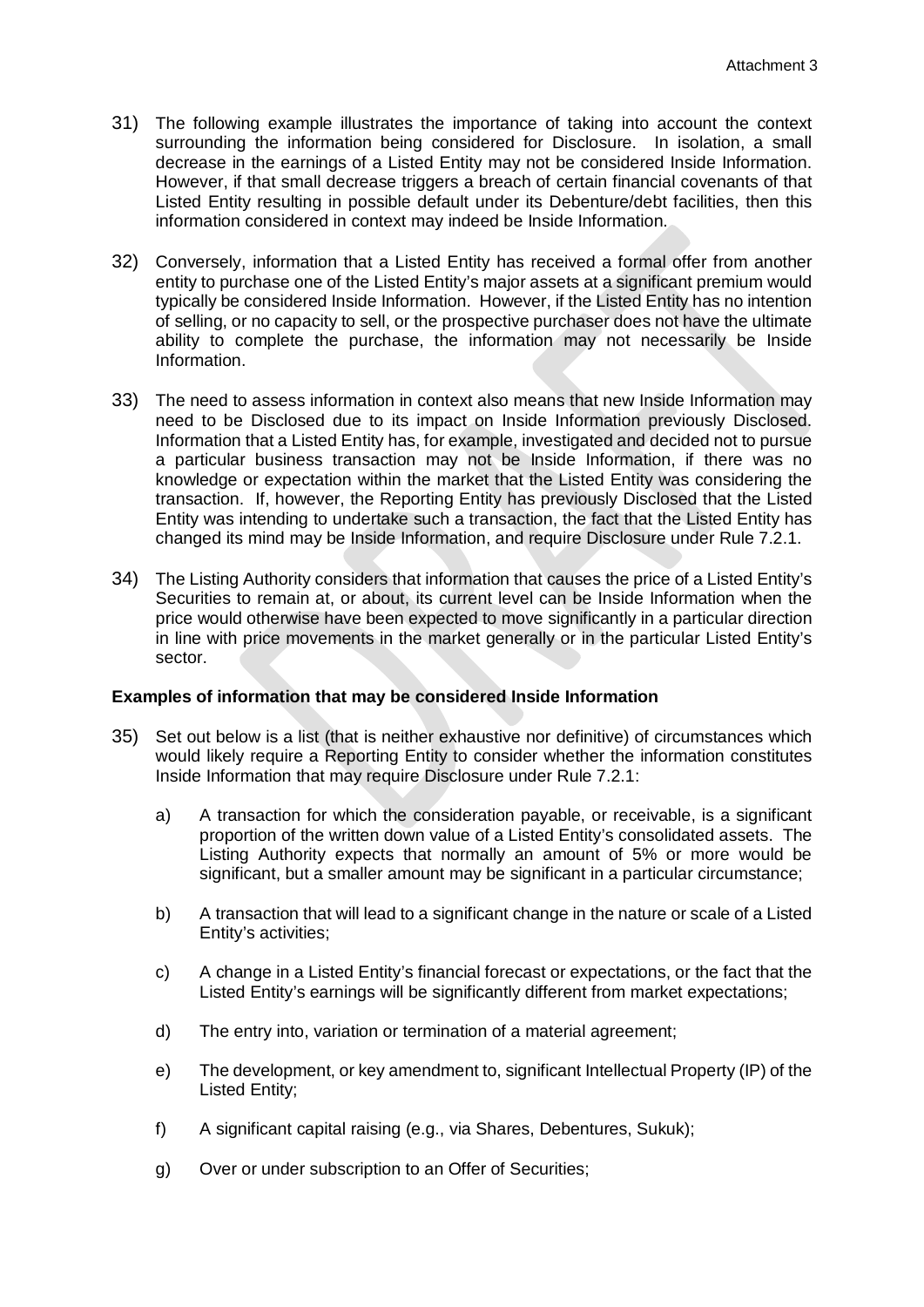- h) A significant change to a Listed Entity's capital structure;
- i) Giving or receiving a notice of intention to make a Takeover;
- j) The granting, amendment or withdrawal of a material licence;
- k) Becoming a party to, or the outcome of, material legal proceedings;
- l) A significant Mining or Petroleum discovery;
- m) The completion of a development/testing phase of a new pharmaceutical product;
- n) Failure to comply with covenants in financing arrangements, including the consequences of such non-compliance;
- o) Any rating applied by a credit rating agency to a Listed Entity, or its Securities, and any change to such a rating;
- p) The appointment of an administrator or receiver; or
- q) A copy of a document containing Inside Information of a Listed Entity disclosed to or via a non-ADGM recognised investment exchange, or other regulatory body equivalent to the Listing Authority, that is available to the public in jurisdictions outside ADGM. The copy Disclosed via the FSRA Disclosure Platform must be in English.
- 36) Where possible, and practicable, the Listing Authority will be prepared to work with Reporting Entities to review Inside Information that should/is to be Disclosed. Such assistance, however, will not relieve the Reporting Entity from its responsibility and obligation, under the Rules, to make an immediate Disclosure of Inside Information. A Reporting Entity is not to withhold a Disclosure of information it reasonably believes to be Inside Information on account of a desire to have a discussion on the matter with the Listing Authority. Any assistance from, or engagement with, the Listing Authority should not be taken to constitute legal advice pertaining to a Reporting Entity's obligations.

# <span id="page-10-0"></span>**BECOMING AWARE OF INSIDE INFORMATION**

- 3[7](#page-10-1)) In considering the operation of Rule  $7.2.1$ ,  $7$  the concept of 'awareness', or knowledge, of Inside Information is central to operation of FSRA's continuous disclosure framework. In interpreting Rule 7.2.1, the Listing Authority considers that a Reporting Entity<sup>8</sup> becomes 'aware' of Inside Information if, and as soon as, an Officer<sup>[9](#page-10-3)</sup> of the Reporting Entity has, or ought reasonably to have, come into possession of the Inside Information in the course of the performance of their duties as an Officer of that Reporting Entity.
- 38) The extension of a Reporting Entity's 'awareness' to include information that its Officers 'ought reasonably have come into possession of' (over and above information that its Officers, in fact, 'know') means that a Reporting Entity is considered to be 'aware' of Inside Information if the information is known by anyone within the Listed Entity, and is

<span id="page-10-1"></span><sup>7</sup> See paragraph 15 above.

<span id="page-10-2"></span><sup>&</sup>lt;sup>8</sup> Refer to paragraph 8 for the interchangeability, and treatment, of Listed Entities and Reporting Entities.

<span id="page-10-3"></span><sup>9</sup> In addition to its meaning given in GLO, the term 'Officer' can also include any person who participates in making decisions that affect the whole, or a substantial, part of a Listed Entity's business.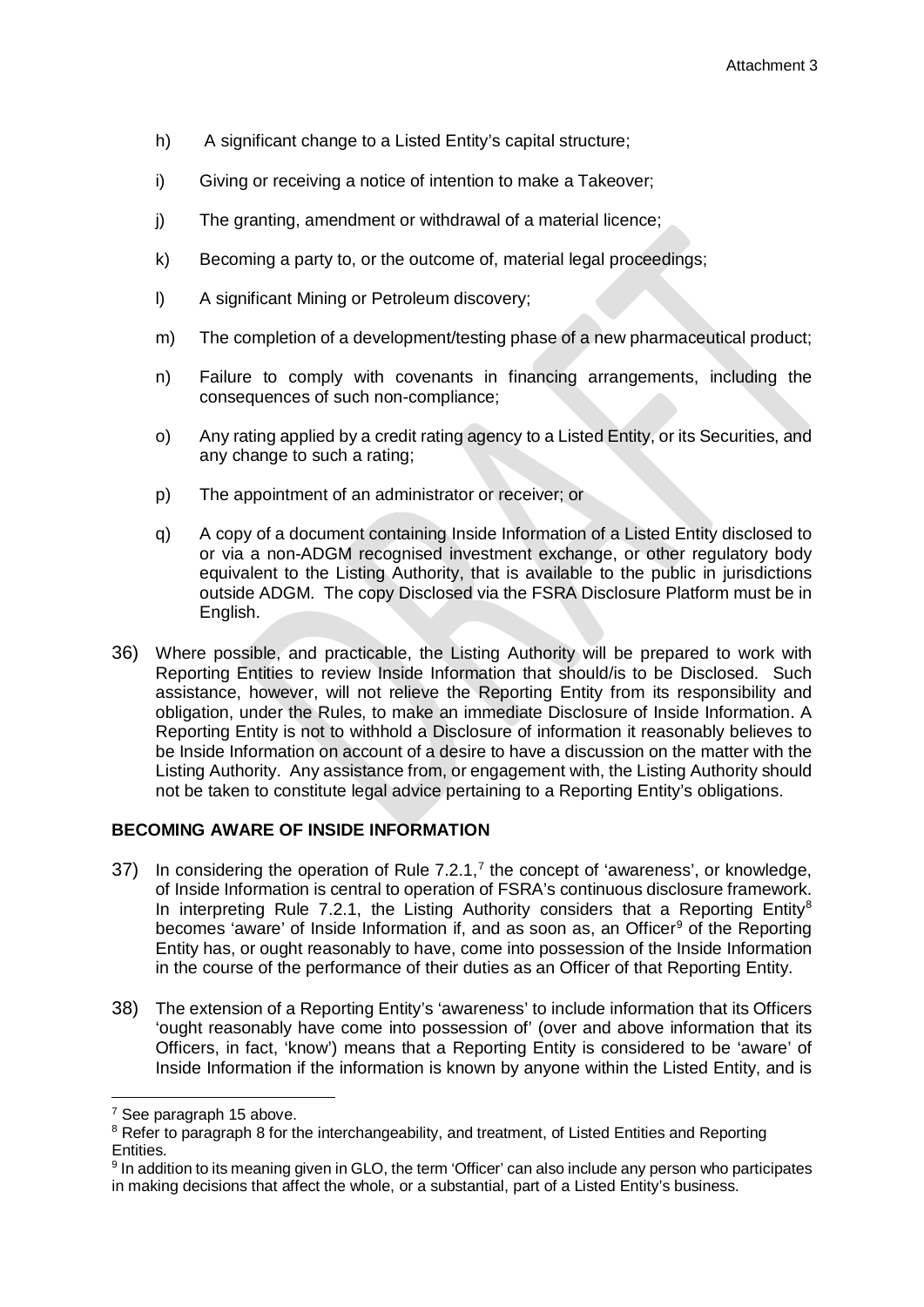of such significance that it ought reasonably to have been brought to the attention of an Officer of the Listed Entity. Without this extension to the concept of 'awareness', a Reporting Entity would be able to avoid, or delay, meeting its continuous disclosure obligations in circumstances where Inside Information had not been brought to the attention of its Officers in a timely manner by others within the Listed Entity. A Listed Entity will need to ensure that it has in place internal systems, processes and controls to ensure that Inside Information is promptly brought to the attention of its Officers.

- 39) In regard to Rule 7.2.1, the first question that an Officer of a Reporting Entity should therefore consider is whether the Reporting Entity is aware of any Inside Information. If yes, that Officer must consider, immediately, [10](#page-11-0) whether that Inside Information must be Disclosed. Suitable systems and procedures must therefore be implemented by a Reporting Entity to ensure that Inside Information is promptly identified by, or within, a Listed Entity (in light of the 'awareness' extension discussed in paragraph 38 above) and a decision is taken as to whether a Disclosure is required.
- 40) It is possible that a member of the senior management of a Listed Entity may be aware of information about an internal matter or proposal that, until such time as the Board of the Listed Entity formally signs off on the internal matter or proposal, will not be regarded as Inside Information.<sup>11</sup> There is a distinction between an Officer of a Listed Entity making a recommendation that requires Board approval (such as a management recommendation to return capital to shareholders), and an event or fact that arises independently of any decision by the Listed Entity (such as notice from a third party to terminate a material contract or agreement). In the case of the latter, a Reporting Entity cannot delay Disclosure of this information pending formal sign-off by the Board of the Listed Entity. This will also be the case if there is Inside Information underlying a recommendation to the Board of the Listed Entity.
- 41) A Listed Entity may receive information about a particular event or circumstance in instalments over time. In some cases, the initial information about the event or circumstance is such that the Listed Entity cannot reasonably form a view on whether the information constitutes Inside Information and the Listed Entity/Reporting Entity may, therefore, need to wait for further, more complete, information, or make further enquiries, or obtain expert advice, in order to form a view[.12](#page-11-2) In such a case, a Listed Entity will only become aware of Inside Information that needs to be Disclosed under Rule 7.2.1 when an Officer has, or ought reasonably to have, come into possession of sufficient information about the event or circumstance in order to be able to determine it represents Inside Information.
- 42) Reporting Entities should not be tempted to use this as an avenue to avoid, or delay, meeting its continuous disclosure obligations, by forming a 'convenient' view that it needs further information before it can assess if such information represents Inside Information, or by not making, or delaying, further enquiries or requesting relevant expert advice. If a Listed Entity/Reporting Entity is in possession of information that constitutes Inside Information, the subjective view of its Officers that it requires further information before it can assess whether the information is Inside Information will not avoid a breach

 $10$  See the discussion in paragraphs 43 to 48 below in relation to the meaning of 'immediately'.

<span id="page-11-1"></span><span id="page-11-0"></span><sup>&</sup>lt;sup>11</sup> For example, the CFO of a Listed Entity intends to review the profit forecast or earnings guidance of the Listed Entity based on the latest quarterly sales data, but the decision is subject to Board review and approval.

<span id="page-11-2"></span> $12$  For example, where a Listed Entity is served with a writ or summons commencing litigation against it, in some cases it may be immediately clear that the matter represents Inside Information and needs to be Disclosed under Rule 7.2.1. In other cases, the Listed Entity may need to obtain legal advice before it can determine that the information represents Inside Information.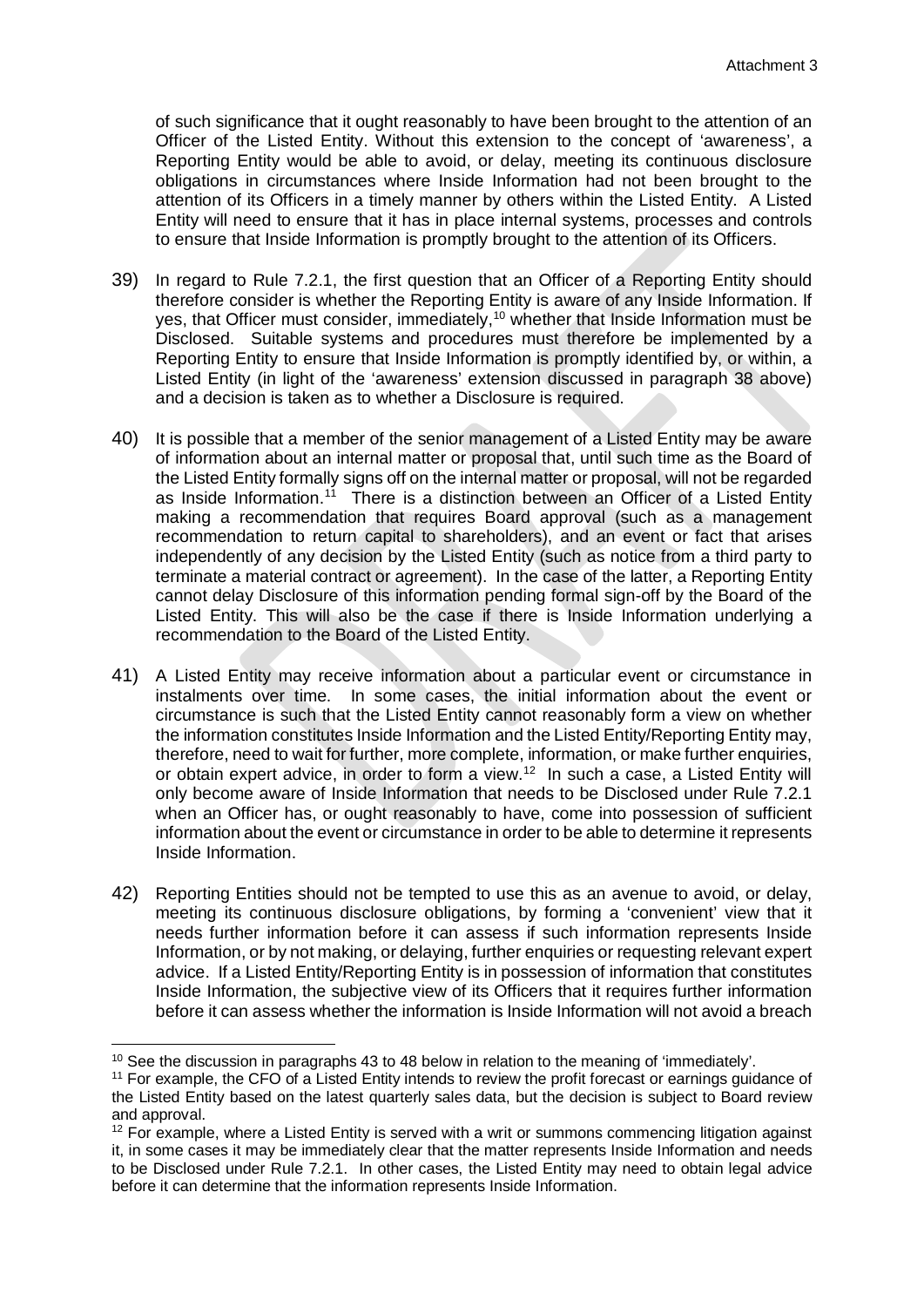of Rule 7.2.1. Furthermore, the extension of a Listed Entity's awareness to information that an Officer 'ought reasonably have come into possession of' will require a Listed Entity/Reporting Entity, to make any further enquiries, or to obtain any expert advice, needed to confirm whether the information it has constitutes Inside Information to do so within a reasonable time period.

#### <span id="page-12-0"></span>**IMMEDIATELY**

- 43) Under Rule 7.2.1, Inside Information must be Disclosed 'immediately' upon the Reporting Entity becoming aware of the Inside Information, unless it falls within an exemption from Disclosure provided by Rule 7.2.2. The Listing Authority considers that the word 'immediately' should not be read as meaning 'instantaneously', but rather as meaning 'promptly and without delay'; that is, doing it as quickly as it can be done in the circumstances (acting promptly) and not deferring, postponing or putting it off to a later time.
- 44) It is understood that some period of time will necessarily pass between when a Reporting Entity first becomes obliged to make a Disclosure under Rule 7.2.1, and when it makes that Disclosure. This passing of time, does not, of itself, indicate that there has been a delay in the Disclosure. Some Disclosures may be able to be prepared and Disclosed relatively quickly, while others may take longer. The question in each case is whether the Reporting Entity is proceeding to complete and make its Disclosure as quickly as it can in the circumstances and not deferring, postponing or delaying it to a later time.
- 45) The Listing Authority recognises that how quickly a Reporting Entity can make a Disclosure of Inside Information will vary, depending on a number of factors, including:
	- a) the need for the Disclosure to be carefully prepared so that it is not false, misleading or deceptive, and does not omit anything likely to affect the import of the Inside Information (as required by Rule 7.2.1(2));
	- b) where and when the Inside Information originated;
	- c) the forewarning, if any, the Listed Entity / Reporting Entity had of the information;
	- d) the amount, and complexity, of the Inside Information;
	- e) the need, in some circumstances, to verify the accuracy of the Inside Information;
	- f) the need, in some circumstances, for a Disclosure to comply with specific legal or Rule requirements; and
	- g) the need, in some circumstances, for a Disclosure to be approved by a Reporting Entity's Board or disclosure committee.
- 46) The Listing Authority will take into account the above factors when assessing whether a Reporting Entity has complied with its obligations to make a Disclosure under Rule 7.2.1 promptly and without delay.
- 47) If the obligation to Disclose Inside Information under Rule 7.2.1 is triggered during a period when the Recognised Investment Exchange (RIE) upon which the Listed Entity's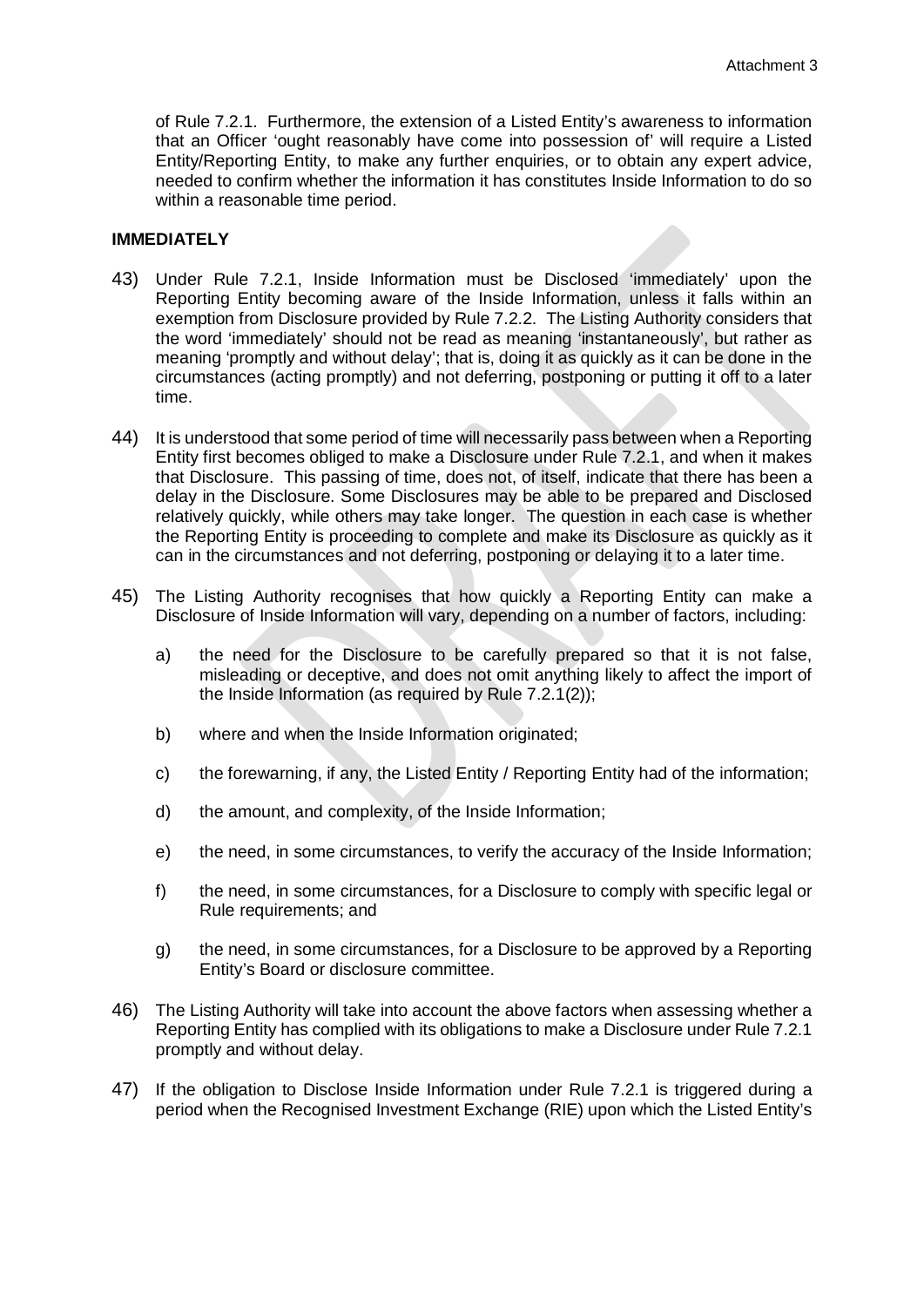Securities are admitted to trading<sup>[13](#page-13-1)</sup> is not trading (e.g. overnight or on a weekend), the Listing Authority considers that it will normally be sufficient for the Reporting Entity to make its Disclosure before the RIE next opens for trading. However, if the obligation to Disclose Inside Information under Rule 7.2.1 is triggered while the RIE is open for trading, the Reporting Entity will be expected to make a Disclosure as promptly as it can in the circumstances, and without delay. If this is not possible, the Listing Authority would expect the Reporting Entity to request a Trading Halt.

48) If a Listed Entity / Reporting Entity becomes aware of Inside Information relating to a future event (e.g., that a breach of financing covenant or the termination of a material agreement is inevitable), the Reporting Entity must Disclose this immediately after it becomes aware of that Inside Information.

## <span id="page-13-0"></span>**Use of a Trading Halt or Suspension to manage Disclosure issues**

- 49) If the RIE upon which a Listed Entity's Securities is, or will be, trading immediately after a Reporting Entity first becomes obliged to Disclose Inside Information under Rule 7.2.1, but before the Reporting Entity can Disclose that Inside Information, the Reporting Entity should consider whether it is appropriate to request a Trading Halt (under Rule 7.8), and therefore halt trading on the RIE.
- 50) In certain circumstances, the application, and implementation by the Listing Authority, of a Trading Halt can be beneficial for both the Listed Entity and the RIE's market, by ensuring that the Listed Entity's Securities are not trading on the RIE on an uninformed basis. It will signal to investors, and the wider market, that Inside Information may be shortly, or is in the process of being, Disclosed. The application, and implementation by the Listing Authority, of a Trading Halt may help to reduce the exposure of a Listed Entity / Reporting Entity (and their Officers, as applicable) to the legal, regulatory and financial consequences that could result from the Reporting Entity having breached its obligation to Disclose Inside Information in accordance with Rule 7.2.1.
- 51) A Trading Halt or Suspension is not equally suitable in every circumstance. For example, a Trading Halt can only last for a maximum of two Business Days, so it will not be suitable in circumstances relating to a complex or protracted disclosure matter that is unlikely to be resolved within inside this time. In these circumstances, a Suspension may be more appropriate.
- 52) As a Reporting Entity's primary obligation under Rule 7.2.1 is to Disclose Inside Information promptly and without delay, the Listing Authority does not expect a Reporting Entity to request a Trading Halt, or Suspension, before it has determined whether the particular information represents Inside Information. Having made this determination, if the Reporting Entity is able to make the required Disclosure promptly and without delay then, in normal circumstances, the Reporting Entity does not need a Trading Halt or Suspension to manage its disclosure obligations.

<span id="page-13-1"></span><sup>&</sup>lt;sup>13</sup> Pursuant to section 50(3) of FSMR and Market Infrastructure Rule (MIR) 3.9. Under section 50(3) of FSMR, a RIE shall not permit trading of Securities on its facilities unless those Securities are admitted to, and not suspended from, the Official List. Section 61(1) of FSMR is linked to section 50(3), such that an Issuer cannot 'have Securities admitted to trading on a RIE, unless there is an Approved Prospectus in relation to the relevant Securities'. An Issuer therefore wanting to have its Securities traded on a RIE needs to have such Securities:

a) admitted to the Official List (maintained by FSRA); and

b) offered by way of an Approved Prospectus.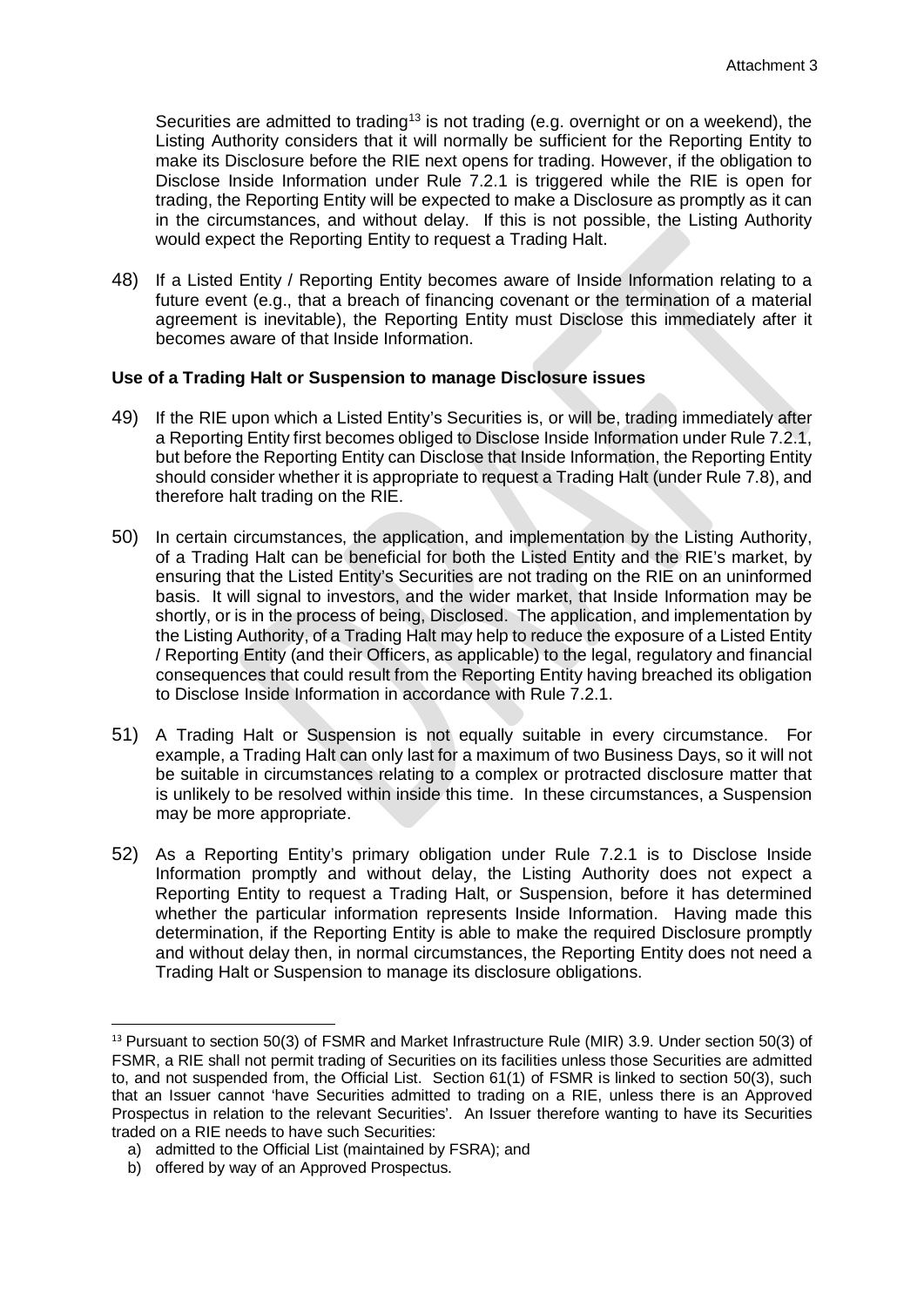- 53) A Trading Halt or Suspension may, however, be necessary in the following circumstances:
	- a) there are indications that the Inside Information has lost its confidentiality ahead of a Disclosure (see Rule 7.2.2(2)), and it is having, or (where the RIE upon which the Listed Entity's Securities are admitted to trading is not yet open for trading) is likely to have, when the RIE opens for trading, a significant effect on the price of the Listed Entity's Securities;
	- b) the Reporting Entity has been asked by the Listing Authority to correct or prevent a false market[;14](#page-14-0) or
	- c) the information is particularly significant Inside Information and likely to cause a significant movement in the price of the Listed Entity's Securities (for example, Inside Information relating to a significant capital raising, the Board of the Listed Entity resolving to appoint an administrator, or that the Listed Entity is to win approval for a one-off contract that will substantially change the scale and activities of the Listed Entity);

and in circumstances where the RIE's market is:

- d) open for trading in the Listed Entity's Securities, the Reporting Entity is not in a position to make the Disclosure immediately; or
- e) not open for trading in the Listed Entity's Securities, the Reporting Entity will not be in a position to make the Disclosure before the RIE opens for trading.
- 54) A Trading Halt, or Suspension, will also be necessary if for any reason there is going to be a delay in the release of the Disclosure under Rule 7.2.1, and the RIE's market is trading during any part of the delay.<sup>[15](#page-14-1)</sup> Examples of this could include where the:
	- a) Reporting Entity considers the Disclosure of the Inside Information to be so significant that it ought to be approved by the Listed Entity's Board before being released but, due to the unavailability of directors, the Board meeting is not able to be held promptly and without delay; or
	- b) situation is uncertain, or evolving, but is likely to be resolved within a relatively short period of time and the Reporting Entity considers that it is better for the Disclosure to be delayed until there is greater certainty or clarity in relation to the outcome. [16](#page-14-2)
- 55) Generally, a Suspension is appropriate where a:

 $\overline{a}$ 

<span id="page-14-0"></span><sup>&</sup>lt;sup>14</sup> For further details on false markets, refer to paragraphs 100 to 115 below.

<span id="page-14-1"></span><sup>&</sup>lt;sup>15</sup> Similar to what is outlined in paragraph 44 above, the word 'delay' is not intended to be interpreted in this context as the mere passing of time between when a Reporting Entity first becomes obligated to make a Disclosure and when it actually makes the Disclosure, but rather deferring or postponing the Disclosure to a later time.

<span id="page-14-2"></span> $16$  This may arise where there has been a leak of information (loss of confidentiality) about a transaction under negotiation, and the Reporting Entity considers it appropriate to delay the Disclosure until after negotiations have concluded and therefore release a more definitive and informative Disclosure than if it was to make an immediate Disclosure relating to the current state negotiations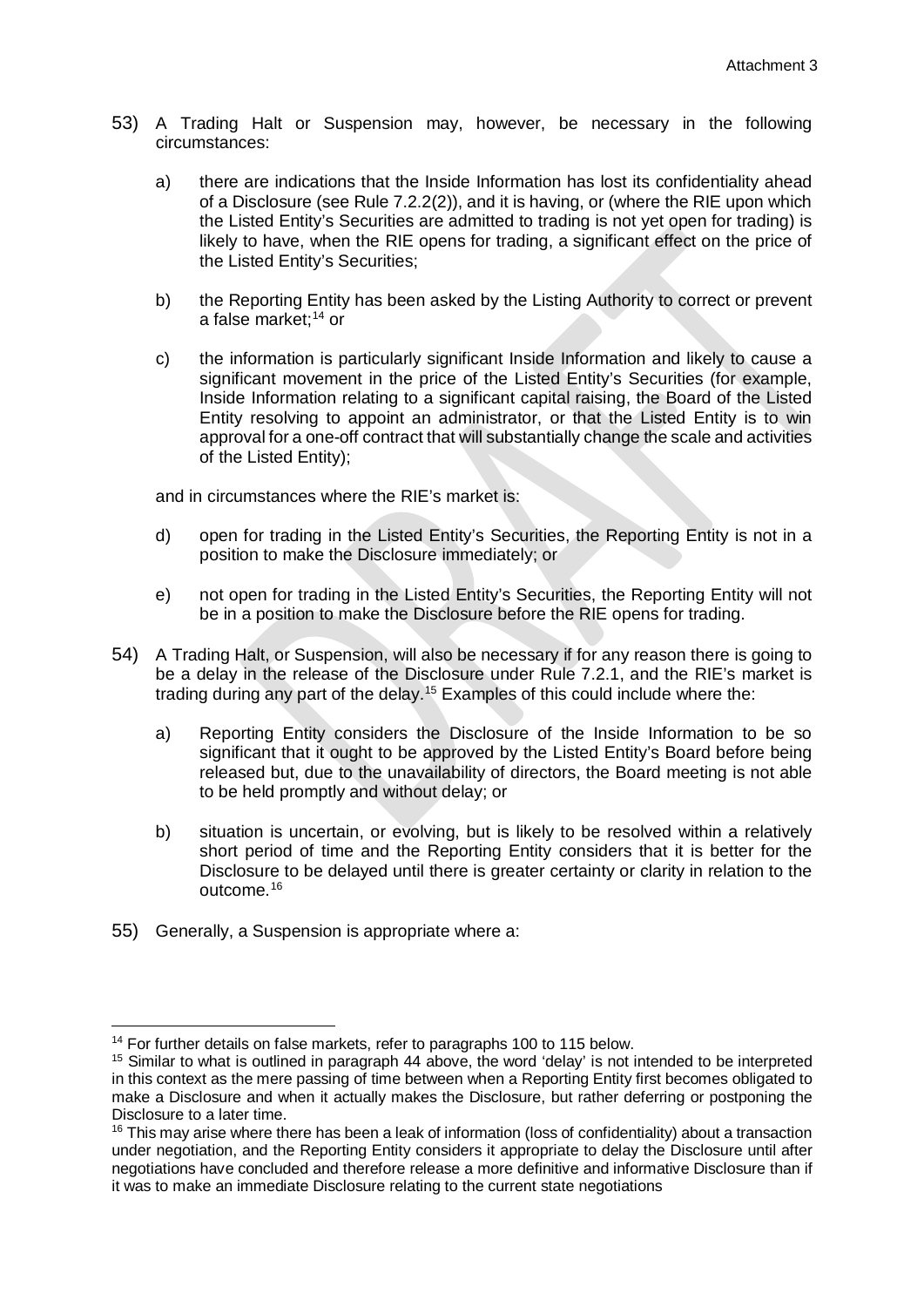- a) Listed Entity's Securities have been in a Trading Halt but the relevant disclosure matter has not been resolved within the two Business Day period provided by the Trading Halt;
- b) circumstance warrants the granting of a Trading Halt by the Listing Authority, but the Listed Entity is not of the view that the relevant disclosure matter will be resolved within the two Business Day period provided by a Trading Halt; or
- c) Listed Entity is in serious financial difficulty and the Reporting Entity is of the reasonable view that continued trading of the Listed Entity's Securities on the RIE is likely to be materially prejudicial to the Listed Entity's ability to successfully complete a complex transaction, or set of transactions, that is critical to its continued financial viability.
- 56) The Listing Authority strongly recommends that where a Reporting Entity is considering, or unsure about, requesting a Trading Halt or Suspension (to cover the period of time needed for the Reporting Entity to make its Disclosure of Inside Information), the Reporting Entity should contact the Listing Authority to discuss the situation at the earliest opportunity.
- 57) If a Reporting Entity decides not to request a Trading Halt or Suspension (to stop or prevent the Listed Entity's Securities trading on a RIE ahead of the Disclosure of Inside Information), the Listing Authority encourages the Reporting Entity to monitor the various matters set out in paragraph 88 below, in order to monitor whether the Inside Information remains confidential. If a Reporting Entity does detect that confidentiality is lost, the Reporting Entity should contact the Listing Authority immediately to discuss whether it is appropriate to request a Trading Halt or Suspension.

# <span id="page-15-0"></span>**Listing Authority process for granting a Trading Halt / Suspension**

- 58) Not every circumstance in which a Reporting Entity intends to, but has not Disclosed Inside Information (on the basis of one of the examples in paragraph 53 above), will warrant a Trading Halt or a Suspension. On this basis, when a Reporting Entity makes a request to the Listing Authority for a Trading Halt or Suspension (pursuant to Rule 7.8, or Rules 2.6 and 2.6.3, as applicable, to allow it the time need to prepare, and release, the Disclosure of Inside Information under Rule 7.2.1, the Listing Authority will usually ask the Reporting Entity to outline the:
	- a) nature of the Inside Information in question;[17](#page-15-1)
	- b) reasons for requesting the Trading Halt or Suspension;
	- c) event expected to occur which will conclude the Trading Halt or Suspension; and
	- d) intended scope of, and timing for, the release of the Disclosure;

and assess for itself whether the circumstances warrant the granting of the Trading Halt or Suspension.

59) If the Listing Authority considers that the information is of a nature that is unlikely to be Inside Information or that the circumstances do not warrant the granting of a Trading

<span id="page-15-1"></span><sup>&</sup>lt;sup>17</sup> Which is intended to form the basis for the Disclosure of Inside Information made by the Reporting Entity in due course, and lift the Suspension imposed by the Listing Authority (if granted by the Listing Authority).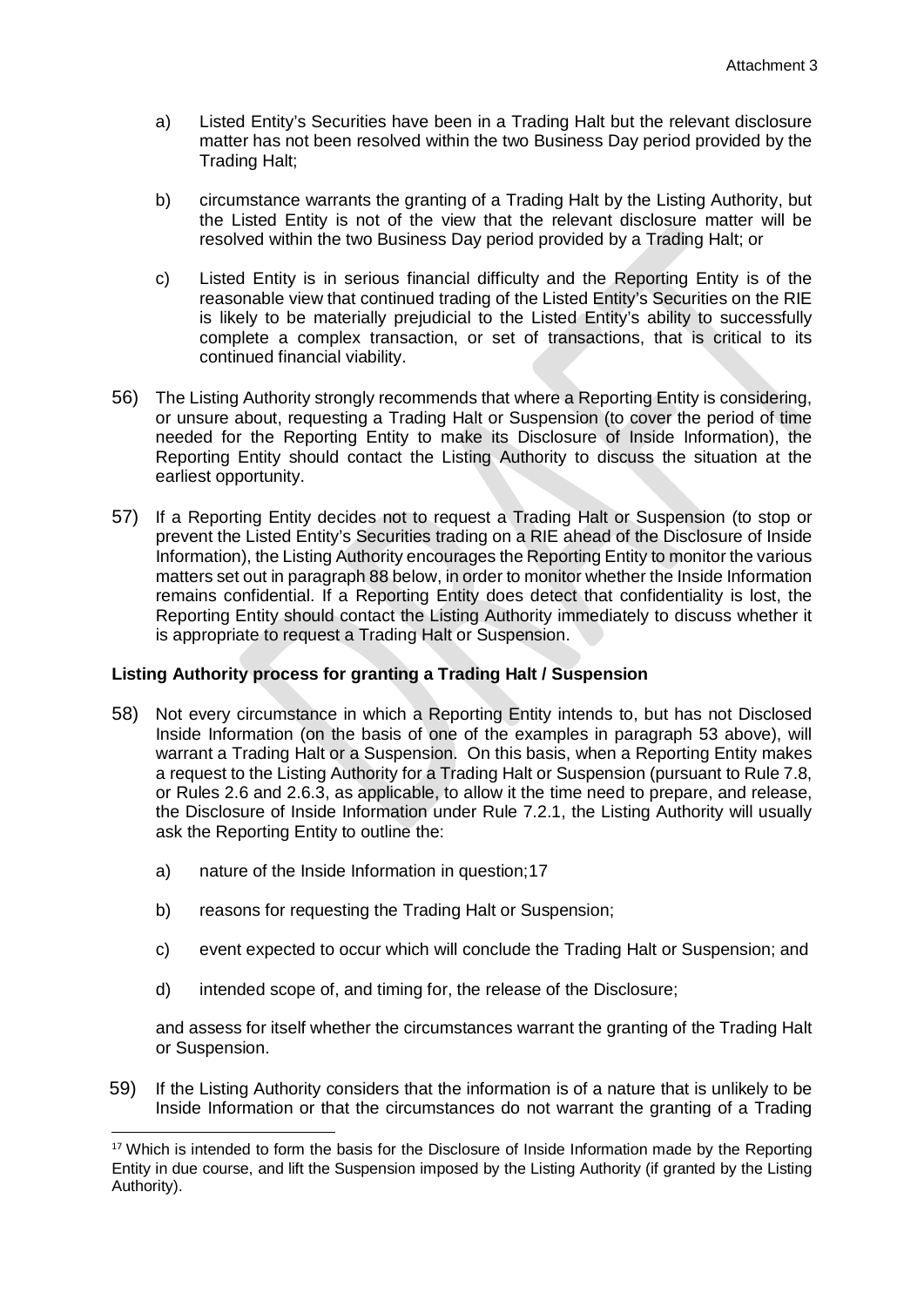Halt or Suspension, the Listing Authority may decline the request and require the Reporting Entity to make its Disclosure as quickly possible. The Listing Authority, however, considers the likelihood of this occurring to be quite rare.

- 60) When granting a Trading Halt or Suspension, the Listing Authority will normally Disclose both its notice of Trading Halt or Suspension, and the written request (setting out the details in paragraph 58 above) sent by the Reporting Entity to the Listing Authority, immediately upon granting the Trading Halt or Suspension.
- 61) At the point in time when the Reporting Entity is in a position to make the Disclosure of the Inside Information (as it relates to paragraph 58c) above), the Listing Authority recommends that the Reporting Entity share the draft Disclosure (that will be the basis for lifting the Trading Halt or Suspension) prior to it being submitted to and released onto the FSRA Disclosure Platform, to allow the Listing Authority to review the draft Disclosure. When the Listing Authority has formed the view that the Disclosure is suitable for release, upon the Reporting Entity submitting it into the FSRA Disclosure Platform, the Listing Authority will simultaneously release the relevant Disclosure and its notice formally lifting the Trading Halt or Suspension.
- 62) In circumstances where the Reporting Entity does not make the Disclosure of Inside Information by the time stated in its request for a Trading Halt or Suspension, [18](#page-16-2) the Listing Authority will likely request the Reporting Entity to make a further Disclosure at that time in order to provide an update to the market, including in particular when the Disclosure of Inside Information is expected to be released. It is expected that the Reporting Entity and the Listing Authority will remain in close contact until such time that the Reporting Entity is in a position to make the relevant Disclosure of Inside Information.
- 63) It should be noted that a Reporting Entity cannot request trading of a Security to be halted or suspended directly with a RIE. Instead, the process will entail the RIE halting or suspending trading immediately upon receipt of the Listing Authority's disclosure of a Trading Halt or Suspension of the Listed Entity's Securities. Similarly, upon receipt from the Listing Authority of the lifting of a Trading Halt or Suspension, the RIE can then reinstate to trading the Listed Entity's Securities.[19](#page-16-3)

# <span id="page-16-0"></span>**EXEMPTIONS FROM DISCLOSURE OF INSIDE INFORMATION – RULE 7.2.2**

64) Rule 7.2.2 provides an exception to the requirements to make a Disclosure under Rule 7.2.1. This exception allows for the non-Disclosure of Inside Information as long as certain criteria, as outlined in Rule 7.2.2, are satisfied. A Reporting Entity must Disclose the Inside Information required by Rule 7.2.1, unless each of the Rules in 7.2.2(1), 7.2.2(2) and 7.2.2(3) are met. For the purposes of falling within the exception under Rule 7.2.2, it is not sufficient, to withhold the Disclosure of Inside Information as required by Rule 7.2.1 if only one or two of Rules 7.2.2(1), 7.2.2(2) and 7.2.2(3) are met.

# <span id="page-16-1"></span>**TYPES OF INSIDE INFORMATION EXEMPT FROM DISCLOSURE (RULE 7.2.2(1))**

65) Rule 7.2.2(1) sets out the different types of Inside Information which may be exempt from Disclosure. The Inside Information need fall within only one of Rule 7.2.2(1)(a) to (e) in order for Rule 7.2.2(1) to be satisfied. In addition, as noted above, to be able to

<sup>&</sup>lt;sup>18</sup> Refer to paragraph 58 d) above.

<span id="page-16-3"></span><span id="page-16-2"></span><sup>&</sup>lt;sup>19</sup> For more details on the process and timing's related to the Trading Halt or Suspension and reinstatement of trading in a Listed Entity's Securities by a RIE, please refer to the rules, procedures, notices and other relevant communication of the RIE (upon which the Listed Entity's Securities are admitted to trading).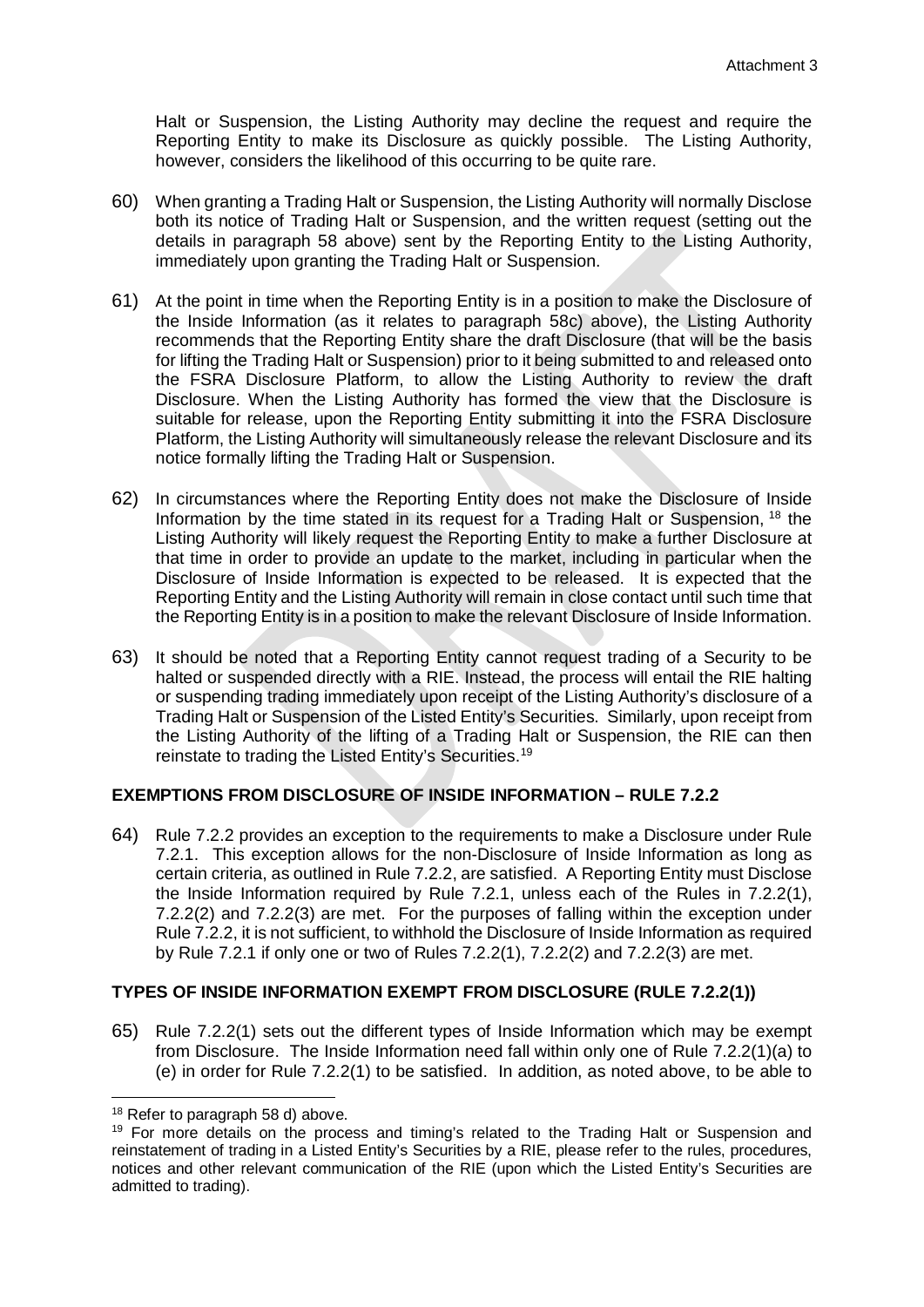rely on the exception generally in Rule 7.2.2, both of Rules 7.2.2(2) and 7.2.2(3) must also be met.

# <span id="page-17-0"></span>**Incomplete matter or negotiation (Rule 7.2.2(1)(a))**

- 66) Rule 7.2.2(1)(a) allows for non-Disclosure by a Reporting Entity of Inside Information that relates to an incomplete matter or negotiation. The Listing Authority considers that:
	- a) matters are generally considered complete at the point where the matter has been finally determined or resolved. For example, a recommendation to issue further capital made by a Listed Entity's management to its Board is an incomplete matter. The matter becomes complete where the Board of the Listed Entity resolves to, and approves, the further capital raising; and
	- b) negotiations are to be generally considered completed at the point in which contracts are signed or the Listed Entity is otherwise committed to proceeding with the transaction. It should be noted that a signed contract even if subject to conditions precedent or conditions subsequent will generally not be considered an incomplete negotiation.
- 67) In cases where a Reporting Entity relies on a matter, or negotiation, not being final or complete until a Listed Entity's Board decision is made, or a contract signed, it is understood that the Listed Entity may schedule the relevant Board decision, or signing of the contract, after trading on the relevant RIE closes, or before the RIE's market reopens. The Listing Authority will generally have no concerns with this practice, provided confidentiality<sup>[20](#page-17-3)</sup> is maintained until the Board decision is made, or the contract is signed.
- 68) The Listing Authority considers an agreement entered into in connection with the negotiation of a transaction to be very different to a principal agreement to implement the transaction. The Listing Authority will not normally consider a confidentiality agreement or an exclusivity agreement to indicate that a negotiation is complete. The terms, nevertheless, of a procedural agreement of this kind may require Disclosure, if such terms constitute (all or part of) Inside Information and Rules 7.2.2(2) and 7.2.2(3) are not met.

# <span id="page-17-1"></span>**Breach of law (Rule 7.2.2(1)(b))**

 $\overline{a}$ 

- 69) To fall within the exception contained in Rule 7.2.2(1)(b), Disclosure of the Inside Information must breach a specific law, regulation, rule, administrative order or court order binding on the Listed Entity.
- 70) The fact that the Inside Information is subject to a confidentiality agreement or to duties of confidentiality under a general law, such that its Disclosure may give rise to legal action for damages or for injunctive or other relief, is not sufficient to fall within this Rule.

# <span id="page-17-2"></span>**Matters of supposition, or insufficiently certain or definite (Rule 7.2.2(1)(c))**

71) Rule 7.2.2(1)(c) provides an exception for the non- Disclosure of Inside Information due to it comprising matters of supposition or matters that are insufficiently certain or definite to warrant Disclosure. This refers to:

<span id="page-17-3"></span><sup>&</sup>lt;sup>20</sup> Paragraphs 81 to 94 below provides further details on the concept of confidentiality.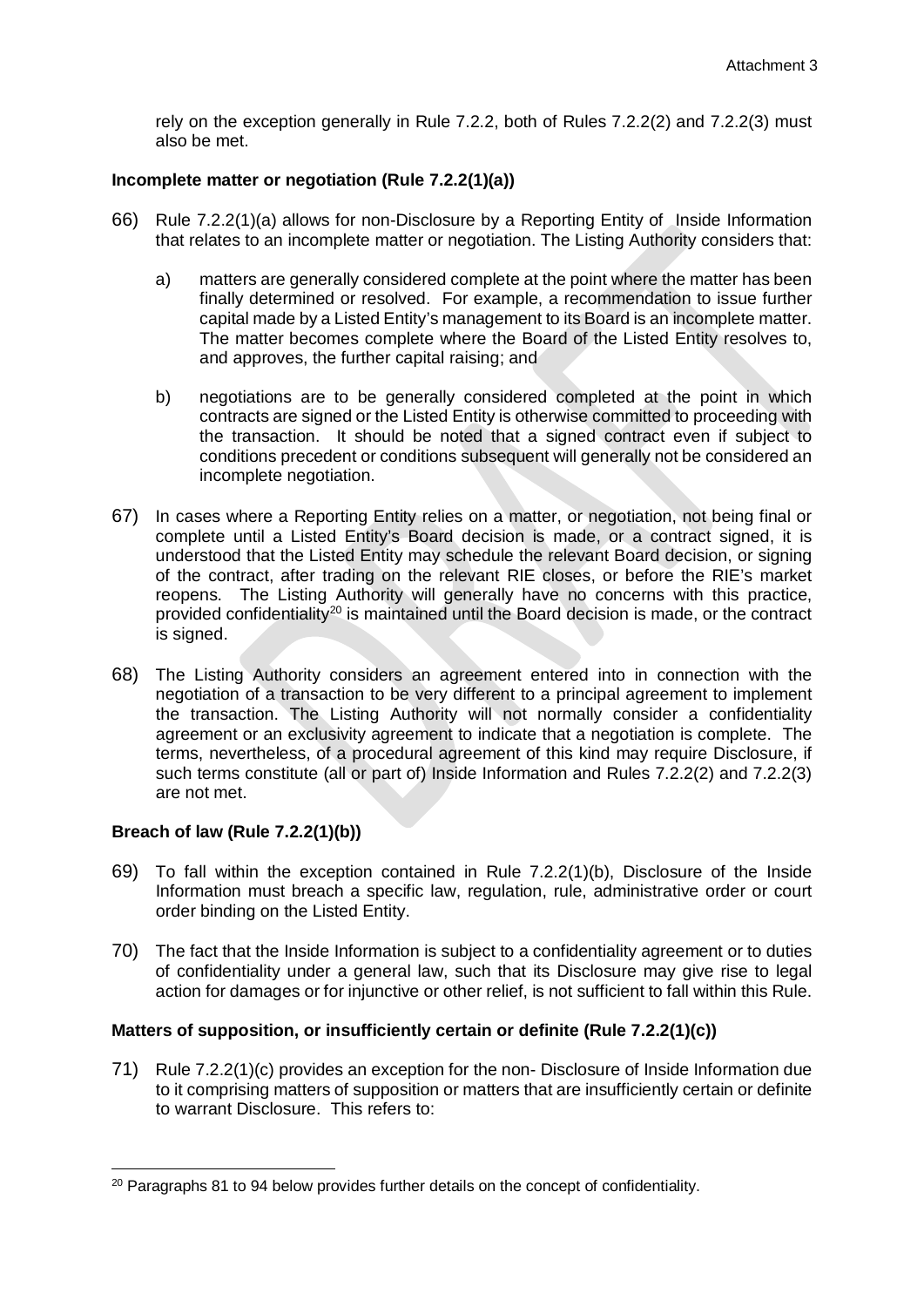- a) matters which are assumed, or believed, without knowledge or proof;
- b) information that is vague or imprecise;
- c) information, the truth or accuracy of which is open to doubt; and
- d) a matter in relation to which the likelihood of it occurring, or the impact in the event that it does occur, is uncertain,

such that a reasonable person would not expect it to be Disclosed. In some circumstances, information of this nature may be so uncertain or indefinite that it falls at the first hurdle and does not, in fact, constitute Inside Information in which case it is not required to be Disclosed under Rule 7.2.1, regardless of whether it falls within the exception provided by this Rule.

- 72) It should be noted that the exception in paragraph 71d) will not apply in circumstances where a Listed Entity / Reporting Entity is aware of information about a known event (and that the event constitutes Inside Information), but needs time to enable the Listed Entity / Reporting Entity to determine the financial impact of the event. In this scenario, Rule 7.2.1 will generally require such Inside Information to be Disclosed immediately. It is not appropriate for a Reporting Entity to delay Disclosing Inside Information of this nature on the basis of this exception due to it being unable to state the financial impact of the event in its Disclosure.
- 73) In the event that a Reporting Entity is not in the position to include the financial impact of the Inside Information in its Disclosure, it is appropriate for the Reporting Entity to immediately Disclose whatever information is in its possession, and signal that a further Disclosure will be made when it has completed its assessment of the financial impact. If the Reporting Entity is concerned that Disclosing the Inside Information, without providing further information in relation to the financial impact of that information, could lead to a false market in the Listed Entity's Securities, it should consult with the Listing Authority and discuss whether it would be appropriate to request a Trading Halt or Suspension (in order to obtain the time it needs to assess the financial impact of the Inside Information, and to make a more complete Disclosure).

#### <span id="page-18-0"></span>**Information created for internal management purposes (Rule 7.2.2(1)(d))**

- 74) Rule 7.2.2(1)(d) allows for the non-Disclosure by a Reporting Entity of Inside Information that has been generated for a Listed Entity's internal management purposes. This includes Inside Information generated not only for the internal management purposes of the Listed Entity itself, but also for the internal management purposes of any controlled entity of the Listed Entity, or any other entity in which the Listed Entity may have an economic interest.
- 75) A number of a Listed Entity's internal management documents clearly fall within the exception in this Rule, including budgets, management accounts, forecasts and business plans.
- 76) The Inside Information does not have to be generated internally to fall within the exception in this Rule. Inside Information generated externally (e.g., Sponsor, compliance advisor, Competent Person, professional/legal advisors or consultant) may fall within this Rule provided the information is going to be used for a Listed Entity's internal management purposes (for example, to help inform a management decision).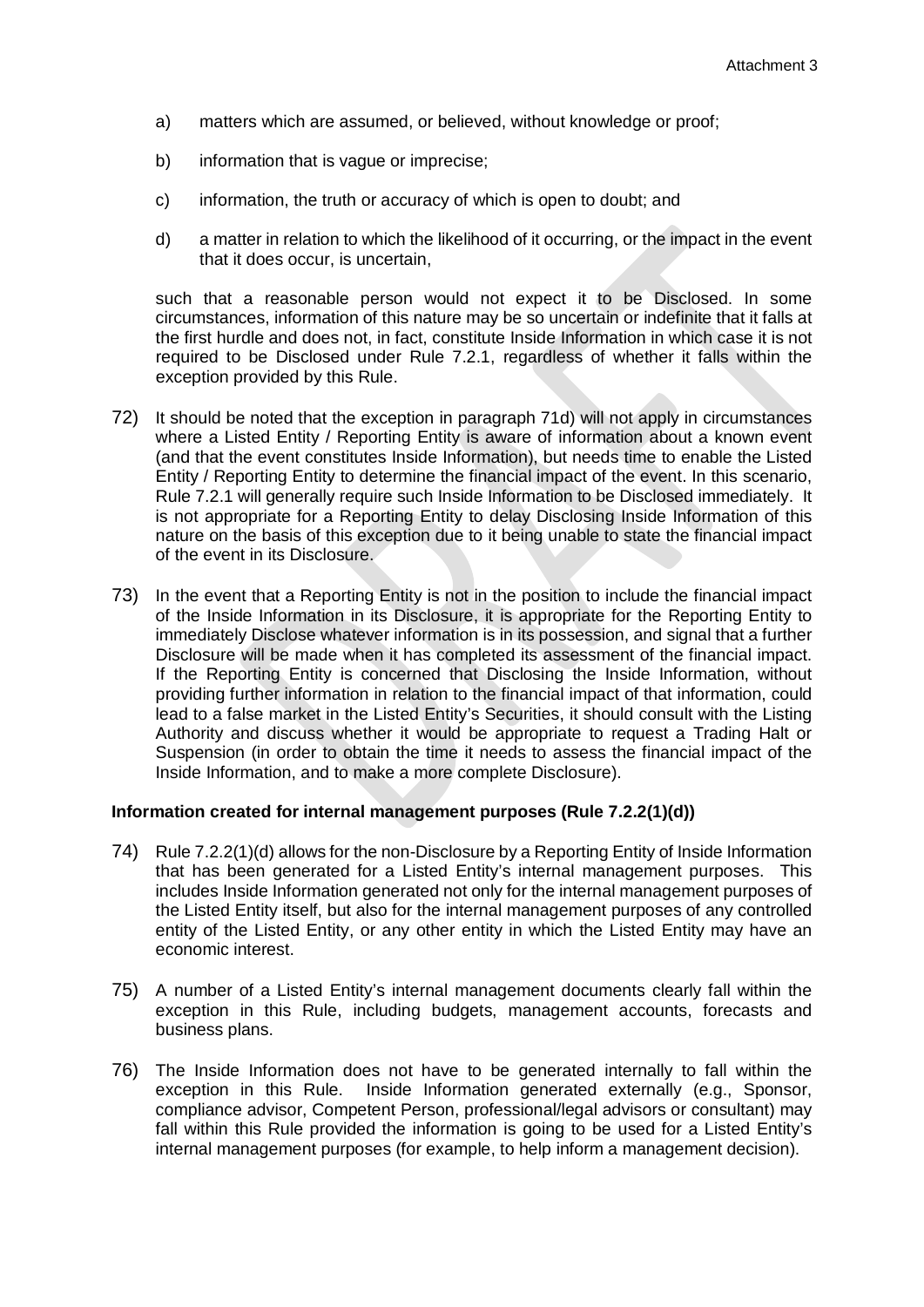77) It should be noted that the simple inclusion, or mention, of Inside Information in a document used or generated for internal management purposes does not automatically mean that the Inside Information is necessarily protected from Disclosure by the exception in this Rule. Management documents will often include Inside Information (relating to (potential) events or circumstances) that will require Disclosure under Rule 7.2.1, where such Inside Information could not appropriately be described as information generated for internal management purposes only.

# <span id="page-19-0"></span>**Trade secrets (Rule 7.2.2(1)(e))**

- 78) Inside Information that also constitutes a Trade secret is exempted from Disclosure due to the proprietary nature of such information. The term 'trade secret' refers to something that has economic value to a Listed Entity, due to it not being generally known, or easily discoverable by observation, and for which effort has been made to maintain secrecy. This may include a formula, recipe, device, program, method, technique or process. It may also include a compilation of information, such as a client list, pricing list or database.
- 79) Trade secrets are often protected by copyright, or may otherwise give rise to rights in equity that are capable of being protected by an action for breach of confidence. In some jurisdictions they may also be protected by statute.
- 80) As Rules 7.2.2(1), 7.2.2(2) and 7.2.2(3) operate collectively, where a Listed Entity has lost confidentiality in relation to a trade secret (that is, it has been observed or become generally known), the Reporting Entity may no longer be able to claim an exception under Rules 7.2.2(1)(e), 7.2.2(2) and 7.2.2(3) to its duty of Disclosure.

# <span id="page-19-1"></span>**CONFIDENTIALITY (RULE 7.2.2(2))**

- 81) For Rule 7.2.2(2) to apply, two different components must be satisfied, being the:
	- a) relevant Inside Information must be confidential; and
	- b) Listing Authority has not formed the view that the Inside Information has ceased to be confidential.
- 82) Consideration of whether Inside Information is confidential is not subjective; it is objective. The Inside Information cannot be in the public domain, and accordingly, if it is not, it must be secret (confidential).
- 83) To ensure that this Rule is met, where negotiations are in progress between a Listed Entity and another party, both the Listed Entity and the other party must keep the fact, and content, of those negotiations confidential. There may be a confidentiality agreement in place, but this is not necessary. It is important to recognise that Inside Information that is subject to a confidentiality agreement does not necessarily mean that the Inside Information is confidential in fact.
- 84) Even with robust confidentiality arrangements in place, it is important to recognise that the greater the number of people who know, or are aware, of the confidential Inside Information, the greater the risk that the Inside Information will cease to remain confidential. As an example of this, if a Listed Entity is proposing to acquire another entity, business or asset and wants to, as part of its due diligence, make enquiries of the target business' employees, customers or suppliers, or a Listed Entity is proposing to undertake a new issue of Securities and wishes to engage with advisers, brokers and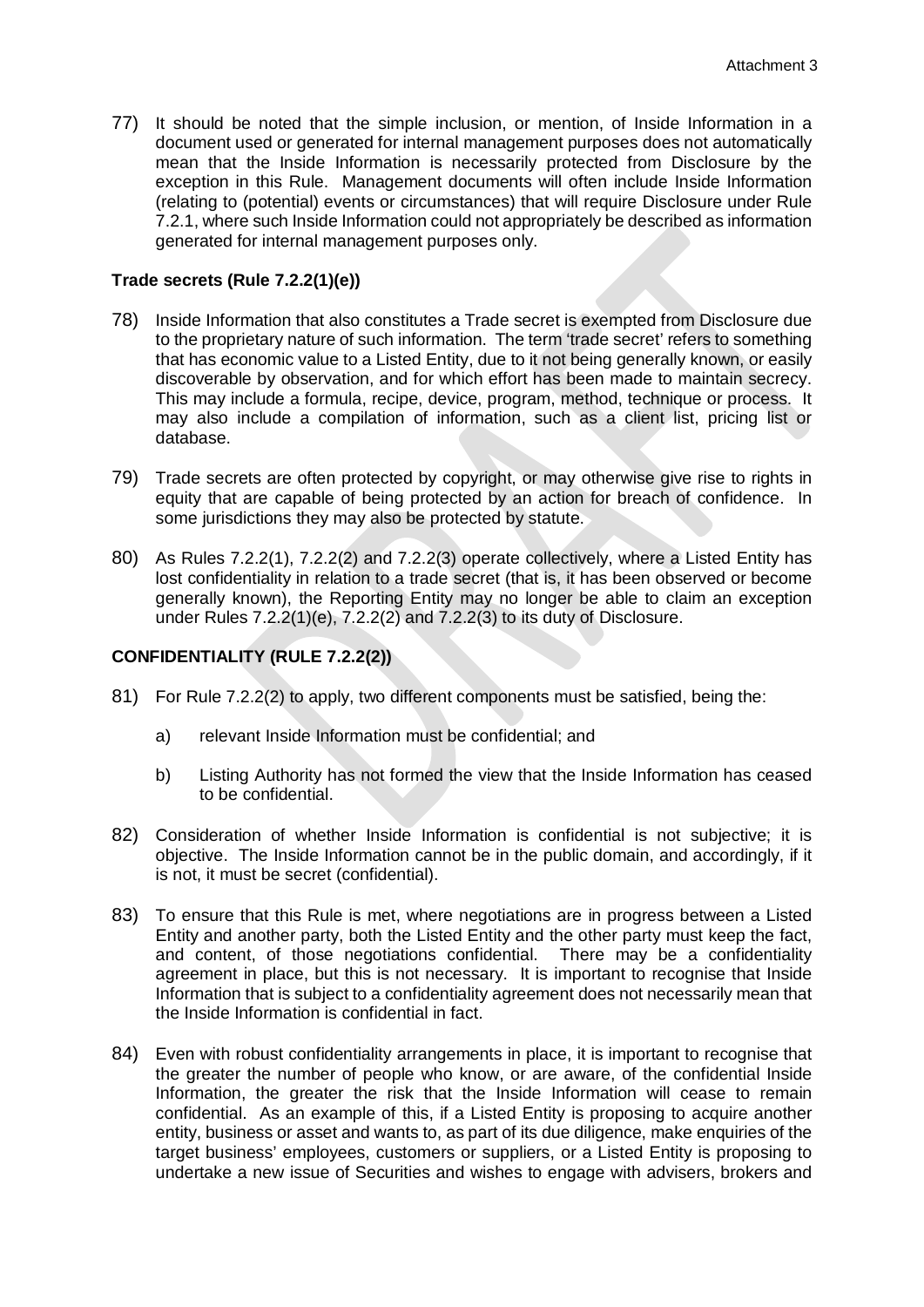potential investors, the Listed Entity / Reporting Entity, and the other parties involved in such a transaction, needs to be prepared that those discussions may result in a loss of confidentiality.

- 85) As soon as Inside Information is received by a person who is not bound by an obligation of confidentiality, this Rule 7.2.2(2) can no longer be met, and the Inside Information must be Disclosed. This may be the case even if the Listed Entity has entered into confidentiality arrangements in relation to the Inside Information and/or the Inside Information has come from a source other than the Listed Entity.
- 86) In relation to media and third parties attempting to force a Reporting Entity, by way of speculation published within the media, to make a Disclosure, the Listing Authority is of the view that though there is, or has been, public, media or third party speculation, it does not necessarily mean the Inside Information relates is no longer confidential. The Listing Authority does not consider that, on its own, media speculation about a matter (that represents Inside Information) necessarily means that confidentiality has been lost. The more credible the source, however, of the media comment or speculation, and the specificity of the media comment or speculation, the more likely it is to indicate that confidentiality may have been lost.
- 87) An assessment of whether Inside Information remains confidential will need to be made in the relevant circumstances, considering the parties involved, in relation to that Inside Information. The Listing Authority will review each particular circumstance on its own merit, and the Listing Authority's approach, while being mindful of market integrity implications, is not to require a Disclosure where it is satisfied that confidentiality remains in place.
- 88) If a Listed Entity is negotiating a significant transaction and is relying on Rule 7.2.2 to not Disclose the transaction (information in relation to which represents Inside Information), it is important that the Reporting Entity closely monitors the situation for any indication that confidentiality has been lost. In these circumstances, the Reporting Entity should be monitoring, [21](#page-20-0) as a matter of course:
	- a) the market price of the Listed Entity's Securities, and of the Securities of any other listed entity involved in the transaction;
	- b) major newspapers;

 $\overline{a}$ 

- c) major newswire services, such as Bloomberg or Reuters;
- d) any investor/investment blogs, chat-sites or other social media that is known to discuss/cover the Listed Entity; and
- e) enquiries from analysts or journalists,

for signs that information about the transaction may no longer be confidential.

89) The Listing Authority recommends that a Reporting Entity should have a draft Disclosure ready, should its disclosure obligations be triggered under Rule 7.2.1 (in circumstances where it is clear that confidentiality has been lost). The Listing Authority further recommends that the Reporting Entity have prepared a draft written communication to be sent to the Listing Authority requesting a Trading Halt or Suspension, to be sent if it

<span id="page-20-0"></span><sup>&</sup>lt;sup>21</sup> A Listed Entity's corporate, or other, advisers can assist a Reporting Entity with this monitoring.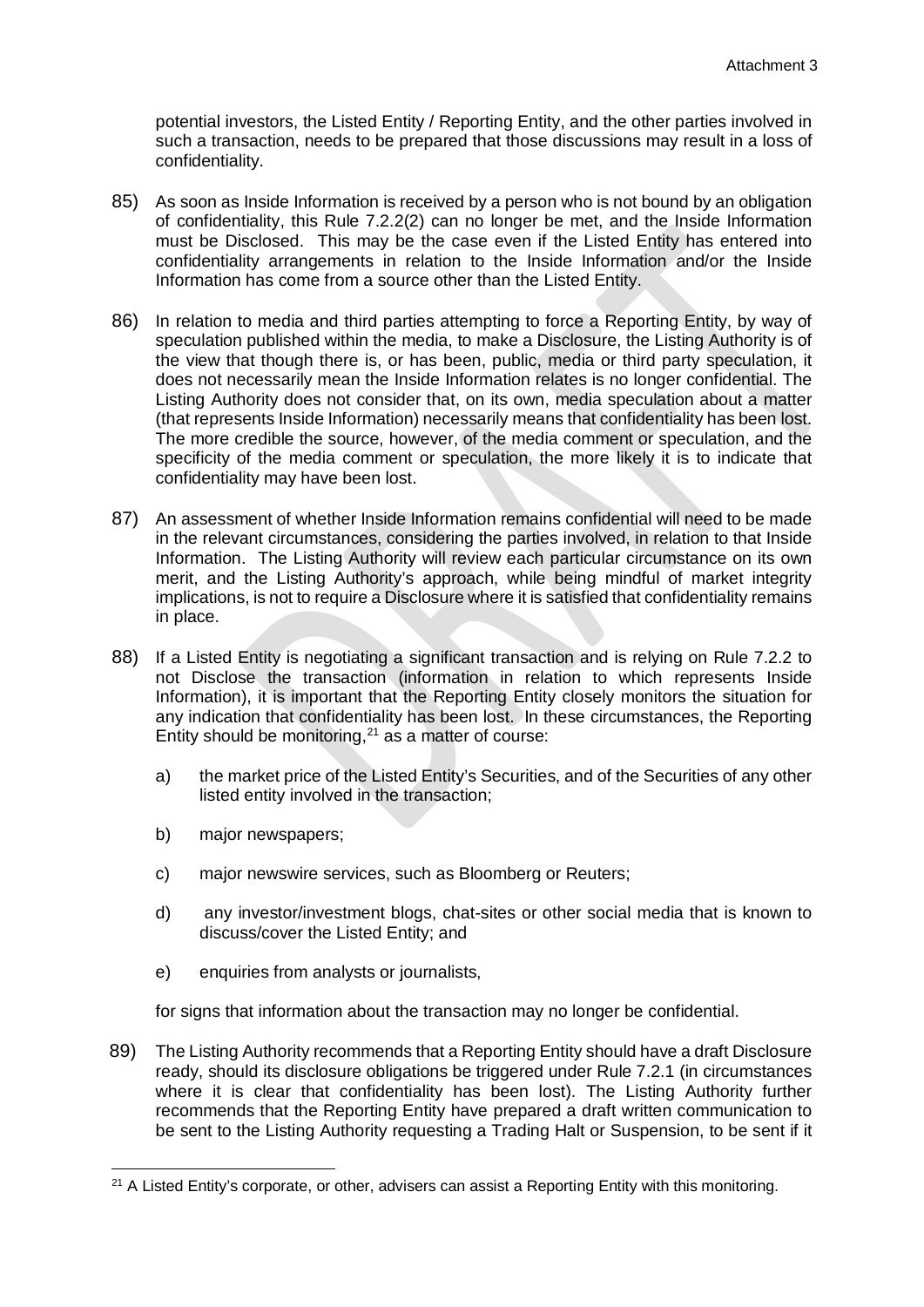becomes clear that confidentiality has been lost and the Reporting Entity can no longer rely on Rule 7.2.2(2) so as not to make a Disclosure of the Inside Information.

- 90) In relation to the second component of Rule 7.2.2(2), the Listing Authority may form the view that Inside Information relating to a matter involving a Listed Entity has ceased to be confidential, and that Rule 7.2.2(2) is no longer satisfied, if there is a:
	- a) reasonably specific and reasonably accurate<sup>[22](#page-21-0)</sup> media or analyst report about the Inside Information;
	- b) reasonably specific and reasonably accurate rumour known to be circulating the market about the Inside Information; or
	- c) sudden and significant movement in the market price and/or traded volumes in the Listed Entity's Securities that cannot be explained by other events or circumstances.
- 91) In regard to each of paragraphs 90a) and 90b) above, the Listing Authority will have regard to the degree of specificity in the media report, analyst report or market rumour, in determining whether, and the extent to which, confidentiality has been lost. For example, if the report/rumour simply refers to a Listed Entity being about to enter into a particular transaction with another party, without including any of the specific transaction details, the Listing Authority will generally only require the Listed Entity/Reporting Entity to Disclose the fact that it is in negotiations with that party, without the Disclosure needing to include any of the details being negotiated.
- 92) On the other hand, if the report/rumour includes specific and accurate transaction details, the Listing Authority will generally expect the Reporting Entity to Disclose those details. If the report/rumour includes inaccurate transaction details, the Disclosure required will depend on the circumstances; in some circumstances, it may be appropriate to correct those details, while in other circumstances it may be appropriate to simply indicate that the details are inaccurate or still being negotiated.
- 93) In relation to the circumstances of paragraph 90c) above, there may be occasions where a Reporting Entity (or its advisors) wish to debate with the Listing Authority whether a sudden and significant movement in the market price and/or traded volume of a Listed Entity's Securities can be appropriately attributed to Inside Information ceasing to be confidential. In these circumstances, if a Reporting Entity advises the Listing Authority that there is Inside Information that has not yet been Disclosed due to reliance on Rule 7.2.2(2),<sup>[23](#page-21-1)</sup> and it is not able to evidence any other event, circumstance or information which could explain the movement in the market price and/or traded volumes of the Listed Entity's Securities, the Listing Authority will have no option but to assume that Inside Information in question has become known to some participants in the RIE's market for those Securities, and that the Inside Information is therefore no longer confidential.[24](#page-21-2)

<span id="page-21-0"></span><sup>&</sup>lt;sup>22</sup> A media or analyst report that is wholly, or partially, inaccurate may give rise to a requirement to make a Disclosure under Rule 7.5.1(b) (in relation to a false market - see paragraphs 100 to 115 below). This equally applies to paragraph 90b) as well

<span id="page-21-1"></span><sup>&</sup>lt;sup>23</sup> As the Reporting Entity is obliged to do so, it must when asked this question by the Listing Authority (for example, under Rules 2.8.1 and 2.8.2).

<span id="page-21-2"></span> $24$  In such circumstance the Listing Authority will generally take the view that a reasonable person would expect that Inside Information to be Disclosed, and that, therefore, Rule 7.2.2(3) is no longer satisfied. The Listing Authority may also form the view that the movement in the market price and/or traded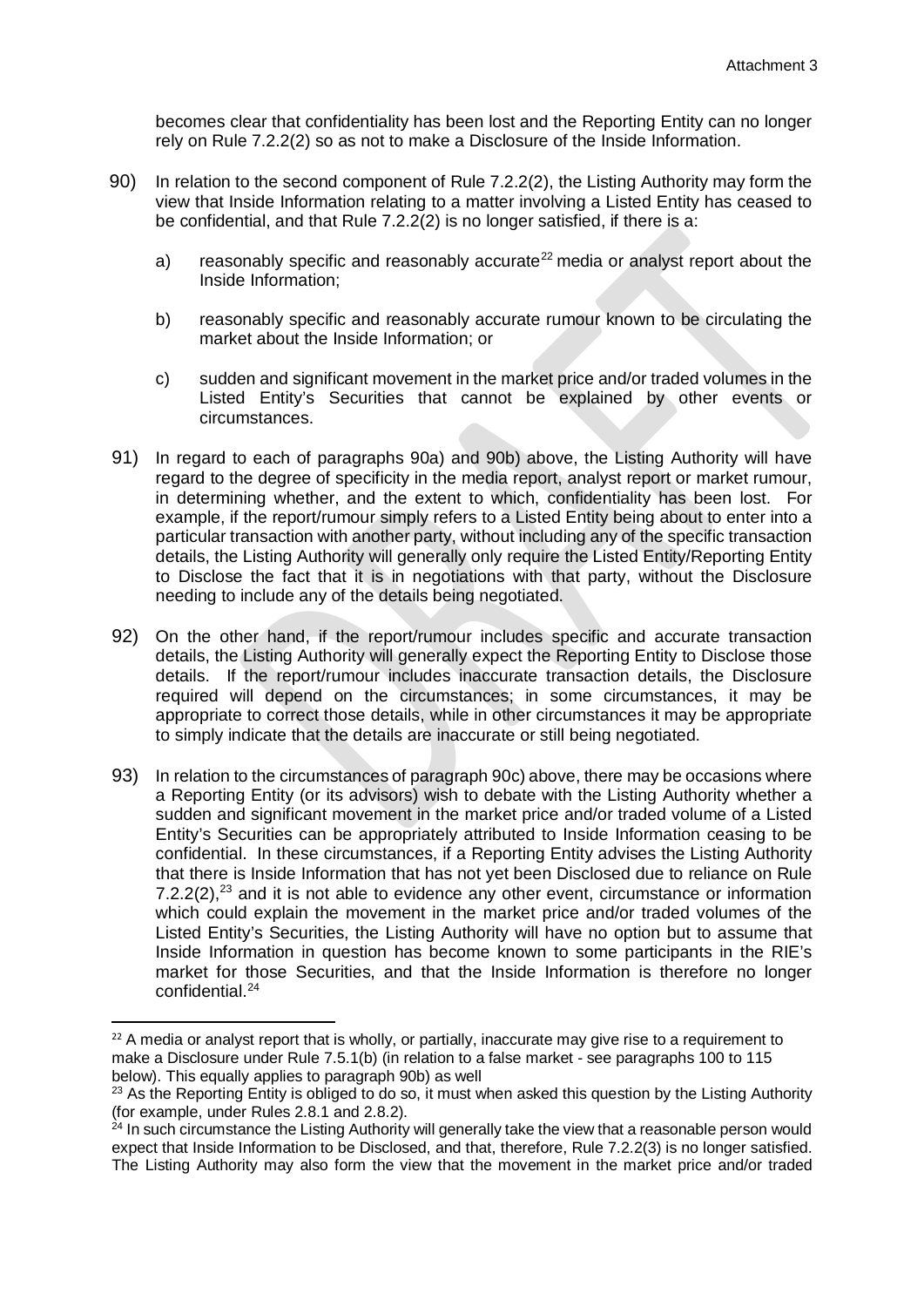94) Upon a Reporting Entity being advised by the Listing Authority<sup>[25](#page-22-1)</sup> that it is of the view that the Inside Information is no longer confidential, Rule 7.2.2 no longer applies and the Reporting Entity will then be obliged to immediately Disclose the Inside Information under Rule 7.2.1.

# <span id="page-22-0"></span>**THE REASONABLE PERSON TEST (RULE 7.2.2(3))**

- 95) The Listing Authority interprets this Rule such that a 'reasonable person' would not expect the Inside Information to be Disclosed. This Rule is an objective one, and is to be judged from the perspective of an independent and judicious bystander, and not from the perspective of someone whose interests are aligned with the Listed Entity/Reporting Entity or with the investment community.
- 96) The Listing Authority views the 'reasonable person' test provided by Rule 7.2.2(3) as being an over-arching test, as compared to the other two parts of Rule 7.2.2. This means that the 'reasonable person' test provided by Rule 7.2.2(3) needs to be satisfied in addition to satisfaction of Rules 7.2.2(1) and 7.2.2(2). The very reason why the categories in Rule 7.2.2(1) are prescribed is that they reflect the types of Inside Information that the Listing Authority would not expect to be Disclosed, at least while such Inside Information remains confidential.
- 97) As a result, the 'reasonable person' test in Rule 7.2.2(3) has a very narrow range of application. It is unlikely to be triggered outside of operating as an over-arching test, and would do so only if there was something particular in the circumstances relating to Inside Information in question. Two examples of this would be where:
	- a) a Reporting Entity has selectively picked its Disclosures, Disclosing 'positive' information of a particular type that is likely to have a positive effect on the market price of a Listed Entity's Securities, but then declining to Disclose 'negative' information of the same type that would be likely to have a negative effect on the market price of the Listed Entity's Securities, on the incorrect basis or assumption that it is not Inside Information or it is protected from Disclosure by Rule 7.2.2; or
	- b) where the Inside Information needs to be Disclosed in order to prevent the Disclosure of other Inside Information under Rule 7.2.1 from being misleading or deceptive.<sup>[26](#page-22-2)</sup>
- 98) The 'reasonable person' test in Rule 7.2.2(3) therefore performs two subsidiary functions, being that it reinforces the fact that Rule 7.2.2 does not operate to protect Inside Information from Disclosure if it:
	- a) has ceased to be confidential; or

volumes in the Listed Entity's Securities is evidence of a false market in those Securities, and therefore require the Disclosure of that information under Rule 7.5.1(b).

<span id="page-22-1"></span> $25$  The processes the Listing Authority generally follows in these situations are set out later in paragraphs 108 to 115 (Media, Analyst Reports and Market Rumours) and paragraphs 175 to 181 ("What action the Listing Authority will take if abnormal trading is detected?").

<span id="page-22-2"></span><sup>&</sup>lt;sup>26</sup> For example, a Listed Entity may determine that litigation taken against it by another party, in relation to certain actions taken by the Listed Entity may, on its own, not be material, and therefore not requiring to be Disclosed. If, however, that Listed Entity becomes the subject of further material litigation, in relation to the same certain actions undertaken by the Listed Entity, then when Disclosure of the material litigation is made, the Disclosure should also reference the earlier litigation (that was not previously Disclosed).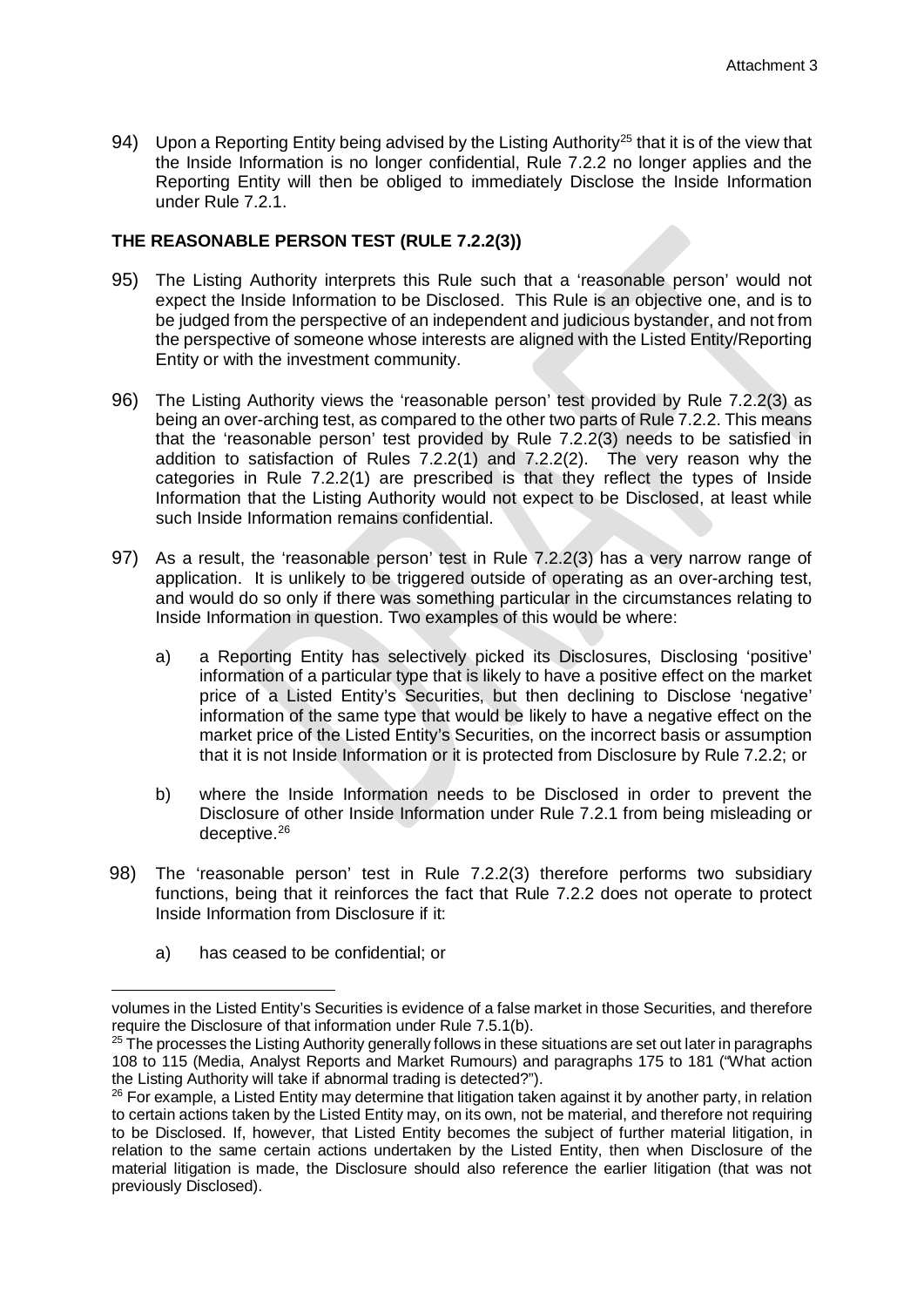- b) is required to correct, or prevent, a false market.
- 99) In relation to the former, this is because a reasonable person would expect that once Inside Information has become known to, and is being traded on by, some parts of the RIE's market for the Listed Entity's Securities (as evidenced, for example, by a sudden and significant movement in the market price and/or traded volumes of a Listed Entity's Securities), that the Inside Information should be Disclosed immediately, for the benefit of the RIE's full market. In the latter case, this is due to a reasonable person expecting a Reporting Entity, who is acting responsibly, to immediately Disclose any information to correct, or prevent, a false market.

# <span id="page-23-0"></span>**FALSE MARKET (RULE 7.5.1(b))**

- 100) Rule 7.5.1(b) states the following:
	- *"7.5.1(1) The Regulator may, pursuant to its power under section 84 of the FSMR, issue a written notice directing a Reporting Entity (a "Direction Notice") to Disclose specified information and to take any other steps as the Regulator considers appropriate in the following circumstances:* 
		- *(a) …*
		- *(b) to correct or prevent a false market if the Regulator considers that there is or is likely to be a false market in a Listed Entity's Securities.*

## *Guidance*

*The Regulator would consider, for example, that there is, or is likely to be, a false market in the Listed Entity's Securities if:*

- *(i) a Listed Entity/Reporting Entity has information that has not been Disclosed, for example, due to Rule 7.2.2 applying;*
- *(ii) there is a reasonably specific media comment or rumour concerning the Listing Entity that has not been confirmed or clarified by a Disclosure by the Reporting Entity; and*
- *(iii) there is evidence that the comment or rumour is having, or the Regulator considers that the comment or rumour is likely to have a significant impact on the price of the Listed Entity's Securities."*
- 101) The term 'false market' refers to a situation where there is significant misinformation or significantly incomplete information in the market. These circumstances compromise price discovery in a Listed Entity's Securities and may arise, for example, where:
	- a) a Reporting Entity has Disclosed false, misleading or deceptive information;<sup>[27](#page-23-1)</sup>
	- b) there is other false or misleading information, including a false rumour, circulating in the (RIE's) market; or

<span id="page-23-1"></span> <sup>27</sup> Noting Rule 7.2.1(2).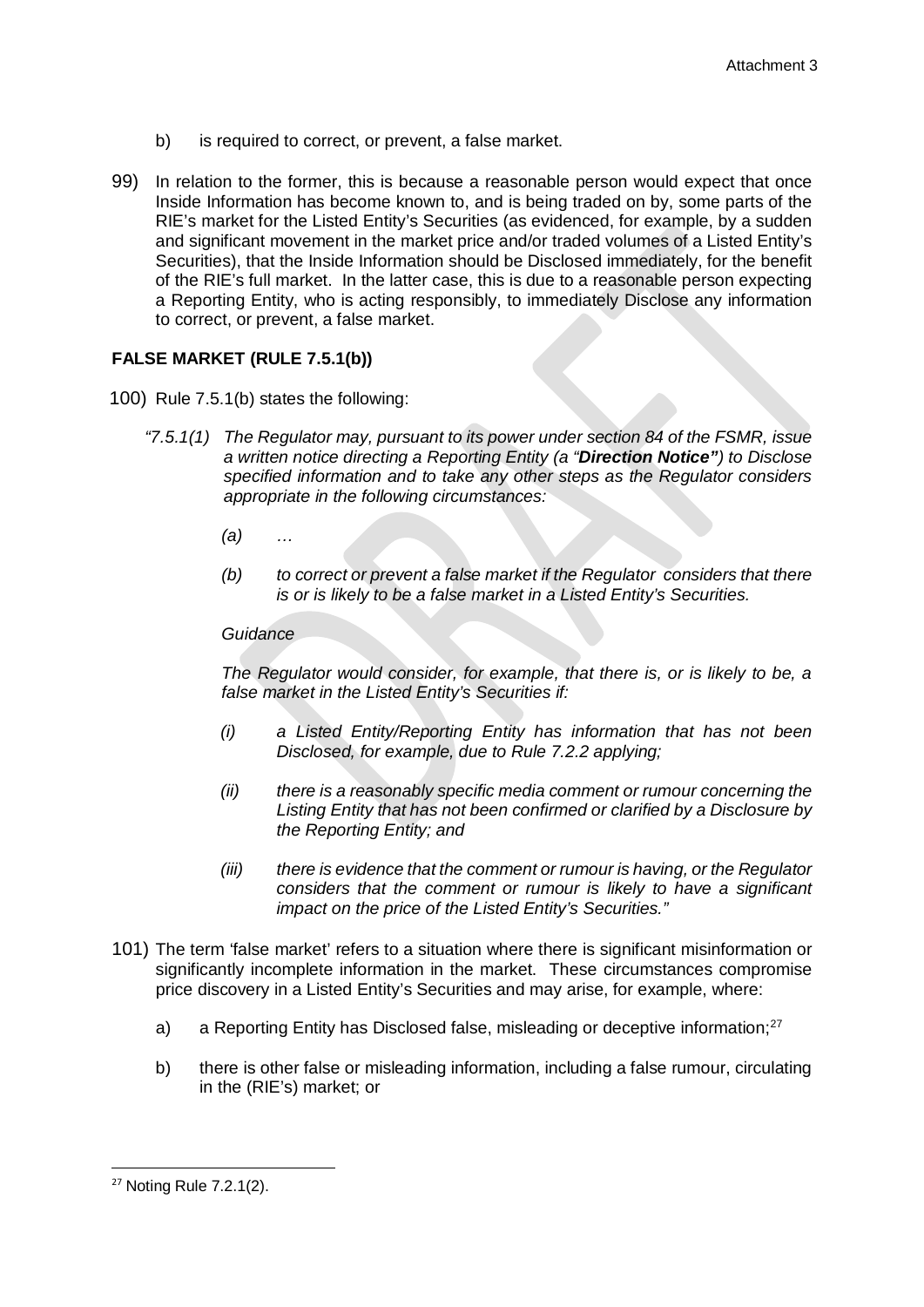c) a segment of the (RIE's) market is trading on the basis of Inside Information that is not available to the (RIE's) market as a whole.

## <span id="page-24-0"></span>**Listing Authority Direction powers to correct or prevent a false market**

- 102) Pursuant to Rule 7.5.1(b), if the Listing Authority considers that there is, or is likely to be, a false market in a Listed Entity's Securities, it may direct the Reporting Entity to disclose any information it requires to correct or prevent a false market.
- 103) To correct or prevent a false market, the Listing Authority may require the Reporting Entity to disclose Inside Information, even in circumstances where the Reporting Entity considers that the Inside Information falls within the exceptions of Rule 7.2.2 and therefore does not require immediate Disclosure under Rule 7.2.1. It is likely in these circumstances that the Listing Authority will take the view that the Inside Information is no longer confidential and/or that a reasonable person would expect the information to be Disclosed. As a result, the Listing Authority would then be of the view that the Inside Information no longer falls within Rule 7.2.2 and that immediate Disclosure is required.
- 104) The Listing Authority may also require a Reporting Entity to Disclose information that is not, of itself, Inside Information, for example, to correct a false rumour that the Listed Entity is about to enter into a significant transaction when in fact it is not.
- 105) If the Listing Authority has concerns that there is, or is likely to be, a false market in a Listed Entity's Securities, it will normally contact the Reporting Entity to discuss the situation, and the steps that should be taken to correct or prevent the false market, including its powers of direction noted in paragraph 100 above and/or the Reporting Entity considering a request for a Trading Halt.
- 106) Where a Reporting Entity makes a Disclosure to prevent or correct a false market in a Listed Entity's Securities, it must make it clear in the Disclosure that the intention of the Disclosure is to prevent or correct a false market.
- 107) If the Listing Authority has not been able to contact the Reporting Entity, or the Reporting Entity does not cooperate with the Listing Authority in rectifying the false market issue, the Listing Authority may Suspend the Listed Entity's Securities to prevent a false market from occurring, or from continuing[.28](#page-24-2)

#### <span id="page-24-1"></span>**Media reports, analyst reports and market rumours**

- 108) False market issues often arise in relation to reports in the media (both conventional and online) or from analysts commenting or speculating on a matter relating to a Listed Entity, for example, that is about to enter into a significant transaction or that is in significant financial difficulty. These issues can also arise in the context of rumours circulating in the market orally or via email, blogs, bulletin boards, chat sites, messaging sites or other social media.
- 109) A false market may arise in the following scenarios:
	- a) If a report/rumour appears to contain or to be based on credible Inside Information, but is wholly or partially inaccurate, a failure by the Reporting Entity to correct it may lead to a false market in the Listed Entity's Securities.

<span id="page-24-2"></span><sup>&</sup>lt;sup>28</sup> The Listing Authority may impose a Suspension under Rule 2.6 to prevent a disorderly or uninformed market, or for a breach of Rule 7.5.1.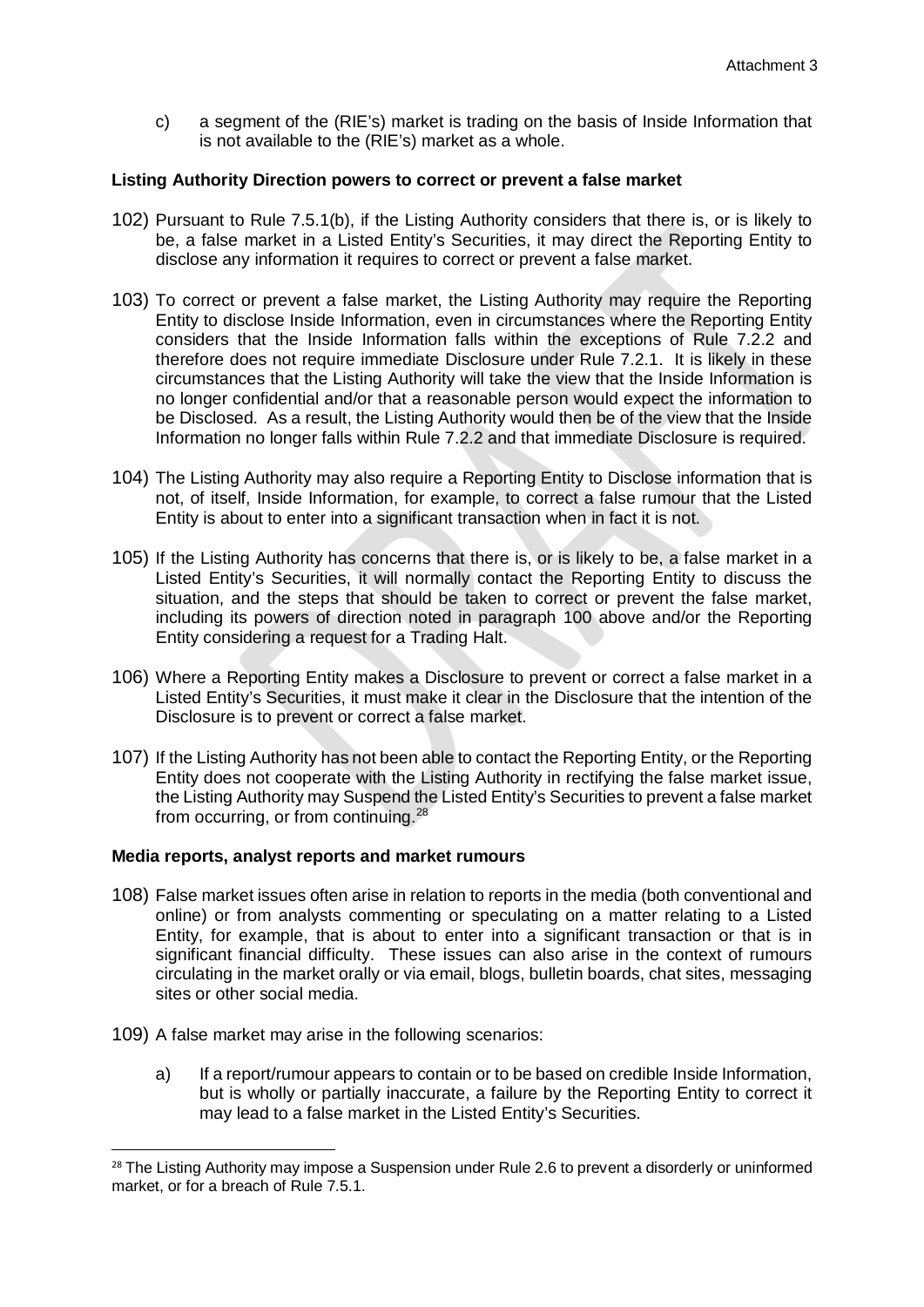- b) Equally, if a report/rumour is accurate, a failure by the Reporting Entity to confirm the facts may contribute to doubts about the accuracy of that report/rumour, also leading to a false market in the Listed Entity's Securities.
- c) Additionally, if a report/rumour that is false has been disseminated within the market, but is not widely known, this may lead to an issue where that segment of the market that is aware of the report/rumour is trading on an uninformed or false market basis.
- 110) The Listing Authority does not expect a Reporting Entity to respond to every market rumour, in the (social) media or in analyst reports that concerns it. The Listing Authority, in particular, will generally not require the Reporting Entity to respond to the report/rumour, where the:
	- a) report/rumour does not appear to be contributing to a significant change in the price and/or traded volume in the Listed Entity's Securities, and
	- b) Reporting Entity convinces the Listing Authority that the report/rumour:
		- (i) appears to be mere supposition or speculation; or
		- (ii) simply confirms a matter that is generally understood by the market due to, for example, previous Disclosures by the Reporting Entity, or media/analyst commentary.
- 111) The Listing Authority does consider, however, that a Reporting Entity has a responsibility to respond to a report/rumour where it appears to contain, or is based on, credible Inside Information, whether it is accurate or not, and there is a significant impact on the price and/or traded volume of the Listed Entity's Securities which coincides with the report/rumour[.29](#page-25-0) If the Reporting Entity does not respond to the report/rumour voluntarily, the Listing Authority will consider using its powers under Rule 7.5.1 to require it to do so.
- 112) Where the Listing Authority has concerns that a report/rumour has caused, or is likely to cause, a false market in a Listed Entity's Securities, it will usually endeavour to contact the Reporting Entity to discuss the situation.<sup>[30](#page-25-1)</sup> In such circumstances, the Listing Authority will usually ask the Reporting Entity to confirm whether the report/rumour is accurate. When responding to this question, the Listing Authority expects the Reporting Entity to answer frankly and honestly, even if the report/rumour relates to information

<span id="page-25-0"></span> $\overline{a}$  $29$  This responsibility to respond may also occur in circumstances where the RIE's market is not trading at the time, but the report/rumour is of a nature that when the RIE's market opens for trading it is likely to have a significant impact on the price and/or traded volume of the Listed Entity's Securities (as evidenced, for example, in the orders queued in the RIE's trading system throughout a pre-open/preauction phase).

<span id="page-25-1"></span><sup>&</sup>lt;sup>30</sup> The Listing Authority encourages Reporting Entities to proactively contact the Listing Authority where a Reporting Entity becomes aware of a report/rumour that may lead to the development of a false market in the Listed Entity's Securities. This is preferred over a Reporting Entity waiting to be contacted by the Listing Authority. Proactive contact by the Reporting Entity will allow the Listing Authority to provide guidance on whether there is, or may be, a false market, the scope of the Disclosure that the Reporting Entity may make to address the false market, and whether it would be appropriate for the Reporting Entity to request a Suspension.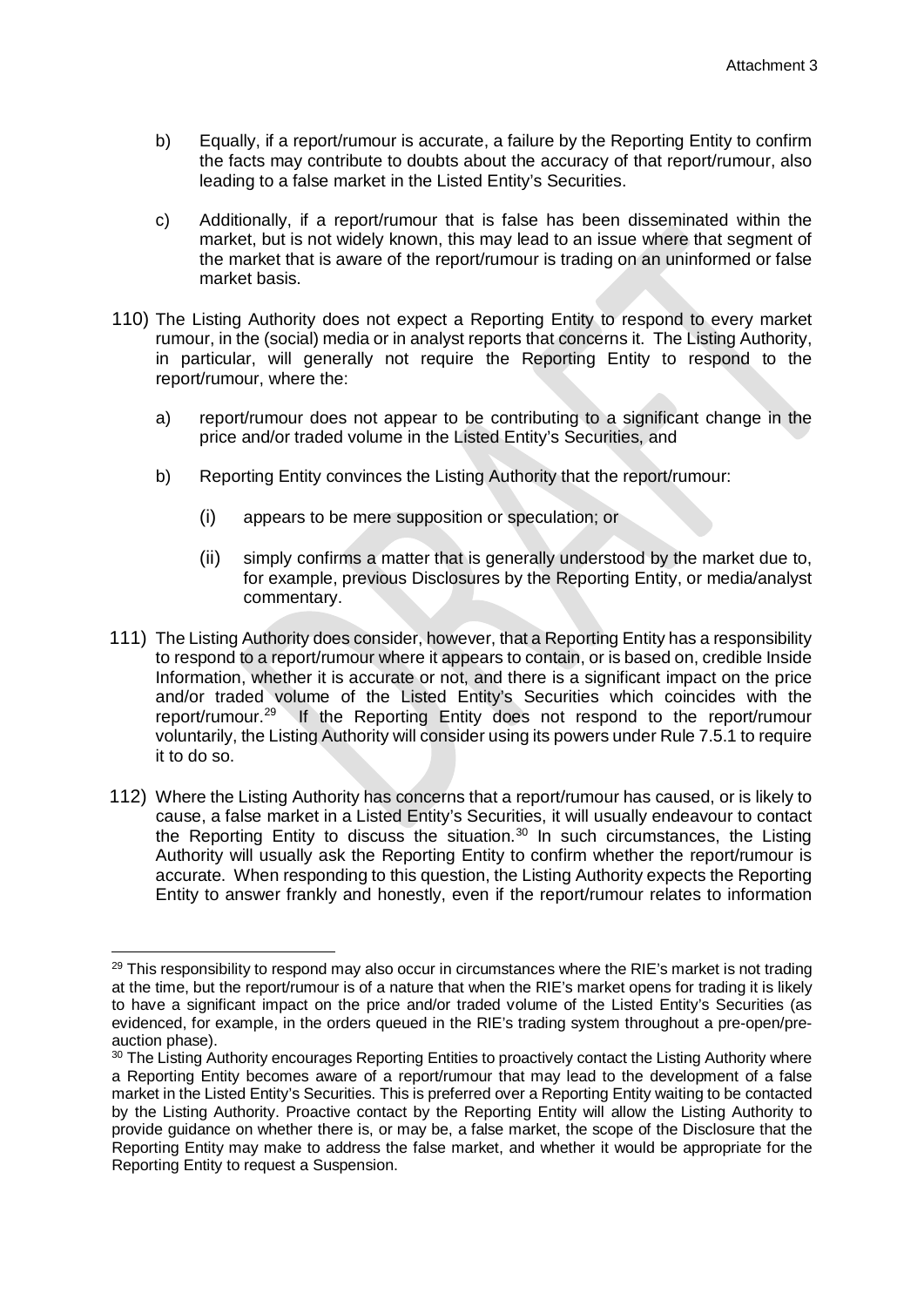that the Reporting Entity considers confidential and not something that is required to be disclosed under Rule 7.2.2.[31](#page-26-1)

- 113) Depending on the circumstances relating to a report/rumour, if the Listing Authority is concerned that there is, or is likely to be, a false market in the Listed Entity's Securities and the Reporting Entity advises that:
	- a) the report/rumour is accurate, the Listing Authority may ask the Reporting Entity to make a Disclosure confirming the report/rumour, or it may ask the Reporting Entity to make a more detailed Disclosure under Rule 7.2.1;
	- b) the report/rumour is partially accurate, the Listing Authority may ask the Reporting Entity to make a Disclosure to correct or clarify the report/rumour, or it may ask the Reporting Entity to make a more detailed Disclosure under Rule 7.2.1;
	- c) the report/rumour is totally inaccurate, the Listing Authority may ask the Reporting Entity to make a Disclosure that denies or corrects the report/rumour; or
	- d) it does not know whether the report/rumour is accurate or not, the Listing Authority may ask the Reporting Entity to make a Disclosure stating that it has no knowledge of the information pertaining to report/rumour, and can therefore neither confirm nor deny the report/rumour.
- 114) Where a Reporting Entity advises the Listing Authority that it needs time to prepare a Disclosure, and the RIE's market (in the Listed Entity's Securities) is either currently trading or will commence trading before the Reporting Entity can make the Disclosure, the Listing Authority will usually suggest to the Reporting Entity that it requests a Trading Halt.
- 115) In considering the circumstances of whether or not a report/rumour has caused, or is likely to cause, a false market, the Listing Authority is more likely to consider the impact, or likely impact, on the price of the Listed Entity's Securities rather than the accuracy, or inaccuracy, of the information contained in the report/rumour.

# <span id="page-26-0"></span>**HOW DOES RULE 7.2.1 INTERACT WITH OTHER DISCLOSURE OBLIGATIONS?**

- 116) The obligation of a Reporting Entity under Rule 7.2.1 to Disclose Inside Information is separate to, but operates closely with, a Reporting Entity's other obligations under the Rules (particularly those in Chapter 9 and APP 2). The Disclosure of information under, for example, APP 2 of the Rules will satisfy the obligation to Disclose Information under Rule 7.2.1 provided, in each case, the Disclosure is made within the timeframe required under Rule 7.2.1.
- 117) The continuous disclosure obligations in Rule 7.2.1 also, importantly, operate closely with the:
	- a) periodic/financial disclosure obligations set out in chapter 10 of the Rules; and
	- b) the general disclosure obligations under FSMR, ADGM Commercial Laws (for Listed Entities incorporated in ADGM) and international commercial and corporate

<span id="page-26-1"></span><sup>&</sup>lt;sup>31</sup> A failure by the Reporting Entity to provide information to the Listing Authority may deny the Listing Authority the opportunity to assist the Reporting Entity in meeting its disclosure obligations under the Rules and FSMR. Refusing to answer a question from the Listing Authority will also constitute a breach of Rules 2.8.1 and 2.8.2. Answering dishonestly may constitute an offence under section 242 of FSMR.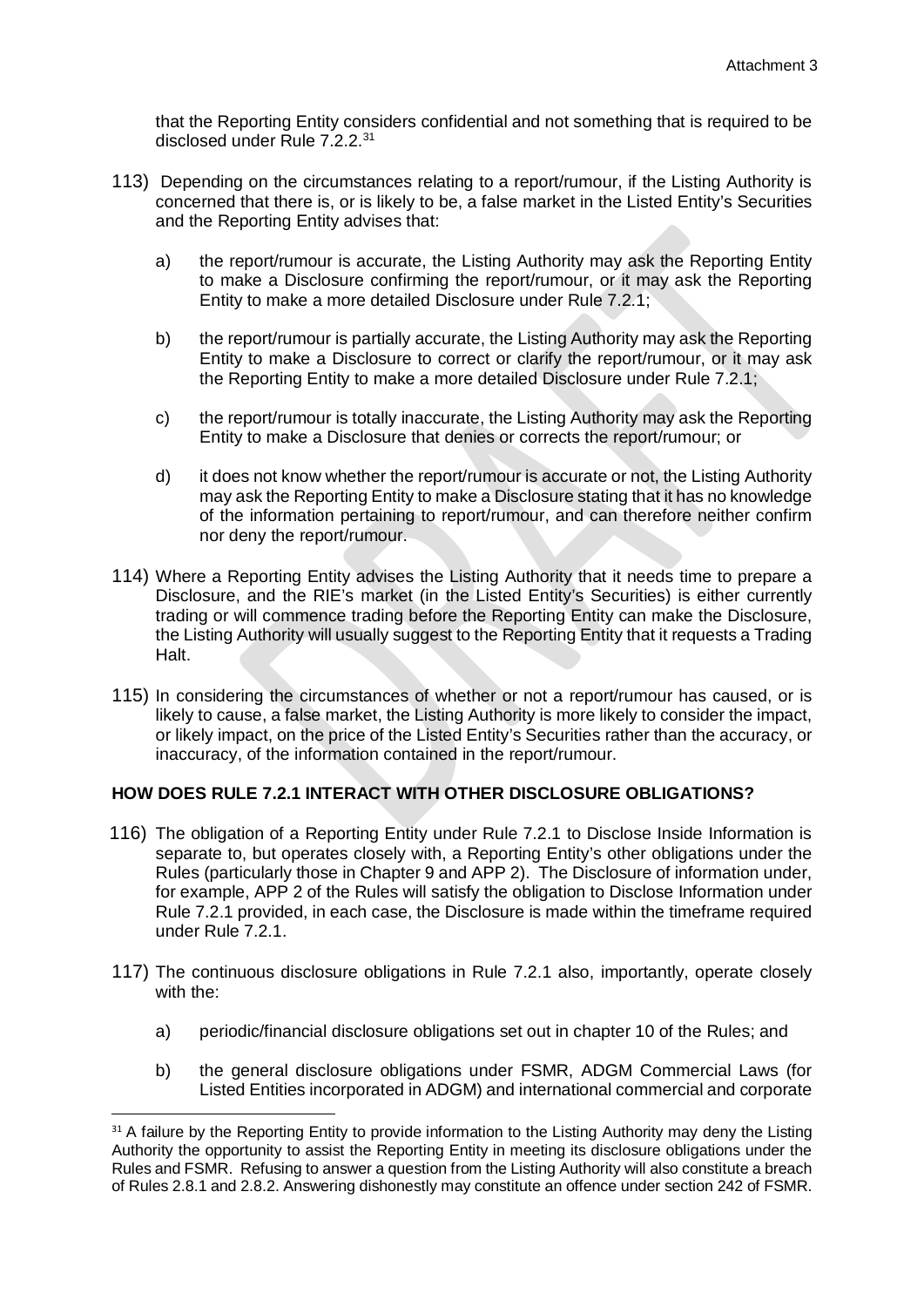laws (for Listed Entities that are not incorporated in ADGM), including Prospectus Offer documents, bidders and targets statements, etc.

- 118) Once the documents referred to in paragraphs 117a) or 117b) above have been Disclosed, the Listing Authority will regard the information in them as now 'within the market', and therefore not requiring separate Disclosure under Rule 7.2.1.
- 119) The Listing Authority does not generally expect a Reporting Entity to Disclose information in a document included in paragraph 117 above ahead of the scheduled release date for that document, $32$  provided that all of the limbs in Rule 7.2.2 are met or that the Listing Authority does not consider that a Disclosure is required under Rule 7.5.1(b) to prevent a false market. There will be cases, however, where in the course of preparing, for example, a financial disclosure required under chapter 10 of the Rules, Inside Information may come to light that ought to immediately Disclosed under Rule 7.2.1.
- 120) As a further example, in the course of preparing a financial disclosure as required under chapter 10 of the Rules, it may become clear to a Listed Entity/Reporting Entity that its reported earnings will differ significantly from those of the previous period. In such a circumstance, the Reporting Entity must immediately Disclose this expected significant difference in earnings under Rule 7.2.1. The Reporting Entity cannot wait until the scheduled release of the reported earnings (within the financial disclosure document) to Disclose the significant difference in earnings.

# <span id="page-27-0"></span>**DISCLOSURES – SYSTEMS, CONTROLS & CONTENT**

## <span id="page-27-1"></span>**The contents of a Disclosure**

- 121) A Disclosure of Inside Information under Rule 7.2.1 must be accurate, complete and not misleading, as Disclosing materially false or misleading information potentially breaches Rule 7.2.1(2). Opinions expressed in a Disclosure, therefore, are to be honestly held and balanced, and should be clearly identified as a statement of opinion, rather than a statement of fact.
- 122) Any forward looking statements in a Disclosure, such as earnings, or production, guidance, must also have a reasonable basis in fact, or they will otherwise be deemed as misleading. The Listing Authority encourages the inclusion of material assumptions and qualifications within a Disclosure, as it provides context and will help the market in the Listed Entity's Securities to understand the basis for, and price in, the forward looking statements.<sup>[33](#page-27-3)</sup>
- 123) A Disclosure must be presented in language that is appropriate for publication. It should be factual, relevant and expressed in a clear and objective manner. Emotive, intemperate and defamatory language is not to be used, nor should vague or imprecise terms.

1

<span id="page-27-2"></span><sup>&</sup>lt;sup>32</sup> The Listing Authority understands, and has no concern with, the market practice of having the Board of a Listed Entity review and approve, in principle, the disclosure of items such as financial reports/statements, preliminary financial report and dividends ahead of their scheduled Disclosure date, and then for the Board to formally approve such items just prior to the release of the relevant Disclosure (for example, on the morning of the Disclosure). One of the reasons supporting this practice is that this can ensure that any significant post-reporting date events can be accurately included in the relevant Disclosure.

<span id="page-27-3"></span><sup>&</sup>lt;sup>33</sup> Refer also to paragraph 154 below.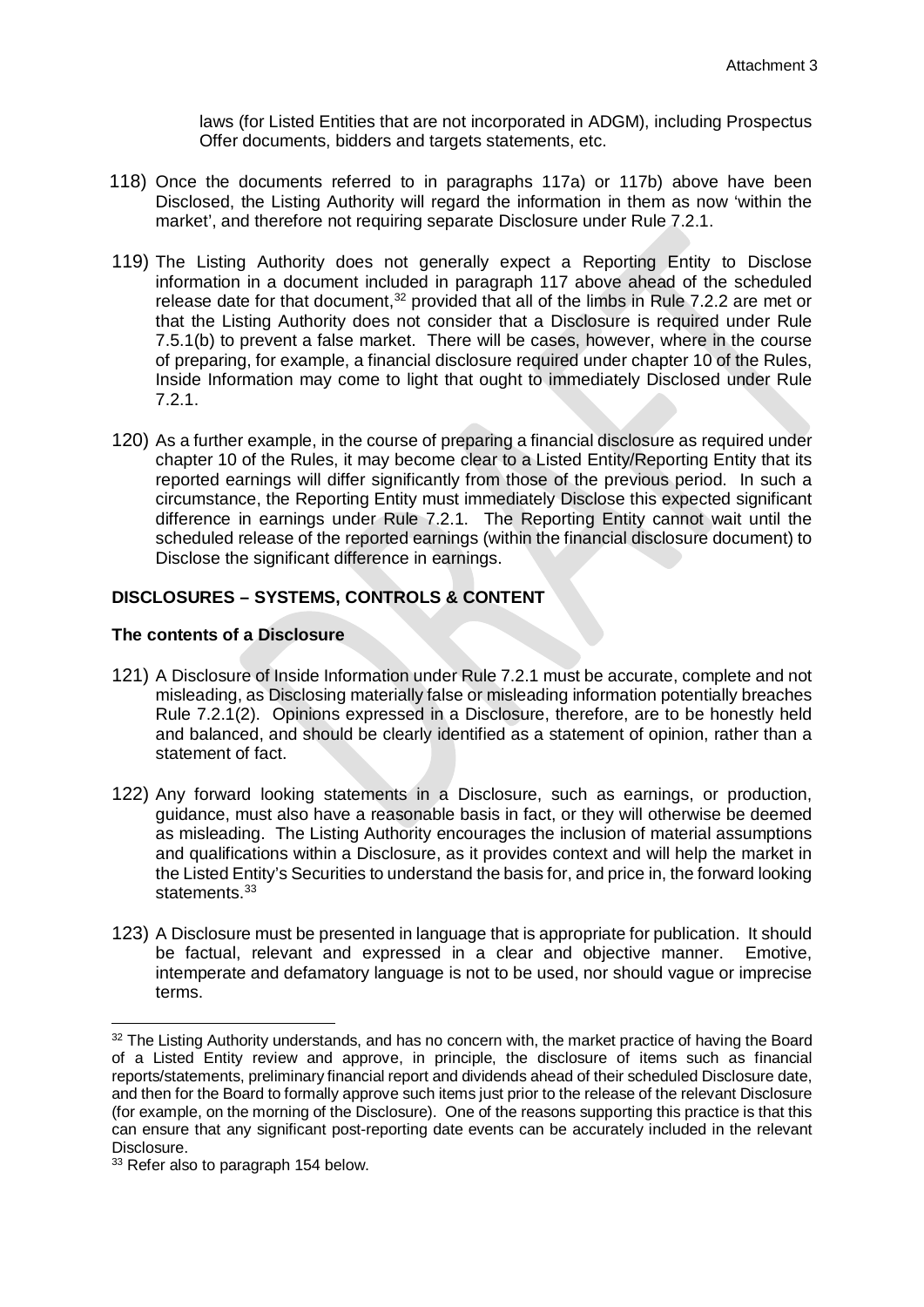- 124) Where possible, a Disclosure of Inside Information under Rule 7.2.1 should contain sufficient detail for investors (or their professional advisers) to understand the ramifications of the Disclosed Inside Information, and to assess its impact on the price, or value, of the Listed Entity's Securities. $34$  For example, depending on the specific circumstances, a Disclosure that relates to the signing of a contract for a significant acquisition would likely include:
	- a) details of the assets proposed to be acquired;
	- b) details of any material conditions that are required to be satisfied before the agreement becomes legally binding or proceeds to completion;
	- c) information about the likely effect of the acquisition on the Listed Entity's financial position including, but not limited to, total assets, total equity interests, annual revenue, annual expenditure/costs, and annual profit;
	- d) if the Listed Entity is proposing to issue Securities as part of, or in conjunction with, the transaction, detailed information about the issue (including its effect on the total issued capital of the Listed Entity, and the (full) purposes for which the funds raised will be used);
	- e) if any changes to the Listed Entity's Board, or senior management, are proposed as a result of the transaction, details of those changes; and
	- f) the timetable for implementing the transaction.

 $\overline{a}$ 

- 125) It is open to a Reporting Entity to include in a Disclosure references or hyperlinks<sup>[35](#page-28-1)</sup> to other documents where further information can be found. If those documents, however, have not been Disclosed, the Disclosure referencing these other documents is required to include sufficient detail about significant contents of these documents, such that investors can understand and assess their significance and decide whether they need to read them.<sup>[36](#page-28-2)</sup>
- 126) Reporting Entities should not use a Disclosure under Rule 7.2.1 as a mechanism to Disclose information that is promotional, political or biased in nature. It is for this reason that the Listing Authority will generally<sup>37</sup> not allow a Reporting Entity to Disclose a broker research report, or any extract from, or hyperlink to, such a report.<sup>[38](#page-28-4)</sup> Any Inside

<span id="page-28-0"></span><sup>&</sup>lt;sup>34</sup> This does not apply to an 'interim' or 'holding' Disclosure that relates to an uncertain situation. In such circumstances, the Disclosure may only be able to outline the current situation and foreshadow that a further Disclosure will be made when the situation becomes more certain.

<span id="page-28-1"></span><sup>&</sup>lt;sup>35</sup> It is recommended that Reporting Entities provide, as a footnote within the Disclosure, the full web address relating to the hyperlink (in case the hyperlink fails to work appropriately). Regardless of this, Reporting Entities should note that the FSRA Disclosure Platform requires publication of Disclosure documents in PDF format, and must therefore ensure that such documents that include hyperlinks or web addresses are correctly formatted and usable.

<span id="page-28-2"></span><sup>&</sup>lt;sup>36</sup> Please refer to paragraph 132 below. The principle of not having information selectively Disclosed within a title is equally applicable to referencing significant information in other documents.

<span id="page-28-3"></span> $37$  There may be a particular circumstance where a broker report (or extract of, or hyperlink to) is required to be Disclosed, for example, where it forms part of, or has been incorporated by reference into, a Prospectus or other disclosure document that is required to be Disclosed.

<span id="page-28-4"></span><sup>&</sup>lt;sup>38</sup> The Listing Authority does not object to a Listed Entity publishing a broker research report about it on its own website. A Listed Entity which does so, however, needs to be alert to the Rule/legal issues that may arise as a result. For example, in the absence of a suitable disclaimer, the publication of the broker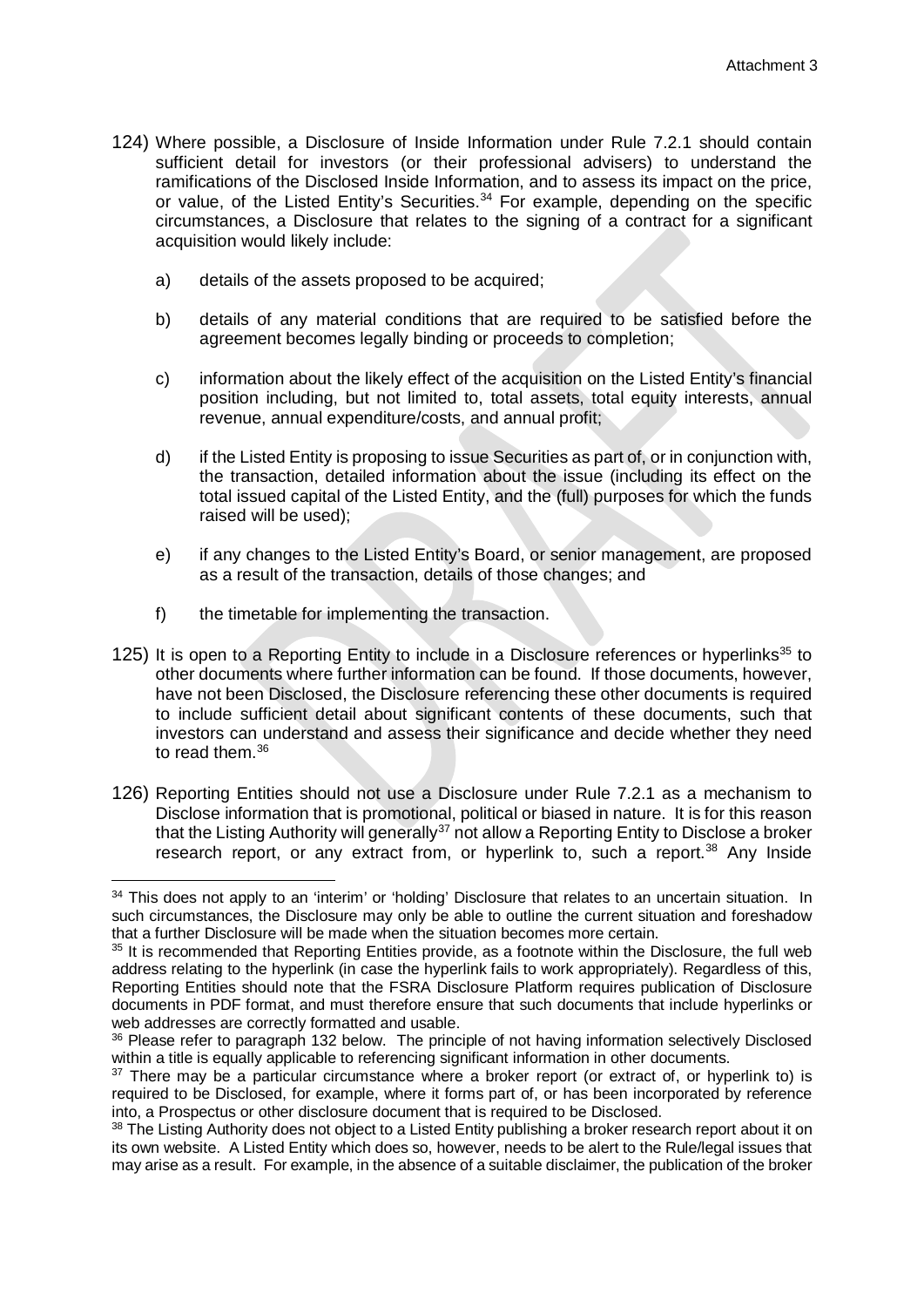Information in such a broker research report is already required to be Disclosed under Rule 7.2.1, so it can be easily inferred that a Reporting Entity seeking to disclose the broker report is doing so in order to disclose its opinion-based information/material (such as a buy recommendation or price target). This will clearly, therefore, raise the question of whether the Reporting Entity is intending to disclose the report for promotional reasons, rather than as required under Rule 7.2.1. It will also likely raise concerns about whether the Reporting Entity is effectively endorsing a price target, earnings estimate or any other forward looking statements in the report. In the event that a Reporting Entity Discloses, or makes reference in a Disclosure to, a broker report, the Listing Authority will likely require the Reporting Entity to make a further Disclosure addressing these concerns.

# <span id="page-29-0"></span>**Commercially sensitive information**

- 127) Where a Listed Entity signs a significant agreement, it is generally open to a Reporting Entity to consider whether it will Disclose a copy of such agreement, if it wishes to do so. Making such a Disclosure will help reduce the amount of information about the significant agreement that needs to be included in its other Disclosure documents,<sup>[39](#page-29-2)</sup> and will also avoid any later issues about whether the significant terms of the agreement have been Disclosed.
- 128) The Listing Authority does recognise, however, that there are circumstances where a Reporting Entity will not wish to Disclose a copy of such an agreement, for example, where it contains commercially sensitive information that ought not be Disclosed. In such cases, the Disclosure made about the agreement is still required to contain a fair and balanced summary of the full significant terms of the agreement, and any other relevant information relating to the agreement that is Inside Information. A Reporting Entity is, however, not entitled to avoid the Disclosure of commercially sensitive information by characterising it as a trade secret in order to benefit from the provisions of Rule  $7.2.2(1)(e)$ .

#### <span id="page-29-1"></span>**Disclosure headings**

- 129) The FSRA Disclosure Platform Disclosure lodgement screen includes a 'title' field where a title for a Reporting Entity's Disclosure is to be inserted. It is common for a Reporting Entity to insert the heading, or an abridged version of the heading, from the Disclosure document itself as the 'title header' for that Disclosure.
- 130) Reporting Entities need to take care with the title used in a Disclosure. The Listing Authority will generally use the title used in a Disclosure within the FSRA Disclosure Platform as the title of the Disclosure when it is published on the FSRA Public Register (and displayed on RIE members/trading participant trading screens). The title/header will also be distributed to, or may be otherwise be used by, news/media agencies and vendors. Many investors, and market participants, will use this title/header to assess whether they read a Disclosure.

report may imply that the Listed Entity/Reporting Entity endorses the contents of the broker report, including any price target, earnings forecast or other statement as to the Listed Entity's financial position or prospects. Additionally, the broker will most likely have copyright in its report, and its consent therefore should be obtained before the Listed Entity publishes the report.

<span id="page-29-2"></span><sup>&</sup>lt;sup>39</sup> Where previous Disclosures of the significant agreement have been made, the Disclosure document itself may just include a summary of the key commercial terms of the underlying transaction, a general description of the agreement, and a statement that a copy of the agreement has been separately Disclosed.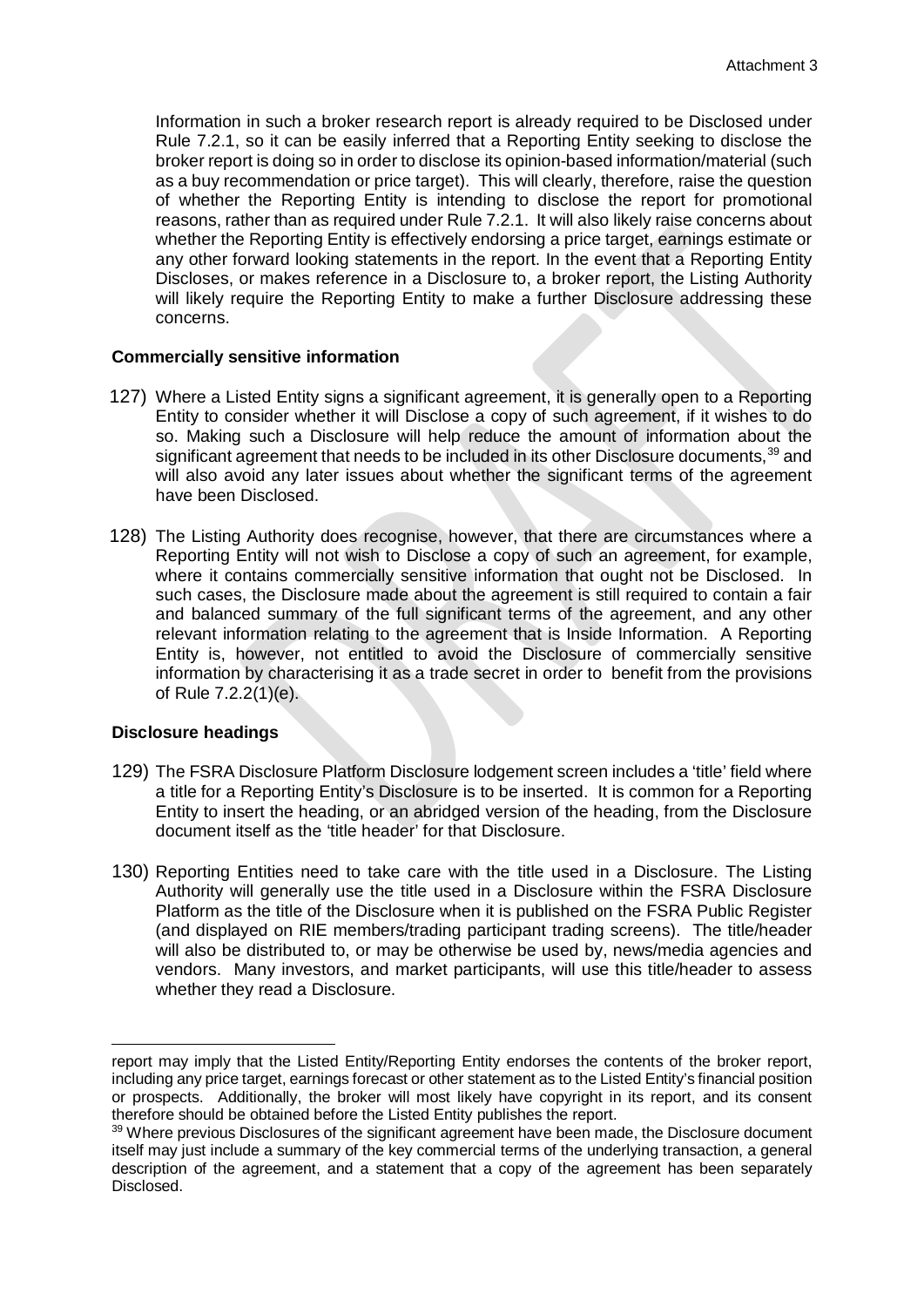- 131) The title to a Disclosure should briefly and accurately convey the contents of the Disclosure (for example, 'Full year profit up by 7%', 'Resignation of Chairperson', 'Completion of acquisition of ABC Group', or 'Closure of Share Purchase Plan').
- 132) The title to a Disclosure should also convey a fair and balanced impression of the substance of a Disclosure, so as to not mislead readers as to its contents or significance. For example, the title a Reporting Entity gives to a Disclosure that contains forward looking information (such as earnings guidance) that is speculative, or highly qualified, should not overstate the information that the Disclosure contains. Similarly, a title a Reporting Entity gives to a Disclosure that contains essentially negative Inside Information should not attempt to disguise that fact by picking out a small piece of positive information and highlighting that positive information in the header of the Disclosure.
- 133) Most importantly, it is not suitable to 'hide' Inside Information in a Disclosure behind an innocuous title, such as 'CEO's presentation to XYZ Conference'. Reporting Entities are either to ensure that the title to such a Disclosure identifies the Inside Information (for example, 'CEO's presentation and announcement of Strategic Review'), or preferably, discloses the Inside Information in a separate Disclosure.

## <span id="page-30-0"></span>**Who can make a Disclosure under Rule 7.2.1**

134) Disclosures under Rule 7.2.1 can only be made a Reporting Entity. The Listing Authority cannot, and will not, accept a Disclosure required by Rule 7.2.1 from a third party, such as a security holder, or a former Board member, company secretary or senior manager of the Listed Entity.<sup>40</sup>

# <span id="page-30-1"></span>**Board approval of Disclosures**

- 135) Consistent with global practice, the Listing Authority is of the view that it is appropriate for some particularly important Disclosures of Inside Information to be considered, and approved, by the Board of a Listed Entity before they are Disclosed.
- 136) Noting, however, the requirement for a Disclosure of Inside Information to be made immediately, a Reporting Entity/Listed Entity is to have suitable arrangements in place to ensure this requirement can be met. These arrangements may include the Board giving appropriate delegations as needed such that, for example where the Listed Entity is also the Reporting Entity, the senior management of the Listed Entity can make certain Disclosures of their own accord. In circumstances where a Disclosure matter falls outside any applicable delegations, Reporting Entities may wish to ensure that it is able to convene a disclosure committee that can meet on short notice to consider a Disclosure. Disclosure committees often comprise the chairperson of the Board, the CEO, Company Secretary, CFO and the general counsel.
- 137) Where it is a decision of a Board of the Listed Entity that is to be the subject of a Disclosure under Rule 7.2.1, such as a decision by the Board to declare a dividend, take action under a Takeover or to appoint an administrator, the obligation to make a Disclosure under Rule 7.2.1 will generally not arise until the Board has made that

<span id="page-30-2"></span> <sup>40</sup> If the Listing Authority receives, from a third party, information to be disclosed that should be, or should have been, Disclosed by a Reporting Entity under Rule 7.2.1, the Listing Authority will enquire of the Reporting Entity as to the accuracy of the information, and whether the information represents Inside Information. If the Listing Authority forms the view that the information is accurate, is Inside Information and not exempt from Disclosure under Rule 7.2.2, the Listing Authority will ask the Reporting Entity to make a Disclosure of the Inside Information under Rule 7.2.1.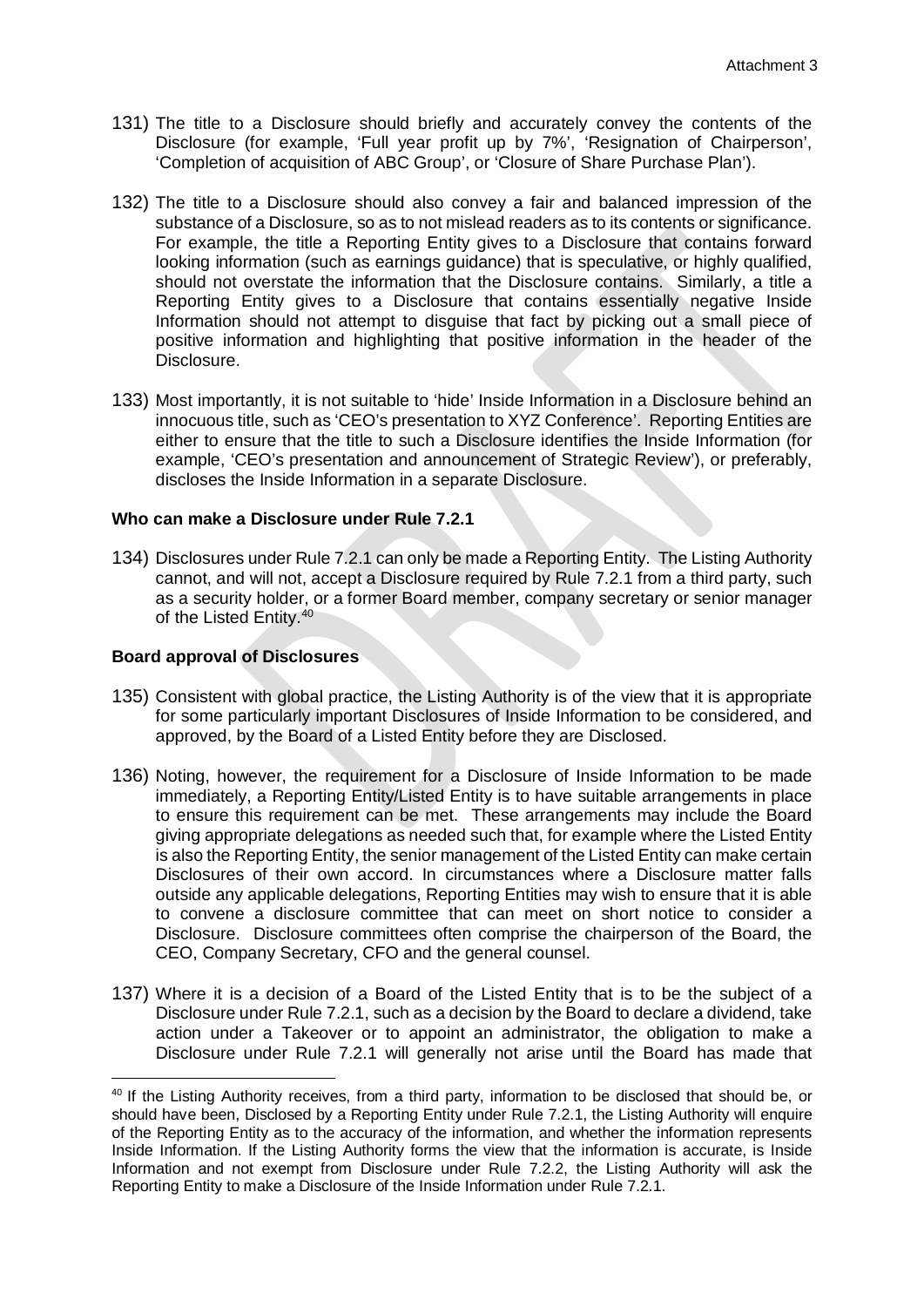decision. It will not usually be necessary to request a Trading Halt pending a Board decision, although this may change if the subject/topic of what is to be decided by the Board no longer remains confidential.

- 138) In circumstances where the information to be Disclosed falls within the exceptions to immediate Disclosure under Rule 7.2.2, but the Board determines that it is appropriate and timely to make the Disclosure at that time, it will be the decision of the Board that is the trigger for the Disclosure, rather than any specific obligation under Rule 7.2.1.<sup>[41](#page-31-1)</sup>
- 139) In circumstances, however, where the Inside Information to be Disclosed relates to an event that has already happened, and the information:
	- a) does not, and did not at any time, fall within Rule 7.2.2; or
	- b) fell within Rule 7.2.2, but has since ceased to do so,

the obligation to make a Disclosure will have arisen before the Board can consider the matter.<sup>42</sup> To comply with the timing requirements of Rule  $7.2.1$ , the Disclosure must then be made promptly and without delay. This, in turn, means that the required Board meeting to consider the Disclosure must be convened, and the Board must settle and approve the Disclosure, promptly and without delay.

140) Consideration of this Disclosure cannot be delayed to a previously scheduled regular Board meeting, or to a meeting to be convened at a future date. The Reporting Entity should also consider whether it may need to request a Trading Halt. The Listing Authority strongly encourages a Reporting Entity that is unsure about whether it should be requesting a Trading Halt to allow time for the Board of the Listed Entity to approve a Disclosure, to contact the Listing Authority at the earliest opportunity to discuss the situation.

#### <span id="page-31-0"></span>**Interaction with non-listed entities**

- 141) Reporting Entities/Listed Entities need to be aware that the obligation of a Reporting Entity to Disclose will still exist irrespective of whether the counterparty to the Listed Entity's transaction/activity is subject to the Rules and irrespective of any commercial agreement made with its counterparties.
- 142) For example, where a Listed Entity conducts a significant proportion of its business with privately owned entities, and these arrangements are the subject of confidentiality agreements, the existence of such confidentiality arrangements between the parties does not excuse the Reporting Entity from complying with its Disclosure obligations under the Rules. A Listed Entity, and its controlled entities, must not enter into business or commercial arrangements which prevent the Reporting Entity from complying with the Rules, particularly Rules 7.2.1 and 7.5.1(b).
- 143) The Listing Authority suggests that any Listed Entity that is entering into a confidentiality or non-disclosure agreement should require that the agreement provides that:

<span id="page-31-1"></span><sup>&</sup>lt;sup>41</sup> This is different from the situation where Inside Information ceases to fall within Rule 7.2.2. For example, previously incomplete and confidential negotiations relating to an important transaction are completed and therefore needs to be Disclosed immediately under Rule 7.2.1. In this situation, the obligation to make a Disclosure of the Inside Information arises immediately when Rule 7.2.2 ceases to apply.

<span id="page-31-2"></span><sup>&</sup>lt;sup>42</sup> In the case of the former, at the point when the Reporting Entity/Listed Entity first became aware of the Inside Information, and in the latter case, at the point in which Rule 7.2.2 ceases to apply.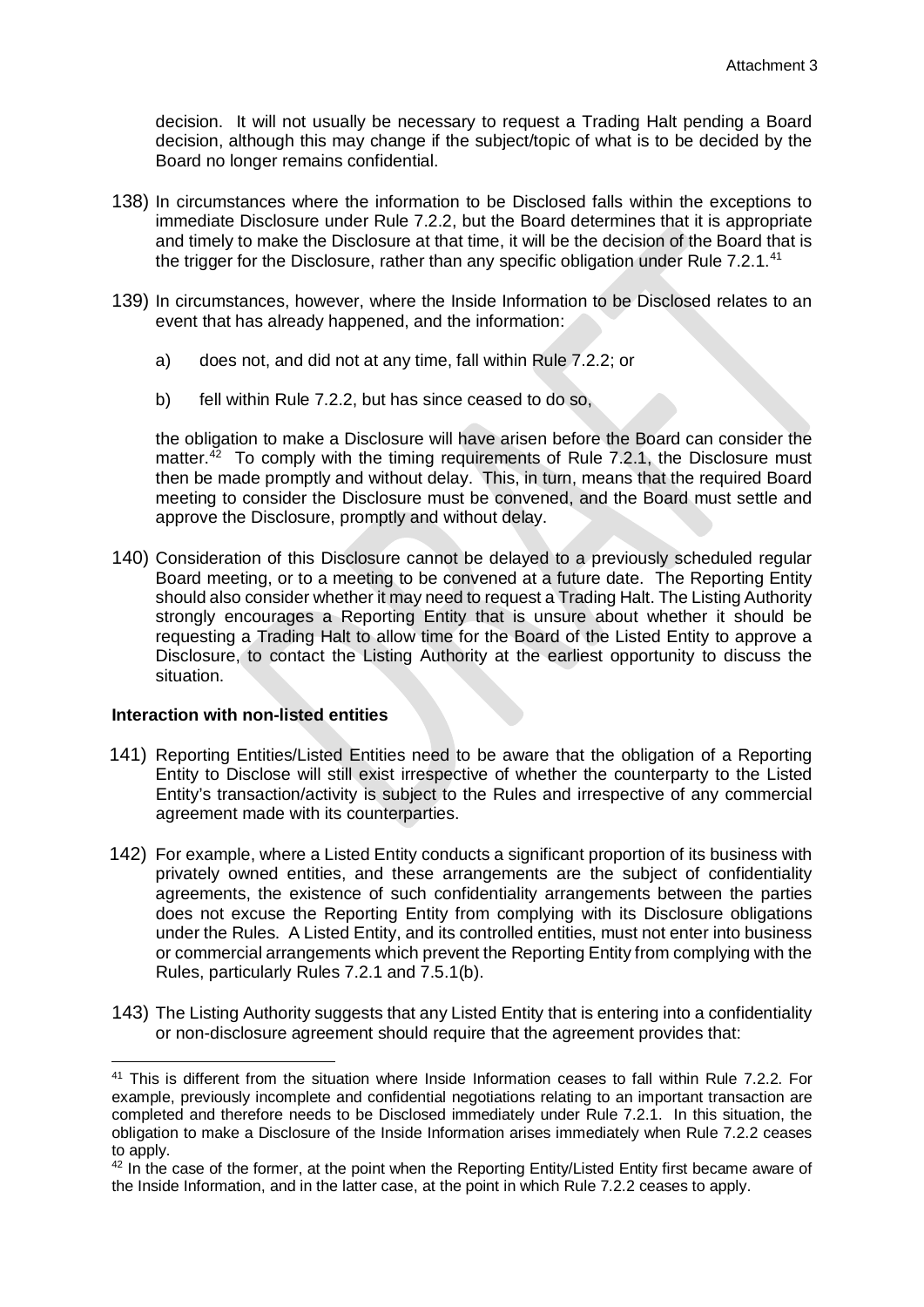- a) if the Listed Entity/Reporting Entity requires it, the non-listed entity will provide to the Listed Entity/Reporting Entity all of the information the Reporting Entity requires to comply with the Rules; and
- b) the Reporting Entity may Disclose that information as necessary for the Reporting Entity to comply with the Rules.

#### <span id="page-32-0"></span>**Non-release of Inside Information before Disclosing**

- 144) In any situation where a Reporting Entity is required to Disclose Inside Information under Rule 7.2.1, it is not permitted to make that information public until the Reporting Entity has received confirmation from the FSRA Disclosure Platform that the relevant Disclosure has been published. The Listing Authority will not accept Disclosures on an embargoed basis, including the release of information for media or analyst purposes.
- 145) To avoid a breach of the Rules, including Rule 7.2.1, directors and senior management of a Listed Entity/Reporting Entity should take precautions in relation to what they say when speaking in public about the Listed Entity. They should only discuss Inside Information that has already been Disclosed, or information that is not Inside Information. This includes presentations/addresses at annual general meetings, and other shareholder meetings, where the Inside Information has not yet been Disclosed.
- 146) Reporting Entities should balance their obligations under the Rules with their obligations to the market in an appropriate way, such that the requirement to Disclose first should not discourage Listed Entities/Reporting Entities from engaging with the investment community through the ordinary course of its investor relations activities (without losing sight of their continuous disclosure obligations).
- 147) Where a Listed Entity is also listed on another Regulated Exchange, it is expected that the Reporting Entity will make a Disclosure at the same time as it discloses to the other Regulated Exchange[.43](#page-32-2) The Listing Authority does recognise, however, that the RIE's market in the Listed Entity's Securities may be closed at the time that the other Regulated Exchange releases the disclosure publicly. The Listing Authority would not consider this to be a breach of the Rules by the Reporting Entity. The Listing Authority encourages Reporting Entities to work with it for the co-Disclosure of Inside Information where the Listed Entity is also listed on another Regulated Exchange.

#### <span id="page-32-1"></span>**Other Reporting Entity steps to assist with compliance with Rule 7.2.1**

- 148) Steps or actions that a Reporting Entity can take to help manage its disclosure obligations under Rule 7.2.1 include:
	- a) To allow a Reporting Entity to urgently request a Trading Halt without delay, having a template letter ready for use at all times requesting the Listing Authority to grant a Trading Halt. [44](#page-32-3)
	- b) Anticipating what might happen if the Inside Information leaks about a confidential transaction being negotiated, and have a template Disclosure ready that can be finalised and Disclosed straight away.

 $\overline{a}$ 43 Refer also to Item 4.3 of APP 2 of the Rules.

<span id="page-32-3"></span><span id="page-32-2"></span><sup>44</sup> In relation to the operation of Rule 7.8, a Reporting Entity needs to put its request for a Trading Halt to the Listing Authority in writing. Where the Listing Authority agrees to the Trading Halt, the Listing Authority will Disclose this written request and that the Listing Authority granted the Trading Halt.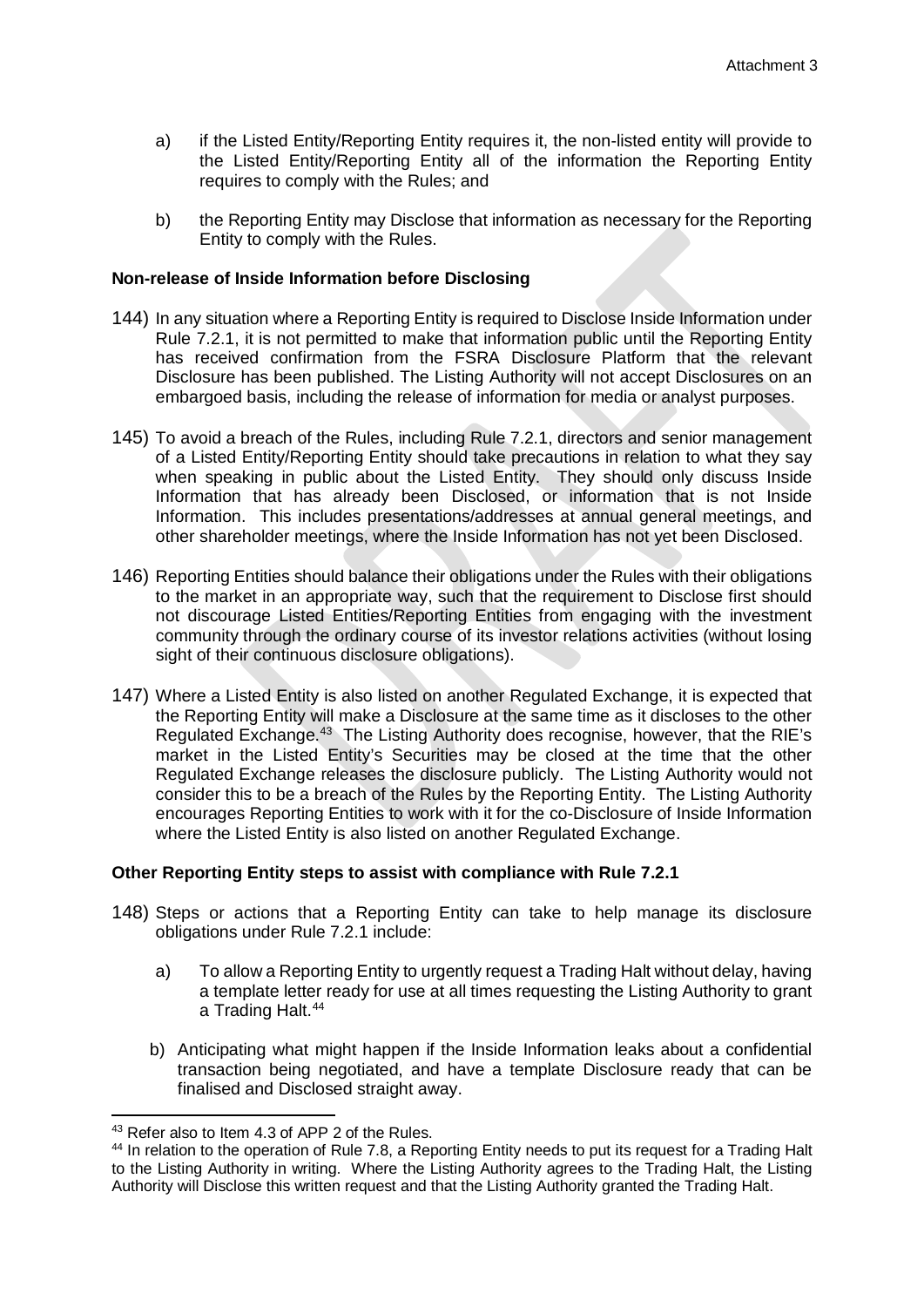- c) Where it has advance notice of an event that is likely to require Disclosure under Rule 7.2.1, preparing a draft Disclosure ahead of time, allowing it to be Disclosed immediately.
- d) Where the event that gives rise to the need to make a Disclosure is within its control, being sensitive to the RIE's market (upon which the Listed Entity's Securities are admitted to trading) trading hours and, where possible, looking to ensure the event happens and the Disclosure is made before trading commences<sup>45</sup> or after trading closes (so as to avoid any disruption to the normal course of trading of the Listed Entity's Securities of the RIEs market).
- e) Ensuring that it, and its relevant Officers responsible for communication with the Listing Authority, has the:
	- (i) organisational knowledge to have relevant and meaningful discussions on Rule matters; and
	- (ii) authority to request a Trading Halt or Suspension and make a Disclosure, if that is what is required under the Rules.<sup>[46](#page-33-1)</sup>
- f) Ensuring that it has appropriate arrangements in place to control, or deny, access to Inside Information (pursuant to Rules 7.2.7 to 7.2.9). The Listing Authority encourages efforts to keep the numbers of these 'insiders' to a minimum.
- g) Ensuring that it has in place arrangements for maintaining the confidentiality of Inside Information before Disclosure. These should include adequate training for Employees in the handling, distribution and announcement of Inside Information as appropriate. Reporting Entities should, for example, guard against the risk of Inside Information being leaked to the market through selective disclosure or otherwise.
- h) Ensuring that it is readily contactable by the Listing Authority by phone, and available to discuss any pressing Disclosure issues that arise, during the normal trading hours (on the RIE for which the Listed Entity's Securities are admitted to trading) and for at least one hour either side of the RIE's normal trading hours each Business Day.
- 149) The issue set out in paragraph 148h) above is most important, as the need to resolve a continuous disclosure matter may be extremely sensitive, and time critical. In circumstances where the Listing Authority is not able to contact the Reporting Entity (being the Reporting Entity's designated contact points with the Listing Authority), or the Reporting Entity's designated contacts do not have the organisational knowledge or authority to address the matter promptly, the Listing Authority may Suspend the Listed Entity's Securities until the matter is properly resolved.

<span id="page-33-0"></span><sup>&</sup>lt;sup>45</sup> Reporting Entities should be mindful of the potential effect of making a Disclosure during a peak RIE trading period (for example, just prior to or on market open or close).

<span id="page-33-1"></span><sup>46</sup> The Listing Authority acknowledges the decision to request a Trading Halt is a serious one, and that a Reporting Entity/Listed Entity will often have approval processes that need to be followed before the Reporting Entity's contact person will have the authority to request a Trading Halt. If a Reporting Entity has such approval processes in place, it must be able to activate them, and obtain the necessary approvals, within a matter of minutes. A Reporting Entity must also have contingency plans in place for when its key approvers/contacts are not available.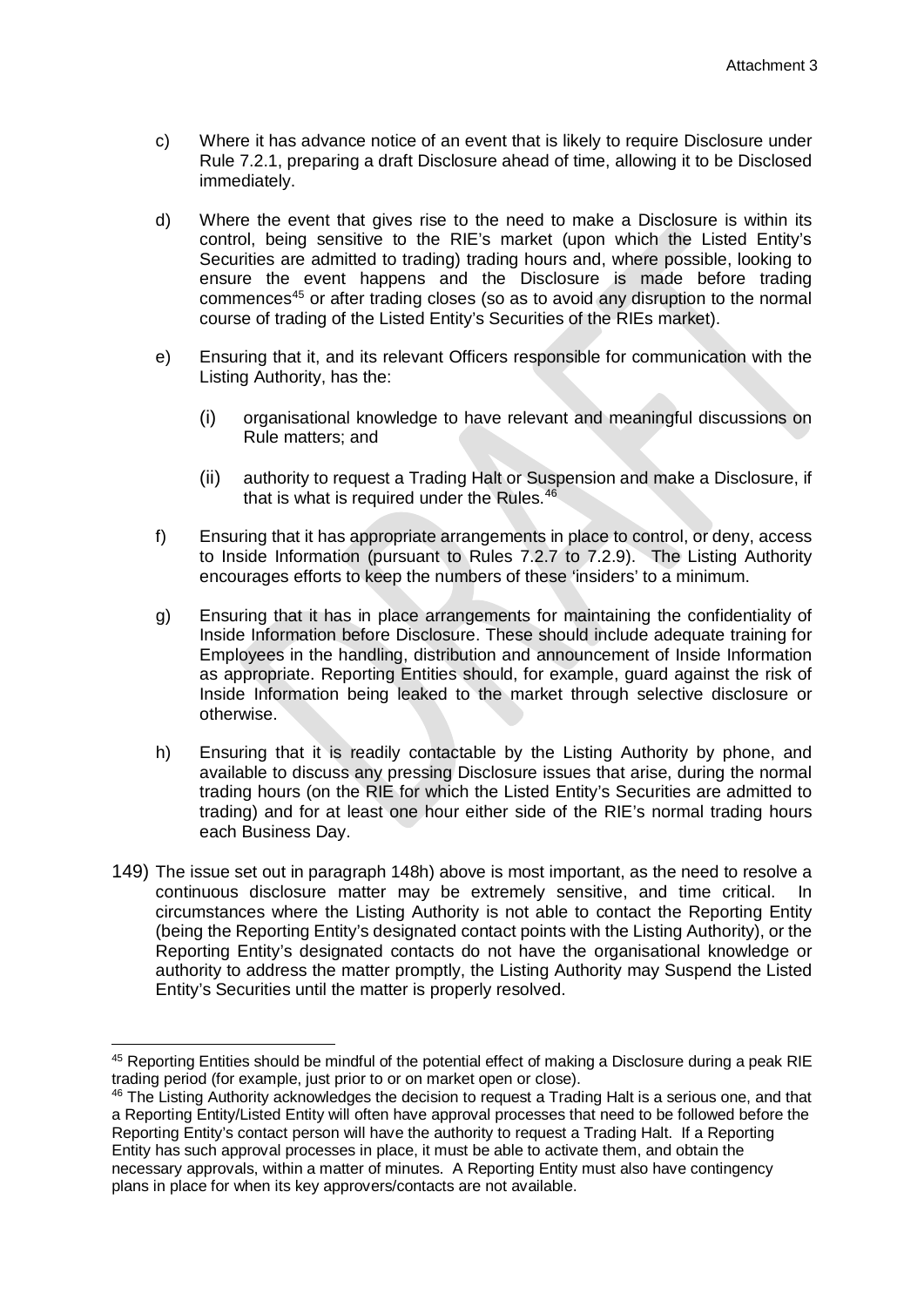## <span id="page-34-0"></span>**DISCLOSING FINANCIAL INFORMATION**

- 150) When making a Disclosure of Inside Information under Rule 7.2.1, Reporting Entities often Disclose financial information. Understanding the financial position of a Listed Entity is important as it provides a basis for forming a view as to the price that investors are willing to trade for in a Listed Entity's Securities. In general, information relating to the financial position of a Listed Entity can fall into three categories, being:
	- a) the financial impact of specific events, such as major acquisition or disposals;
	- b) significant changes to prospective financial information, such as earnings, profits or production forecasts. Such prospective financial information relating to a Listed Entity may be first Disclosed by a Reporting Entity/Listed Entity itself, or may have become generally available from another source, such as analyst's forecasts;<sup>[47](#page-34-2)</sup> and
	- c) a gradual cumulative change in a Listed Entity's financial position due to a number of influences that individually would otherwise not require a Disclosure.
- 151) Noting the third category above, the Listing Authority suggests that when a Listed Entity prepares its monthly or periodic internal management accounts, that it considers, with its Reporting Entity, whether there is any significant information or systemic changes reflected in those accounts that would require a Disclosure to be made.
- 152) If financial information is Disclosed by a Reporting Entity on a frequent, or periodic basis, it may be that the RIE's market in the Listed Entity's Securities does not react as extremely as they may where a significant loss is Disclosed for the first time at the end of a reporting period. Reporting Entities should be aware that they are permitted to make Disclosures of financial information outside the time periods stipulated by the periodic reporting requirements of the Rules, particularly those set out in chapter 10 of the Rules. The Disclosures (discussed in the paragraphs below in relation to earnings guidance) demonstrate the variety of metrics that a Reporting Entity may Disclose on a monthly, or quarterly, basis. The Listing Authority does appreciate, however, that the Disclosure of periodic metrics may not be suitable for all Reporting Entities.
- 153) If a Reporting Entity does regularly Disclose financial information, it should include appropriate qualifications and assumptions, as relevant, within the Disclosures to ensure that the financial information is not misleading or deceptive, and that readers of the financial information properly understand the basis on which the financial information has been prepared. Reporting Entities need to also apply appropriate and consistent financial metrics when Disclosing financial information, and include the basis for the calculation of the financial information. The Disclosure of financial information needs to be reliable, particularly given that such results will not have been subject to an audit or audit review.

# <span id="page-34-1"></span>**EARNINGS GUIDANCE**

 $\overline{a}$ 

154) The Listing Authority understands that Reporting Entities may wish to provide periodic earning guidance and that this can, where appropriately prepared, be of assistance to the market in a Listed Entity's Securities.[48](#page-34-3) As a general policy, a positive or negative

<span id="page-34-2"></span><sup>&</sup>lt;sup>47</sup> For further discussion on prospective information, please also refer to the discussion on 'earnings guidance'. in paragraphs 154 to 170.

<span id="page-34-3"></span> $48$  Reporting Entities/Listed Entities may also provide 'one-off' earnings guidance in other disclosure documents, including Prospectus Offer documents, bidder's and target's statements, etc.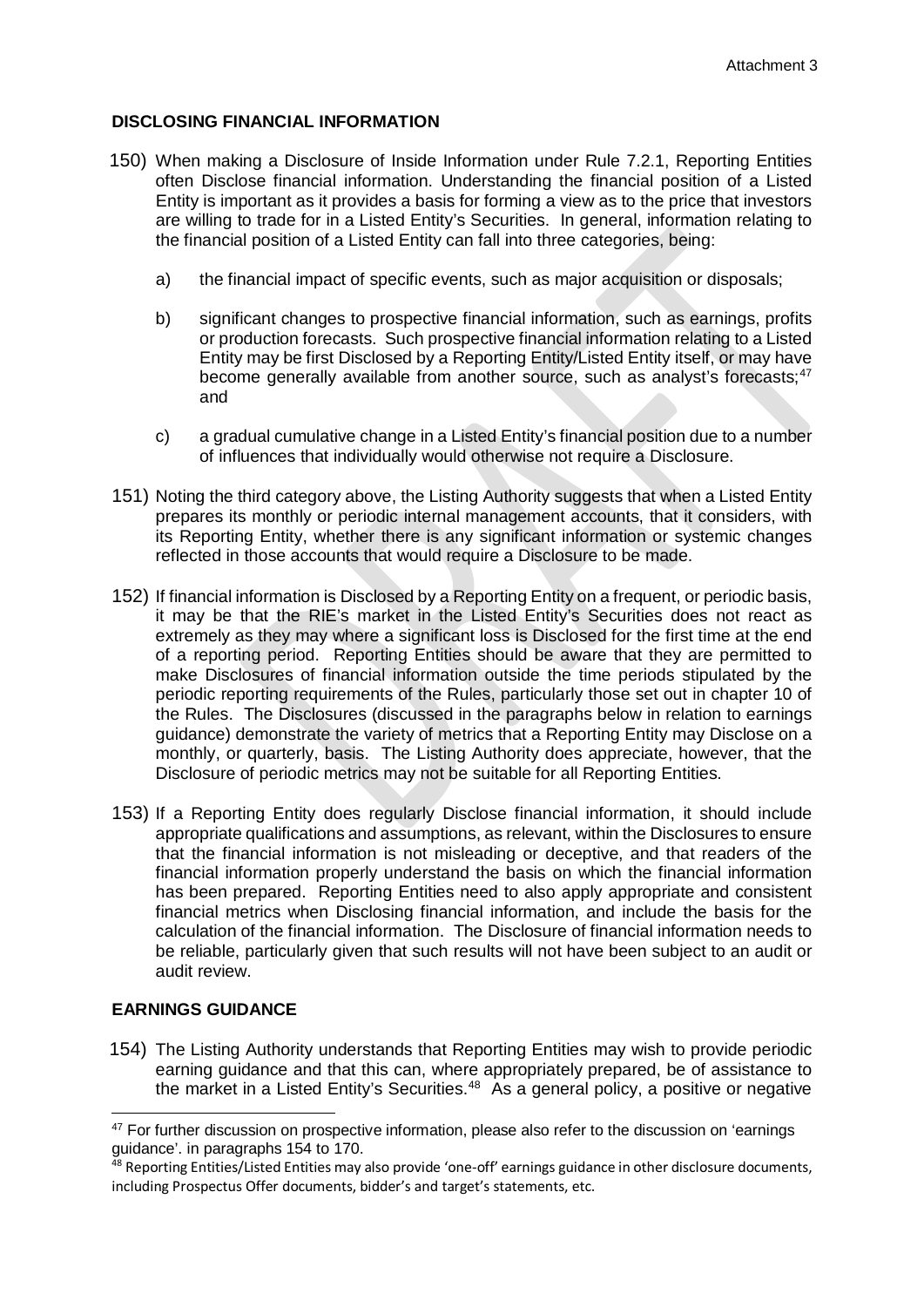variation in excess of 10% to 15% (from the previous corresponding period) will likely be considered to comprise Inside Information, and should be Disclosed as soon as a Reporting Entity becomes aware of the variation.

- 155) In making a Disclosure in relation to earnings guidance, a Reporting Entity must provide details, however qualified, of the extent of the earnings variation. For example, a Disclosure may indicate that, based on internal management accounts, a Listed Entity's expected NPAT or EBITDA will be an approximate amount (e.g., \$50 million), within a stated range (e.g., between \$45 million to \$55 million), or alternatively is expected to move by an (approximate) percentage (e.g., up 25% to 30%).
- 156) Whilst the Listing Authority accepts that earnings guidance may not be precise and may be further changed on finalisation of a Listed Entity's financial statements, it does not encourage the use of terms that are insufficiently precise or potentially misleading such as 'single digit', 'double digit' or 'best/worst year predicted', in Disclosures of earnings guidance.
- 157) Where a Reporting Entity has Disclosed earnings guidance, it will be subject to the requirements set out in Rules 7.2.1(2) and 7.7.1(2) to ensure that information is not false, misleading or deceptive. This may result in the Reporting Entity being subject to a greater obligation to continually update the market in relation to changes to its earnings expectations than it would be if the Reporting Entity did not Disclose earnings guidance (or where broker/analyst expectations are not consistent with a Reporting Entity's undisclosed earnings expectations).
- 158) If a Reporting Entity has previously Disclosed earnings guidance (say, 10% up), and the Reporting Entity becomes aware of a similar variation from the previously Disclosed earnings guidance (say, a further 15%), then the Reporting Entity should Disclose the new earnings guidance as well (being 25% up).
- 159) In circumstances where a Reporting Entity has Disclosed earnings guidance at any time during the year, the Listing Authority expects the Reporting Entity to include the date of that Disclosure in the (relevant) semi-annual financial report<sup>[49](#page-35-1)</sup> or preliminary statement of annual financial results<sup>50</sup>, as well as a summary of that earnings guidance and, if applicable, an explanation of any significant difference from the most recently Disclosed earnings guidance. Furthermore, the underlying figures and assumptions used to produce the earnings guidance should be carefully and closely reviewed, and signed off at an appropriately senior level (within the Listed Entity/Reporting Entity).
- 160) As it is the directors of a Listed Entity who are ultimately responsible for confirming that its financial statements have been prepared in accordance with applicable accounting standards, and that they give a true and fair view of the Listed Entity's financial performance, it is also generally appropriate for earnings guidance to be approved by a Listed Entity's board before it is Disclosed by the Reporting Entity.

# <span id="page-35-0"></span>**Informal earnings guidance**

161) Regardless of whether they have a practice of providing periodic earnings guidance or not, Listed Entities/Reporting Entities need to be careful in their communication with Security holders, analysts and the media, such that they do not make statements that

<span id="page-35-1"></span><sup>49</sup> Refer to Rule 10.1.7.

<span id="page-35-2"></span><sup>50</sup> Refer to Rule 10.1.3B(1).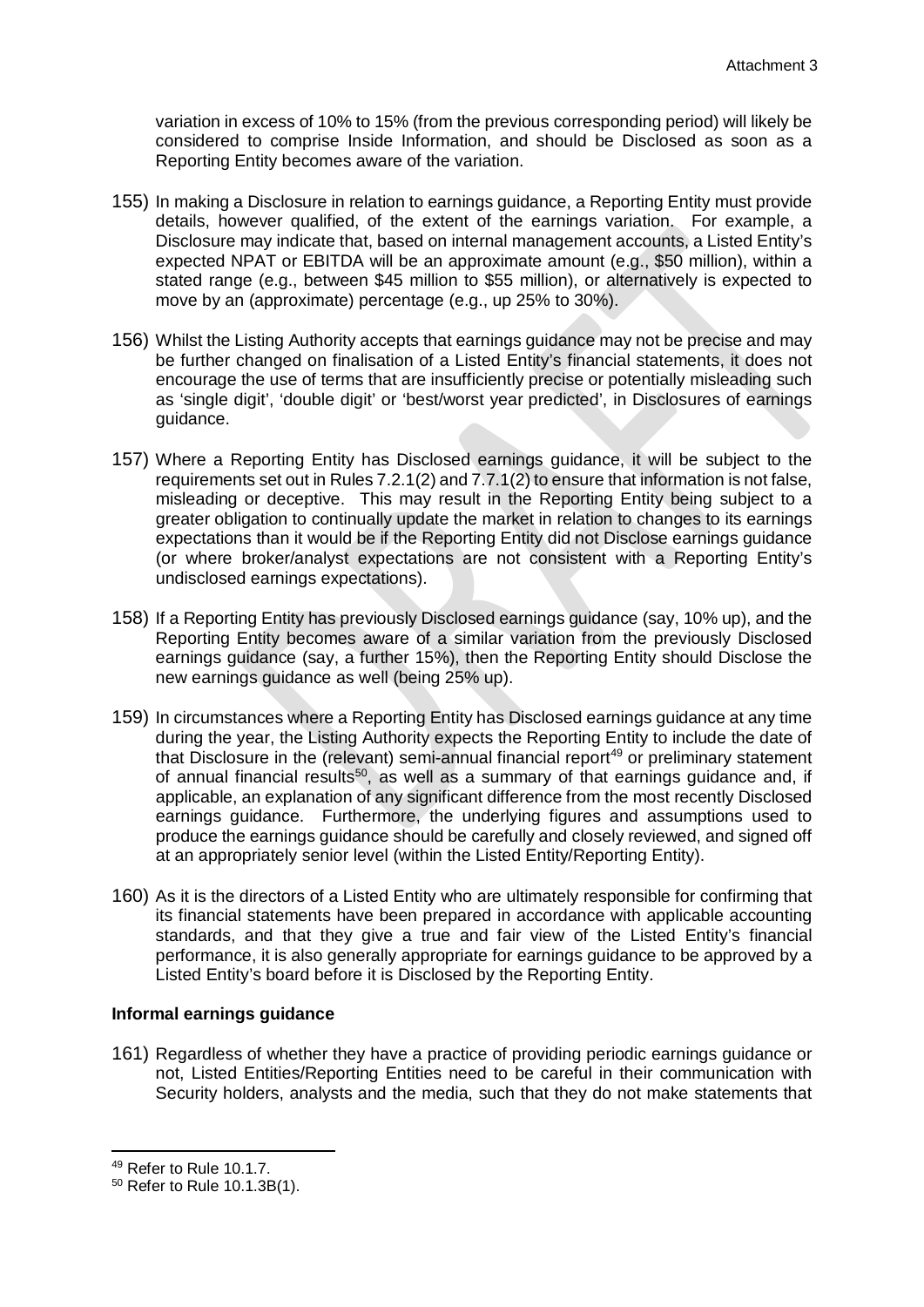could be construed as informal earnings guidance. Statements that may be construed in this way could include that a Reporting Entity/Listed Entity:

- a) is 'happy' or 'comfortable' with, or expects its earnings to be 'in line with' analyst forecasts or consensus estimates; or
- b) expects its earnings to be in line with, or a particular percentage above/below, the corresponding prior period.
- 162) If the Listing Authority becomes aware of a Reporting Entity/Listed Entity providing informal earnings guidance in a public forum, or to a Security holder, analyst or journalist, the Listing Authority may require the Reporting Entity, under Rule 7.5, to make a Disclosure to ensure that the whole market is informed of the informal earnings guidance. If the informal earnings guidance was provided by way of comment on an analyst's forecast or consensus estimate, the Listing Authority may require the Reporting Entity to clarify in its Disclosure which particular analyst forecast is being commented on, the range of the forecast, and if the range of the forecast is wide, where within the range the Listed Entity's earnings guidance has fallen.

## <span id="page-36-0"></span>**Significant differences to earnings guidance**

- 163) For many Listed Entities, the market's expectation of its earnings (for the current and/or future reporting periods) will often be a significant drive of the price of the Listed Entities Securities. The market's expectations may have derived from:
	- a) earlier earnings guidance<sup>[51](#page-36-1)</sup> Disclosed by the Reporting Entity;
	- b) in the case of (e.g., smaller Market Capitalisation) Listed Entities not covered by brokers/analysts, the financial performance of the previous corresponding reporting period;<sup>[52](#page-36-2)</sup> or
	- c) in the case of (e.g., larger Market Capitalisation) Listed Entities that are covered by brokers/analysts, the earnings forecasts provided by the brokers/analysts.
- 164) Market expectations may also have been set, or modified, by an 'outlook statement' in a previous period's annual report/annual financial statement, 'results' Disclosure or other relevant Disclosure made by the Reporting Entity over the reporting period. Some Reporting Entities Disclose, for example, periodic (monthly or quarterly) production reports, sales reports or other metrics, allowing the Reporting Entity to send an early signal of a change in earnings. Some Reporting Entities also provide an 'outlook' update at their annual general meeting, or within the Disclosure of their half year or full year financial results.
- 165) If a Reporting Entity becomes aware that its earnings for the current reporting period will significantly differ from market expectations it needs to carefully consider whether it has an obligation to Disclose this information. The obligation to Disclose may arise under

<span id="page-36-1"></span><sup>51</sup> References to 'earnings guidance' should be interpreted broadly to include any type of guidance that a Reporting Entity may Disclose in relation to expected earnings for the current reporting period regardless of the particular metric used (e.g., sales, operating revenue, EBITDA, EBIT, NPAT, or earnings per share).

<span id="page-36-2"></span> $52$  This is the case as in the absence of any earnings guidance from the Reporting Entity, or any analyst forecasts, to help set market expectations, the Listed Entity's/Reporting Entity's most recently Disclosed financial performance will likely be the best guide to its future earnings.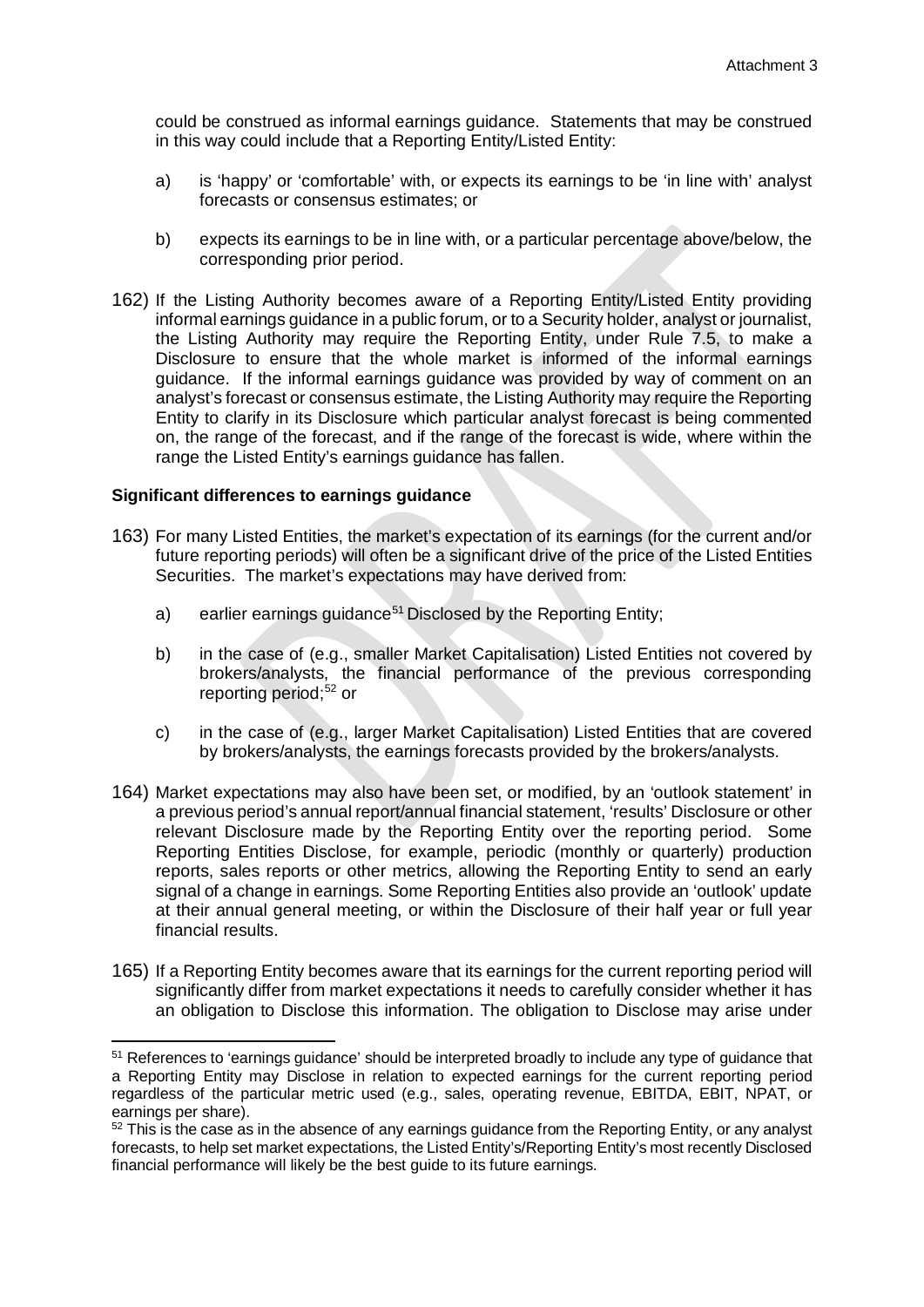Rule 7.2.1[53](#page-37-1) if the difference is of such a magnitude that a reasonable person would expect it to have a significant effect on the price of a Listed Entity's Securities.

- 166) The Listing Authority considers that the best guide to the market expectations of a Listed Entity's Securities are where a Reporting Entity has, in relation to the current reporting period: [54](#page-37-2)
	- a) Disclosed earnings guidance, and even if it is covered by analysts, the earnings guidance previously Disclosed by the Reporting Entity;
	- b) Disclosed earnings guidance, and if it is not covered by analysts, the earnings guidance previously Disclosed by the Reporting Entity;
	- c) not Disclosed earnings guidance, and if it is covered by analysts, the earnings forecasts of those analysts; and
	- d) not Disclosed earnings guidance, and if it is not covered by analysts, the Reporting Entity's earnings for the previous corresponding period.

## <span id="page-37-0"></span>**Correcting analyst's forecasts**

- 167) A Reporting Entity does not have an obligation under the Rules to correct the earnings forecast of an individual analyst, or the consensus estimate of any individual information vendor, nor does a Reporting Entity have an obligation to bring that external forecast, or estimate, into alignment with its own internal earnings forecast.<sup>55</sup> It is a Reporting Entity's obligation, however, to make a Disclosure immediately if, and when, it becomes aware that its earnings for a reporting period will significantly differ from earnings guidance it has previously Disclosed (as this represents Inside Information).
- 168) Where a Reporting Entity becomes aware that an analyst's forecast for its earnings significantly differs from the Listed Entity's own internal forecast (or for that matter, its Disclosed forecast or guidance), the Reporting Entity/Listed Entity may benefit by exploring with the analysts the reasons for the significant difference. If it becomes clear that the analyst may have made a factual or computational error, or may have missed an earlier Disclosure by the Reporting Entity, then the Reporting Entity should make that clear. This may help to set proper market expectations about a Listed Entity's earnings and avoid any later issues in relation to its earnings Disclosures that could raise potential disclosure issues under Rule 7.2.1.
- 169) A Listed Entity/Reporting Entity should ensure that any slides/presentations (including applicable speaking notes) used in analyst briefings are Disclosed (and placed on the Listed Entity's website). This will ensure that all analysts are treated equally, including those not able to attend an analyst briefing. It will also ensure that the information provided in the analyst briefing is Disclosed to the Listed Entity's market in general.

<span id="page-37-1"></span><sup>53</sup> The Listing Authority does not regard information that a Listed Entity's earnings will significantly differ from market expectations as falling within any of the categories of information protected from immediate Disclosure by Rule 7.2.2(1).

<span id="page-37-2"></span><sup>&</sup>lt;sup>54</sup> Each of the scenarios set out in this paragraph 166 are guides only as to what the market is expecting. Market expectations can be set or modified by the Disclosures of a Reporting Entity over a reporting period.

<span id="page-37-3"></span><sup>&</sup>lt;sup>55</sup> In special circumstances, however, a Reporting Entity's awareness that an external forecast or consensus estimate is significantly different to the Listed Entity's internal earnings forecast or estimate may be Inside Information which the Reporting Entity is required to Disclose under Rule 7.2.1, even though the Reporting Entity may not have previously Disclosed any earnings guidance.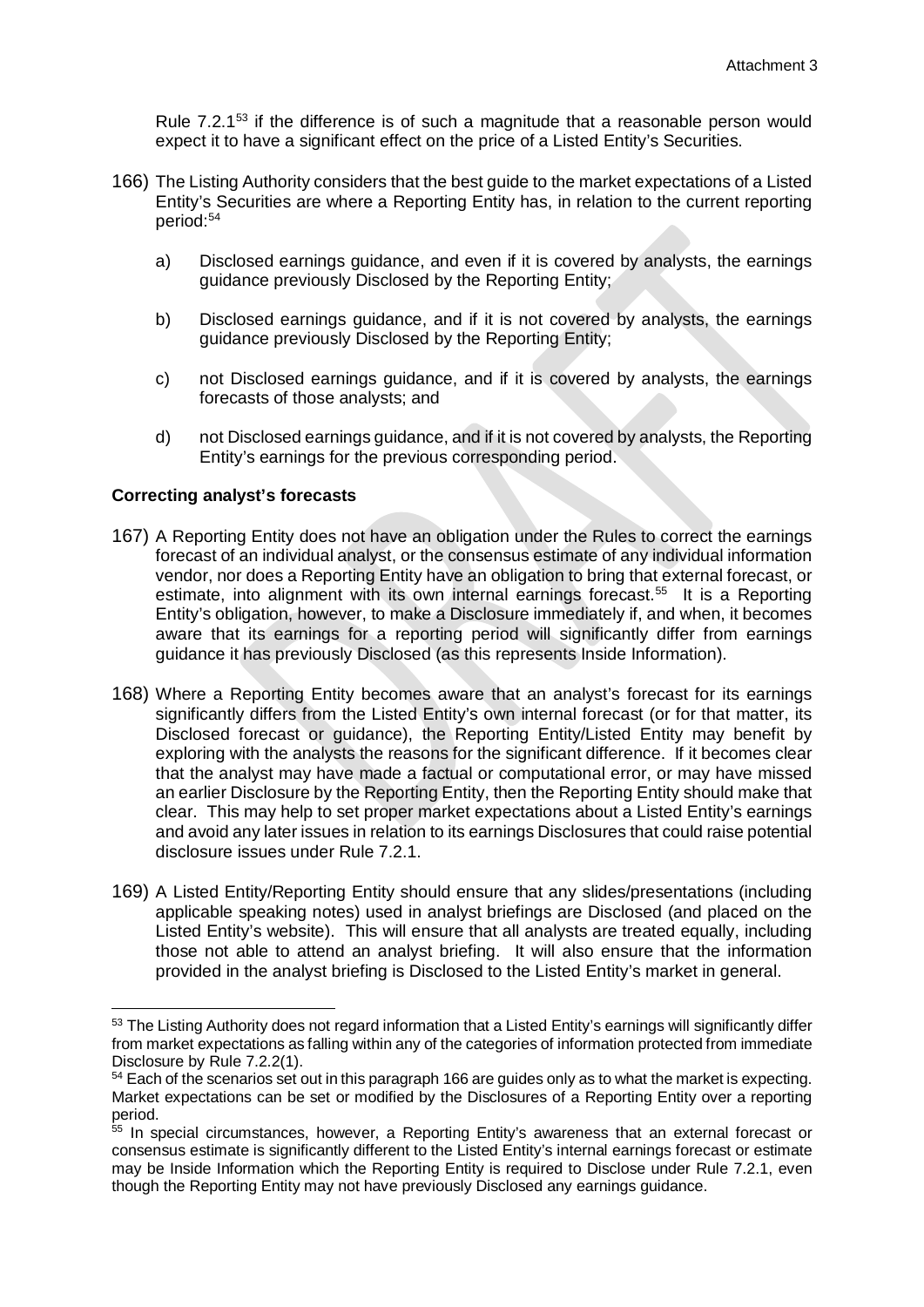170) An analyst must not be given Inside Information, unless and until it has been Disclosed under Rule 7.2.1, and the Reporting Entity has received confirmation of the release of that information from the Listing Authority (via the FSRA Disclosure Platform). To this end, a Reporting Entity should therefore have a procedure for reviewing discussions with analysts (after such discussion), so as to check if any Inside Information has inadvertently been discussed or provided. If this has been the case, the Reporting Entity is to ensure that the Inside Information is immediately Disclosed.

## <span id="page-38-0"></span>**SUPERVISION BY LISTING AUTHORITY**

#### <span id="page-38-1"></span>**Monitoring and Surveillance**

- 171) Operating as the Listing Authority within ADGM, the Listing Authority is obliged to have adequate arrangements to monitor and enforce compliance with the Rules. To ensure that it meets this obligation, the Listing Authority undertakes various monitoring and surveillance activities to detect possible breaches of Rule 7.2.1.
- 172) The Listing Authority will work, and discuss, with Reporting Entities any questions a Reporting Entity may have under the Rules. The Listing Authority monitors all Disclosures made by Reporting Entities, and will follow up with a Reporting Entity if any Disclosure raises any other continuous disclosure, or other Rule, issues.
- 173) The Listing Authority reviews relevant media before the opening on each Business Day of an RIE's market in a Listed Entity's Securities to identify any article about a Listed Entity that may raise continuous disclosure issues. If such an article is identified, the Listing Authority will follow up with the Reporting Entity, noting that its expectation is that a Reporting Entity will make every effort to contact the Listing Authority before the Listing Authority makes any such contact.
- 174) The FSRA also has a responsibility to undertake surveillance on the markets within ADGM, and will monitor trading in Securities (admitted to trading on a RIE) on a real time basis, so as to identify abnormal trading<sup>[56](#page-38-3)</sup> that may indicate, amongst other things, that there may have been a loss of confidentiality in relation to Inside Information that has yet to be Disclosed under Rule 7.2.1. The FSRA will also monitor various news services, investor forums and chat sites to assist with the surveillance of ADGM markets. The Listing Authority will follow up with a Reporting Entity in relation to any concerns raised or identified.

# <span id="page-38-2"></span>**Actions taken by the Listing Authority if abnormal trading is detected**

- 175) If the Listing Authority identifies abnormal trading (on the relevant RIE) in a Listed Entity's Securities that raises potential continuous disclosure issues, the Listing Authority will contact the Reporting Entity to discuss the situation.
- 176) As part of this engagement, the Listing Authority will seek to understand whether the Reporting Entity is aware of any Inside Information concerning the Listed Entity that has not been Disclosed and which, if known, could explain the abnormal trading in the Listed Entity's Securities. When responding to questions of this nature, the Reporting Entity is

<span id="page-38-3"></span><sup>&</sup>lt;sup>56</sup> Abnormal trading includes a sudden and significant movement in the price and/or traded volumes of a Listed Entity's Securities (admitted to trading on a RIE) which cannot be explained by previous Disclosures, or by movements in the market or Listed Entity's market sector generally.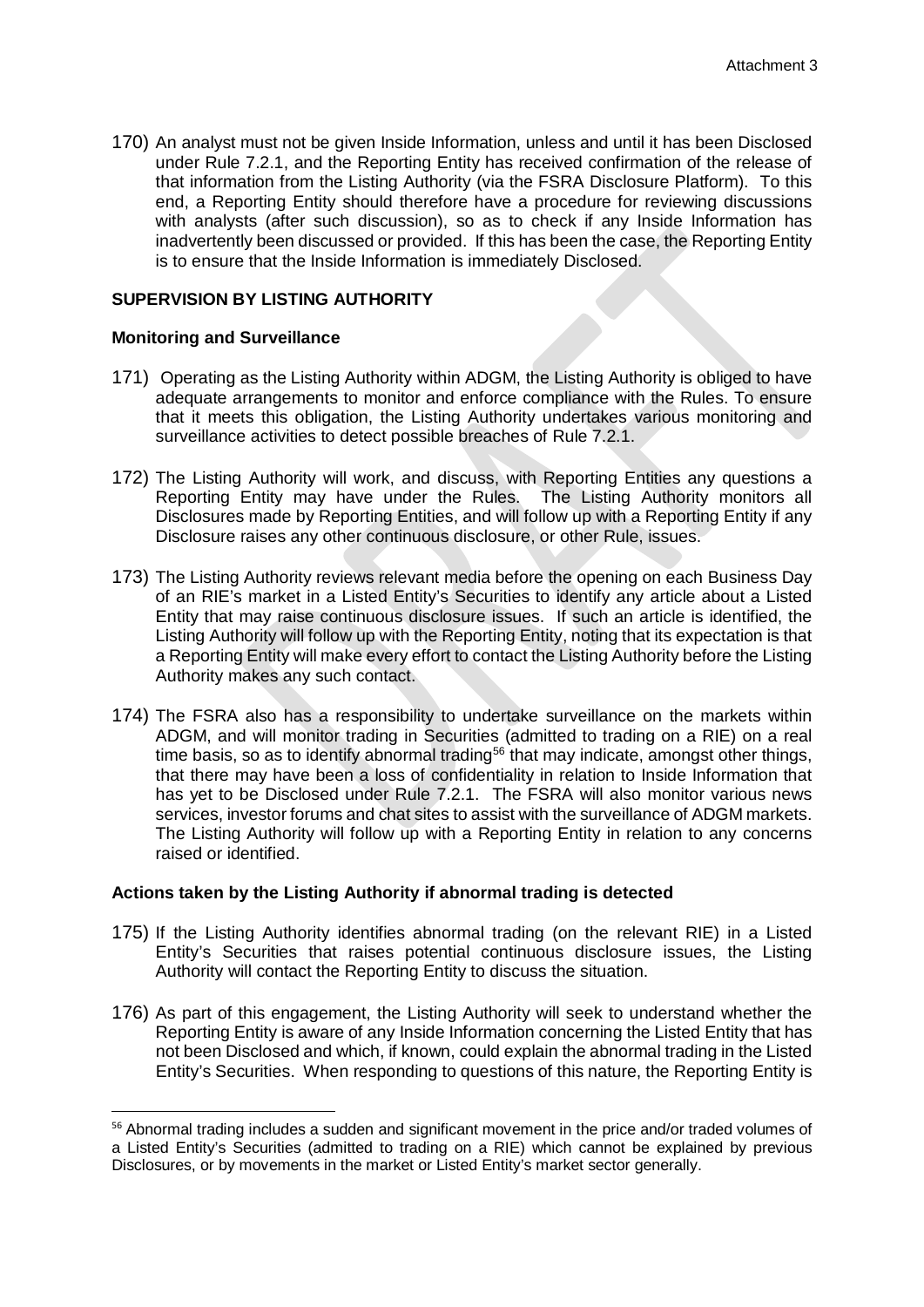expected to answer in a frank and honest manner and, if there is any such information, advise the Listing Authority of the general nature of the information, even if the Reporting Entity considers the information to be confidential in nature and not something that would require Disclosure under Rule 7.2.1.[57](#page-39-0) 

- 177) A failure by the Reporting Entity to provide this information to the Listing Authority may result in the Listing Authority being unable to assist the Reporting Entity in meeting its disclosure obligations under the Rules. Refusing to answer the question will also constitute a breach of Rules 2.8.1(2) and/or (3), entitling the Listing Authority to Suspend trading in the Listed Entity's Securities.
- 178) In such discussions, the Reporting Entity will either:

- a) Not be aware of any such Inside Information, in which case, depending on the particular circumstance, the Listing Authority may issue a market activity query letter asking the Reporting Entity to confirm that fact in writing (see paragraphs 182 to 186 below); or
- b) be aware of such Inside Information, in which case, this will generally lead to a discussion about whether there are reasons, aside from a possible loss of confidentiality, which might explain the abnormal trading.
- 179) In the latter case above, if the Listing Authority is of the opinion that the Inside Information remains confidential and does not need to be Disclosed at that time due to an exemption under Rule 7.2.2, the Listing Authority will not Disclose, nor require the Reporting Entity to Disclose, the Inside Information.
- 180) Where the Reporting Entity is not able to identify any reason to explain the abnormal trading in the Listed Entity's Listed Securities, other than a possible loss of confidentiality regarding the Inside Information, the Listing Authority may be left with no option but to take the view that the Inside Information is no longer confidential. In this case, the Reporting Entity will be required to make an immediate Disclosure of the Inside Information under Rule 7.2.1 and/or Rule 7.5.1(b). Where this occurs, the Listing Authority will endeavour to work with the Reporting Entity to achieve a suitable outcome under Rule 7.2.1. In operating towards this outcome, the Listing Authority will seek to avoid placing any undue prejudice on the Reporting Entity.<sup>58</sup>
- 181) The Listing Authority's aim in these circumstances is to avoid the RIE's market trading on an uninformed basis. As a result, if such a matter arises during normal trading hours, a high degree of urgency will be attached to it. This will mean that the window for consultation on the matter will be limited and, absent a Trading Halt, the Listing Authority will not accommodate a detailed, or protracted, discussion with the Reporting Entity.

<span id="page-39-0"></span><sup>&</sup>lt;sup>57</sup> The Reporting Entity will generally be advised that if it has been relying on Rule 7.2.2 to not Disclose Inside Information that would otherwise require Disclosure under Rule 7.2.1, the recent trading in the Listed Entity's Securities that this information has ceased to be confidential. This information would, therefore, no longer be exempted from Disclosure under Rule 7.2.2.

<span id="page-39-1"></span><sup>&</sup>lt;sup>58</sup> For example, where the Inside Information relates to an incomplete negotiation that is close to completion, at the Reporting Entity's request, the Listing Authority may grant a Suspension to allow the Reporting Entity time to conclude the negotiations and to make a more definitive and information Disclosure. This may be more preferable to the Reporting Entity than having to make an immediate Disclosure about the current state of the negotiations. It may also avoid the market (in the Listed Entity's Securities) overreacting to a potential transaction that has yet to be completed.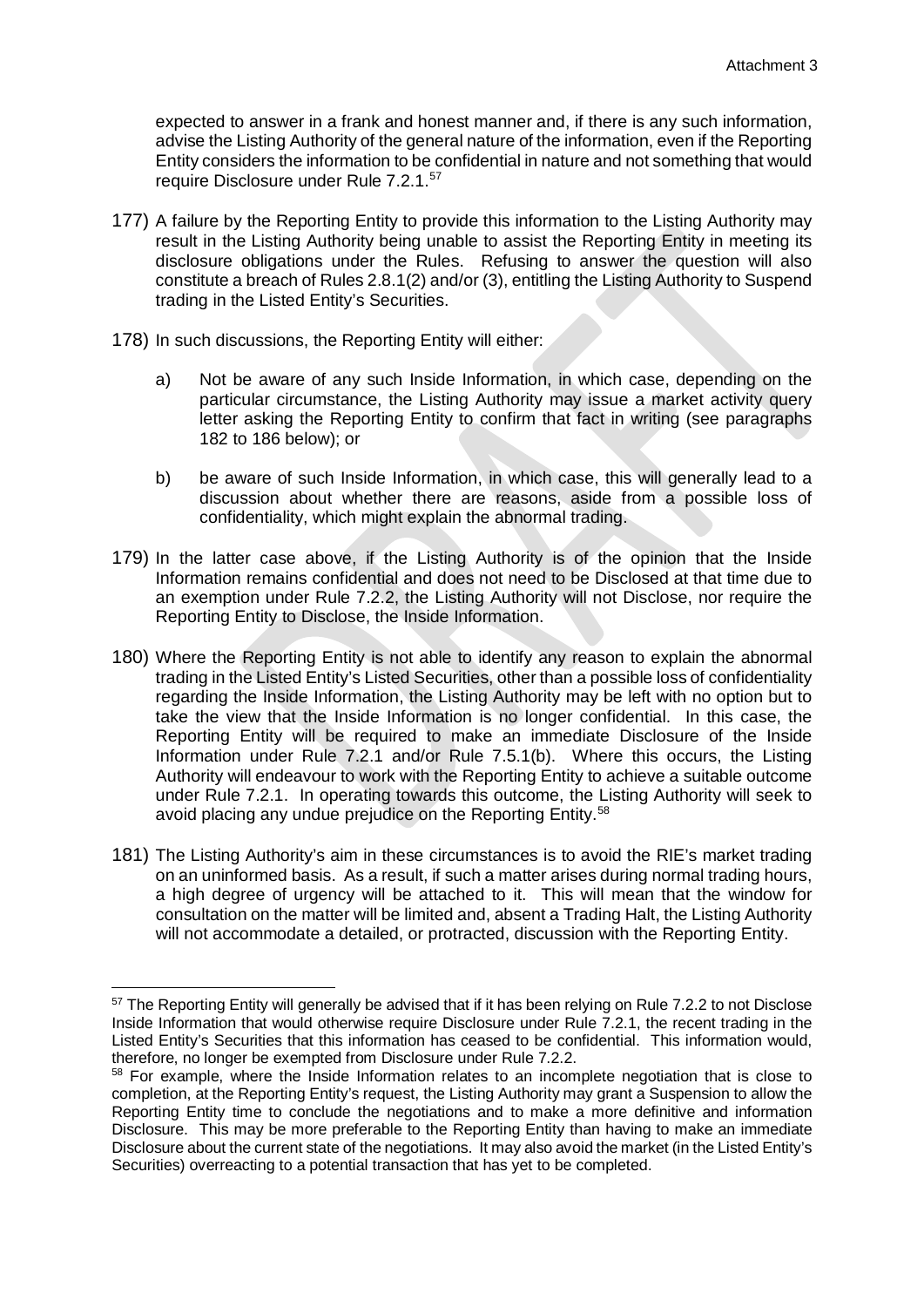## <span id="page-40-0"></span>**Market Activity Query (MAQ) Letters**

- 182) As outlined in paragraph 178a) above, the Listing Authority will generally issue a market activity query letter (a 'MAQ Letter') when it detects abnormal trading in a Listed Entity's Securities and, in its discussions with the Reporting Entity about the abnormal trading, the Reporting Entity has advised the Listing Authority that it is not aware of any Inside Information which has not yet been Disclosed and that could explain the abnormal trading.[59](#page-40-1) In those discussions with a Reporting Entity, the Listing Authority will advise whether or not a MAQ Letter is to be sent, and advise that the MAQ Letter will be Disclosed by the Listing Authority at the same time it is sent to the Reporting Entity.
- 183) In general, it is the Listing Authority's practice to issue a MAQ Letter on the same day as the discussions with the Reporting Entity relating to the abnormal trading occur. As set out above, at the same time the MAQ Letter is sent to the Reporting Entity, the Listing Authority will generally Disclose the letter as well. This will publicly advise the RIE's market in the Listed Entity's Securities that the Listing Authority has made enquiries of the Reporting Entity, that the Listing Authority and the Reporting Entity have had discussions, that a MAQ Letter has been sent and outline when a response from the Reporting Entity is due. The MAQ Letter will require the Reporting Entity to provide a prompt response within the timeframe specified in the MAQ Letter. This will often be a fairly short period (for example, overnight or within several hours of the MAQ Letter being sent by the Listing Authority). Pursuant to Rules 2.8.1(2) and (3), a Reporting Entity must respond to a MAQ Letter within the time specified by the Listing Authority within the MAQ Letter. MAQ Letters are issued by the Listing Authority under Rule 2.8.2.
- 184) The purpose of the MAQ Letter is to enable both the Listing Authority, and the market in the Listed Entity's Securities, to be satisfied that the Reporting Entity is in compliance with its continuous disclosure obligations under the Rules. The fact that the Listing Authority has discussed the matter with the Reporting Entity, sent the MAQ Letter and a Trading Halt or Suspension has not been applied for (either before or shortly after Disclosure by the Listing Authority of the MAQ Letter), is likely to create an expectation in the market that there is no Inside Information to be Disclosed. If Inside Information exists and should have been Disclosed, a Trading Halt should have been requested by the Reporting Entity. If through subsequent internal discussions, the information of which the Reporting Entity is aware of changes, or the view of the Reporting Entity changes in relation to the information becoming Inside Information, then action may have to be taken by the Reporting Entity. This may include the Reporting Entity now requesting a Trading Halt or Suspension before responding to the MAQ Letter.
- 185) Listing Authority MAQ Letters will generally follow a standard template. Typically, a MAQ Letter will identify the abnormal trading and ask a Reporting Entity to respond separately to each of the following questions:<sup> $\bar{60}$ </sup>

<span id="page-40-1"></span><sup>&</sup>lt;sup>59</sup> As outlined in paragraphs 176 to 181 above, if a Reporting Entity advises the Listing Authority that it is aware of information that has not yet been Disclosed and which could explain the abnormal trading in the Listed Entity's Securities, and it cannot identify any other reason to explain the abnormal trading, the Listing Authority will generally require the Reporting Entity to immediately Disclose the Inside Information (or other information) under Rule 7.2.1 or 7.5.1(b). The release of such Disclosure will avoid the requirement for the Listing Authority to release a MAQ Letter, or the Reporting Entity's response to the MAQ Letter.

<span id="page-40-2"></span> $60$  Additional questions may be asked by the Listing Authority within a MAQ Letter if there are other disclosure issues of which the Listing Authority seeks to be satisfied. For example, if a MAQ Letter is sent in the period leading up to a half year or end of year balance date, the MAQ Letter may include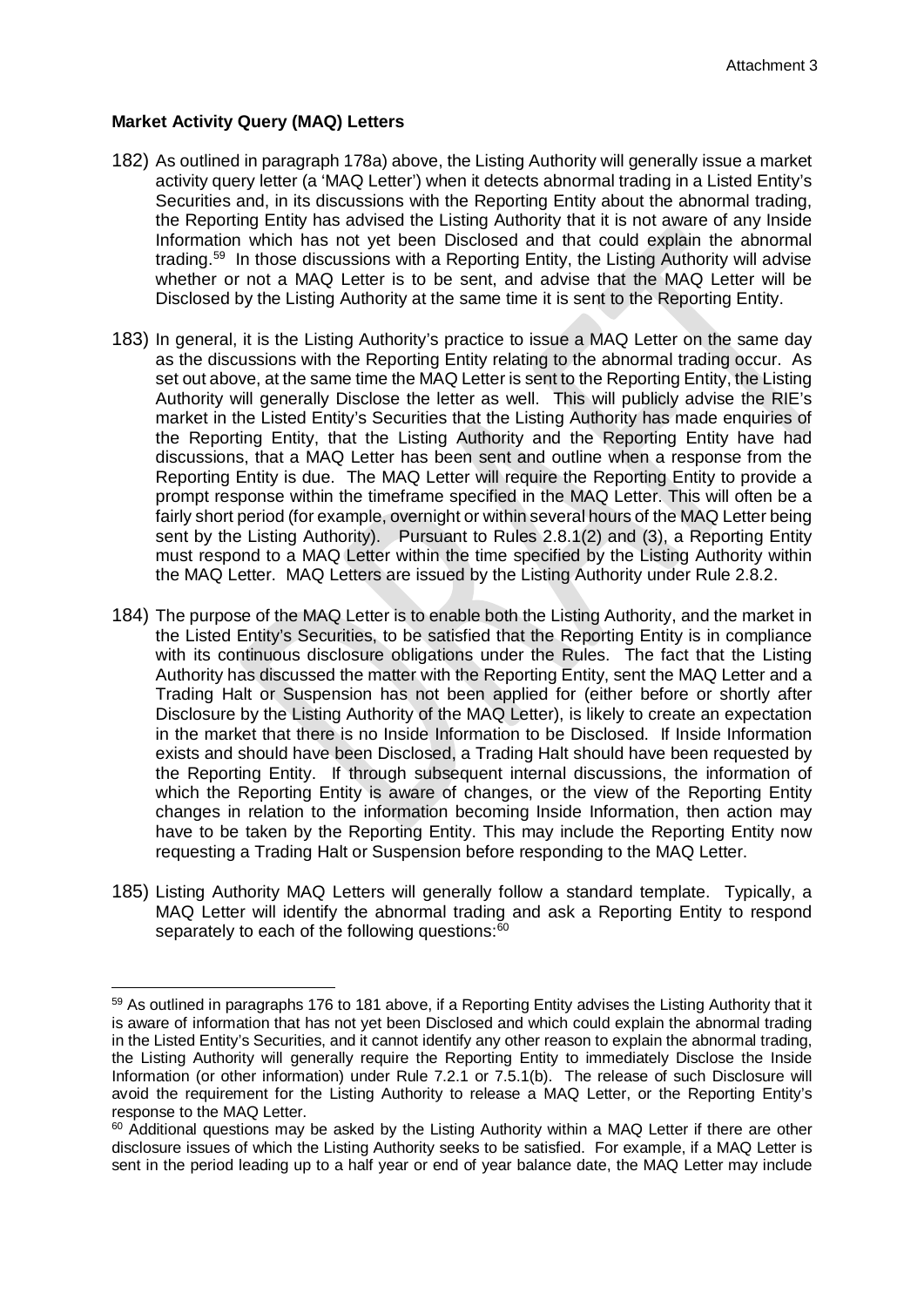(i) *Is the Reporting Entity aware of any Inside Information that concerns it that has not been Disclosed and which, if known, could be an explanation for recent trading in the Listed Entity's Securities?* 

*Please note that as recent trading in the Listed Entity's Securities may indicate that Inside Information has ceased to be confidential, the Reporting Entity is unable to rely on the exemption from Disclosure under Rule 7.2.1 provided by Rule 7.2.2 when responding to this question.*

(ii) *If the answer to question i) is yes, can a Disclosure be made immediately? If not, why not and when is it expected that a Disclosure will be made?*

*Please note, if the answer to question a) is yes and a Disclosure cannot be made immediately, you will need to contact the Listing Authority immediately to discuss. This discussion will likely require the Reporting Entity to consider a Trading Halt.*

- (iii) *If the answer to question i) is no, is there any other explanation that the Reporting Entity may have for the price [and volume] change in relation to the Listed Entity's Securities?*
- (iv) *Please confirm that the Reporting Entity is in compliance with the Market Rules, and in particular, Rule 7.2.1.*
- 186) When the Reporting Entity's response has been received and reviewed by the Listing Authority, the response may be Disclosed by the Listing Authority where it indicated in the MAQ Letter that it may do so.

# <span id="page-41-0"></span>**Aware Letters**

1

- 187) When the Listing Authority has concerns that a Reporting Entity may not have Disclosed Inside Information at the time it should have under Rule 7.2.1, it will typically issue an 'aware letter' to the Reporting Entity. The purpose of an 'aware letter' is to enable the Listing Authority, and the market in the Listed Entity's Securities, to be satisfied that the Reporting Entity is in compliance with its continuous disclosure obligations under the Rules. Aware letters are issued under Rule 2.8.2. A Reporting Entity must respond to an 'aware letter' by the time specified by the Listing Authority in the letter.
- 188) Similar to a MAQ Letter, 'aware letters' tend to follow a standard template. Generally, they will identify the information in question and the relevant date it was Disclosed, and ask the following questions:<sup>[61](#page-41-1)</sup>

questions focussed on whether the Reporting Entity is expecting to Disclose earnings that may come as a surprise, or be significantly different from previous earnings guidance.

A MAQ Letter will usually ask for a response to be sent to a particular officer within the Listing Authority by email, and advise that the Reporting Entity's response should not be sent to the FSRA Disclosure Platform. The MAQ Letter will usually also contain a statement that the Listing Authority, under Rule 2.8, will Disclose the MAQ Letter and the Reporting Entity's response, and therefore the response should be in a form suitable for Disclosure.

<span id="page-41-1"></span><sup>&</sup>lt;sup>61</sup> Similar to a MAQ Letter, an 'aware letter' will usually ask for a response to be sent to a particular officer within the Listing Authority by email, and advise that the response should not be sent to the FSRA Disclosure Platform. The 'aware letter' will also contain a statement that the Listing Authority, under Rule 2.8, will Disclose the 'aware letter' and the Reporting Entity's response, and therefore the response should be in a form suitable for Disclosure.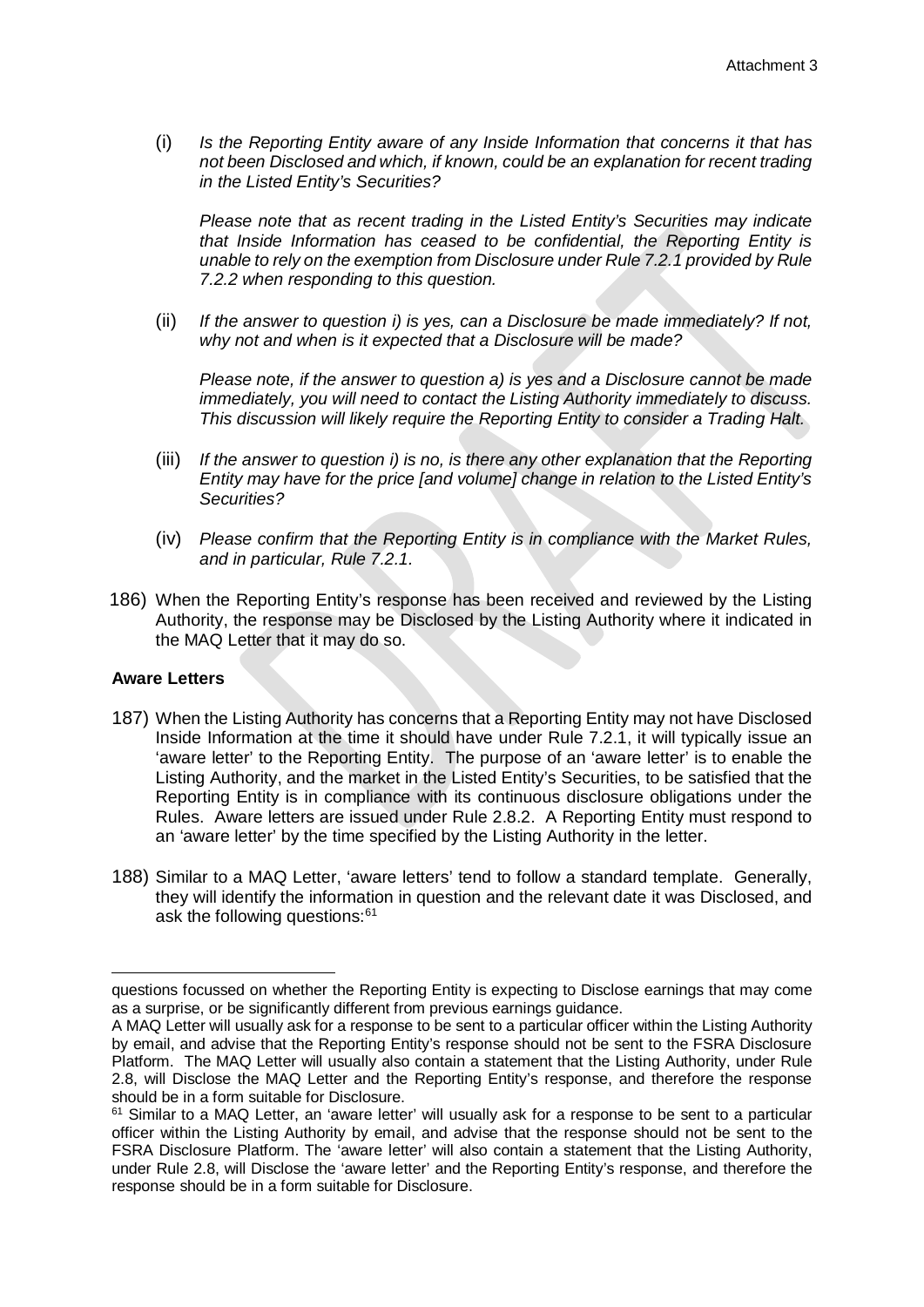- (i) *Does the Reporting Entity believe the information identified in the letter to be Inside Information (being information that a reasonable person would expect to have a significant effect on the price of the Listed Entity's Securities)?*
- (ii) *If the answer to question i) is "yes", please confirm the following:*
	- *i. When did the Reporting Entity first become aware of the Inside Information identified in the letter? Please include details of the relevant time and circumstances of the Reporting Entity becoming aware of the [key contents of the Inside Information]?*
	- *ii. If the Reporting Entity was aware of the [key contents of the Inside Information] prior to the date of this letter, please advise why the Reporting Entity did not Disclose the Inside Information or request a Trading Halt or Suspension at an earlier time? Please comment specifically on the application of Rule 7.2.1.*
- (iii) *If the answer to question i) is "no", please confirm the basis on which the Reporting Entity does not consider the information to be Inside Information?*
- (iv) *Please confirm that the Reporting Entity is in compliance with the Markets Rules and, in particular, Rule 7.2.1.*
- 189) When a Reporting Entity's response has been received and reviewed by the Listing Authority, both the 'aware letter' and the Reporting Entity's response will usually be Disclosed together by the Listing Authority, so that the market in the Listed Entity's Securities is aware that the Listing Authority has made enquiries of the Reporting Entity about the timeliness of its Disclosures, and of the Reporting Entity's response to those enquiries.

#### <span id="page-42-0"></span>**Listing Authority requests for further information**

- 190) The Listing Authority may ask a Reporting Entity to submit further information, documentation or an explanation about a matter, to enable the Listing Authority to be satisfied that the Reporting Entity is in compliance with its obligations under the Rules, if the Listing Authority has concerns that a:
	- a) Reporting Entity may have failed to Disclose Inside Information that should have been Disclosed under Rule 7.2.1; or
	- b) Disclosure under Rule 7.2.1 or Rule 7.5.1(b) may be inaccurate, incomplete or misleading.
- 191) A Reporting Entity must comply with such a request from the Listing Authority within the time specified by the Listing Authority (pursuant to Rules 2.8.1(1) and (2)). Depending on the nature of the information requested, the Listing Authority may require the information to be Disclosed. The Listing Authority may, but is not required to, notify a Reporting Entity of the proposed Disclosure and allow the Reporting Entity an opportunity to comment. If the Reporting Entity believes that the information it provides to the Listing Authority is Inside Information, but which falls within the exemption from immediate Disclosure under Rule 7.2.2, the Reporting Entity must submit to the Listing Authority reasons for why it has formed that belief (at the time the relevant Inside Information is provided to the Listing Authority).